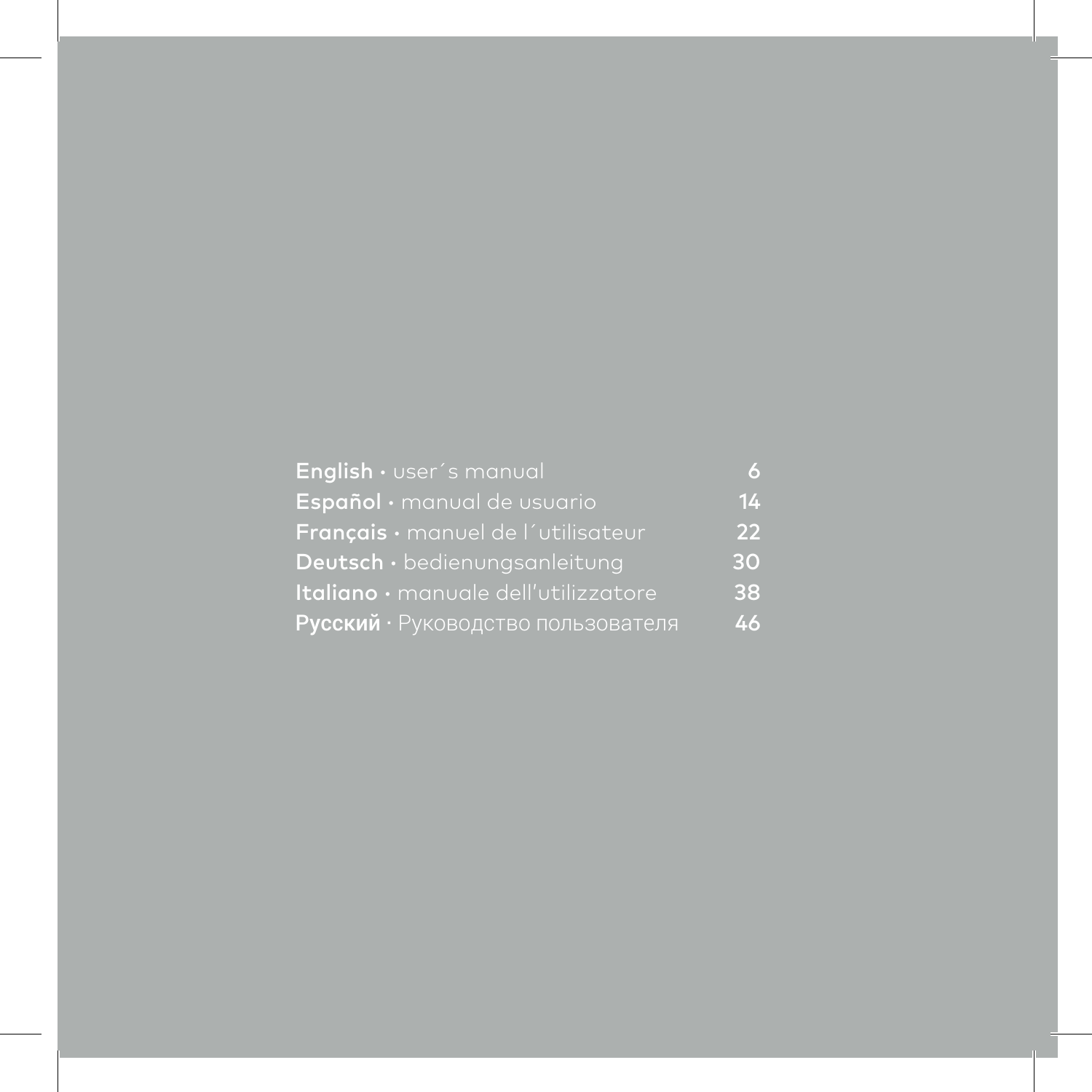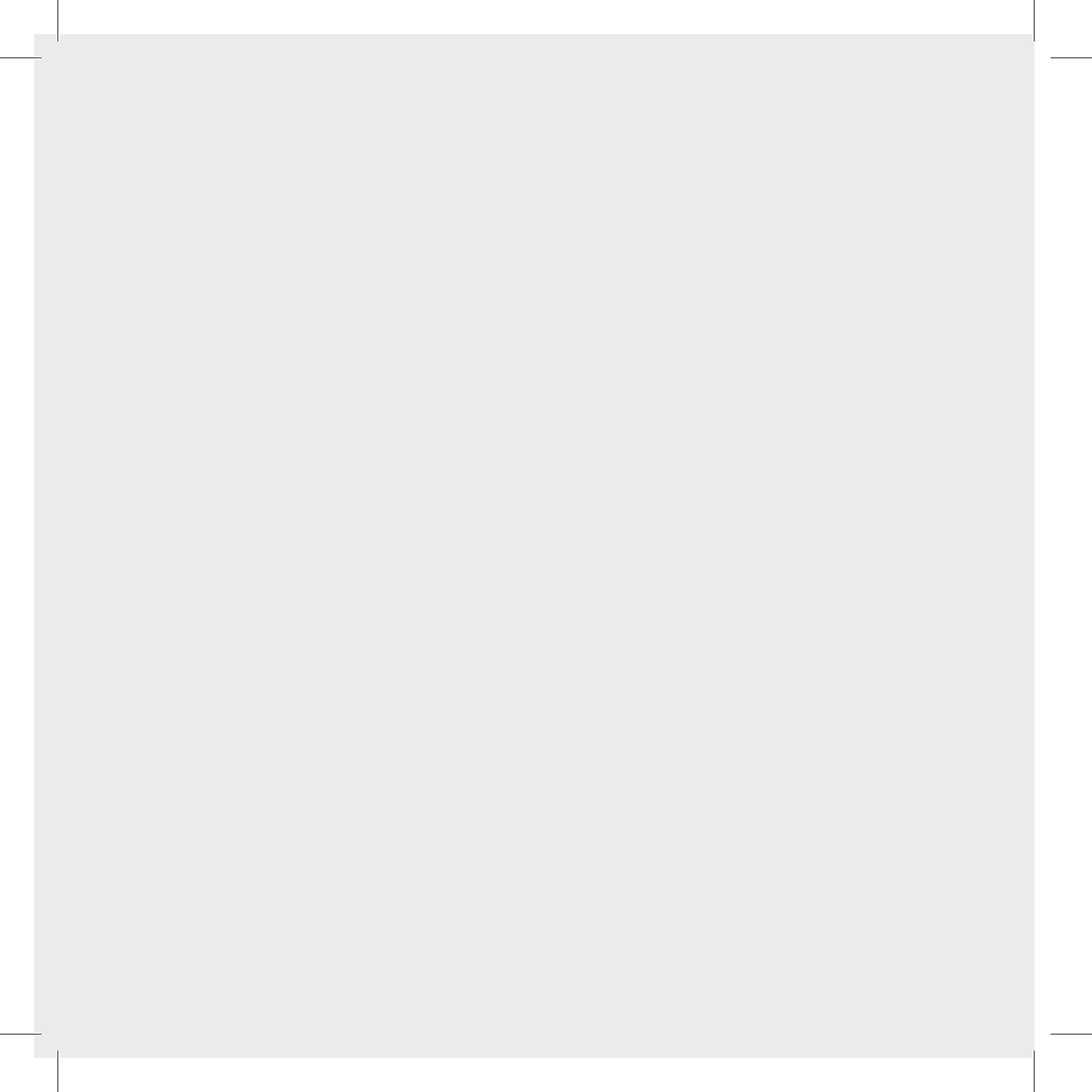Drawing Figuras Figures  $\bullet$ Abbildung Figure Рисунки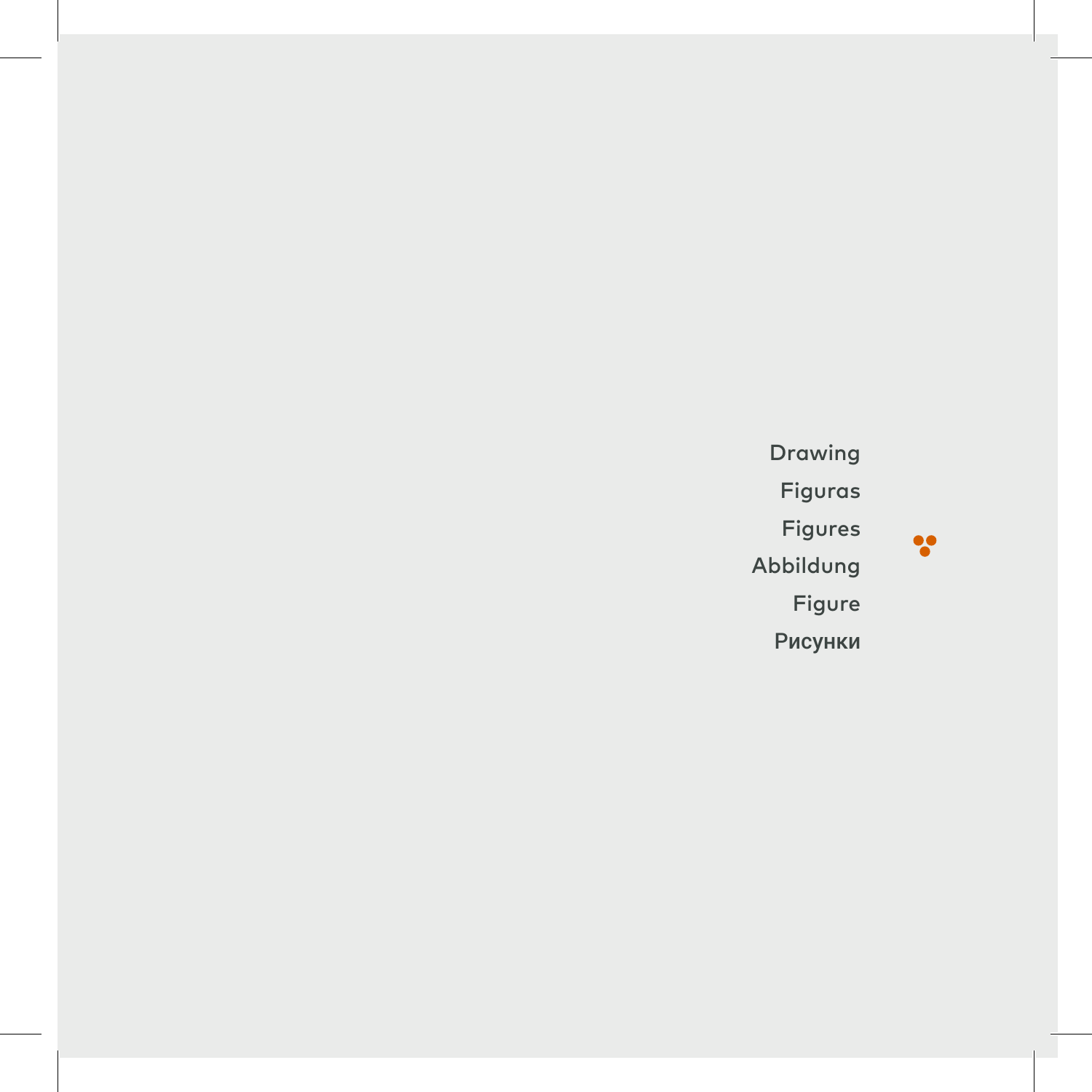# Diagrams with Parts: Cashless piece





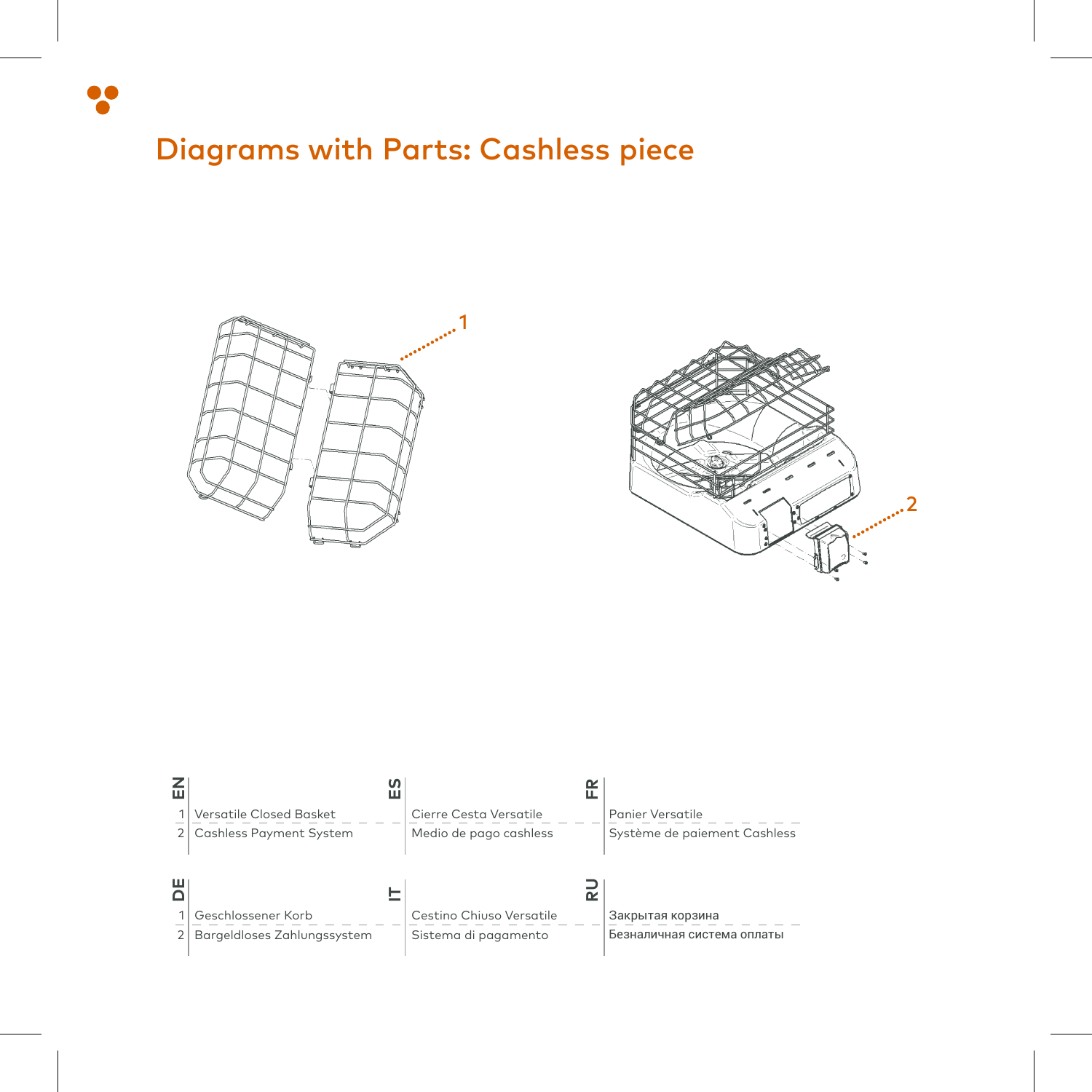# Diagrams with Parts: Cashless piece







5

EN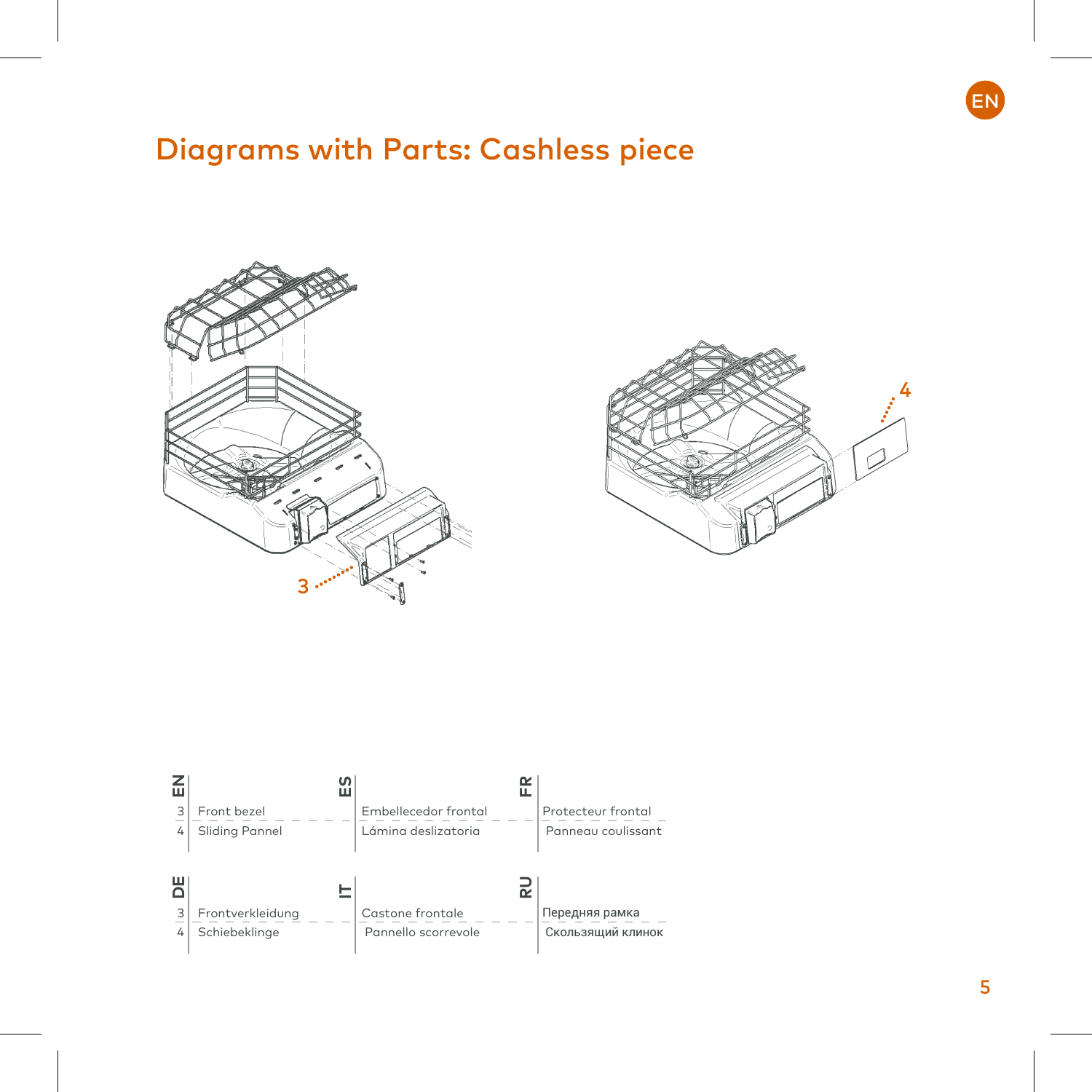# This manual refers to the following models:

| Countertop models | Zumex Versatile Pro Cashless |
|-------------------|------------------------------|
| Models with stand | Zumex Versatile Pro Cashless |



# **Extend your warranty to 5 years**

By registering your product on our website within the first 3 months



Register your product here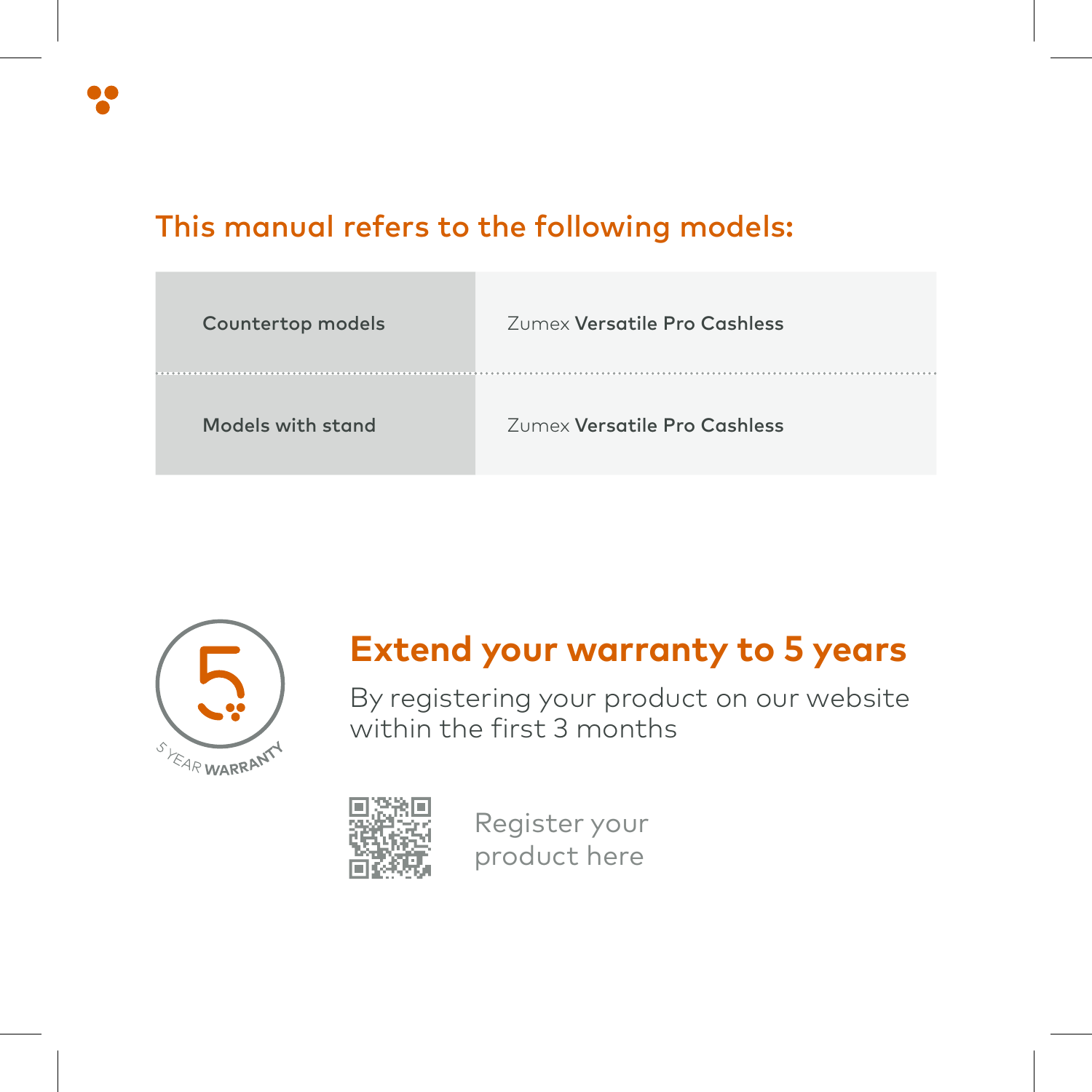# Zumex Versatile Pro Cashless

User´s manual

Please read the instructions carefully in order to make the most of your machine.

# General index

| Figures                       |   |
|-------------------------------|---|
| Important general information | 4 |
| Activation                    |   |
| Fault detection               |   |
| EU declaration of conformity  |   |

Zumex reserves the right to modify the information contained in this manual without prior notice.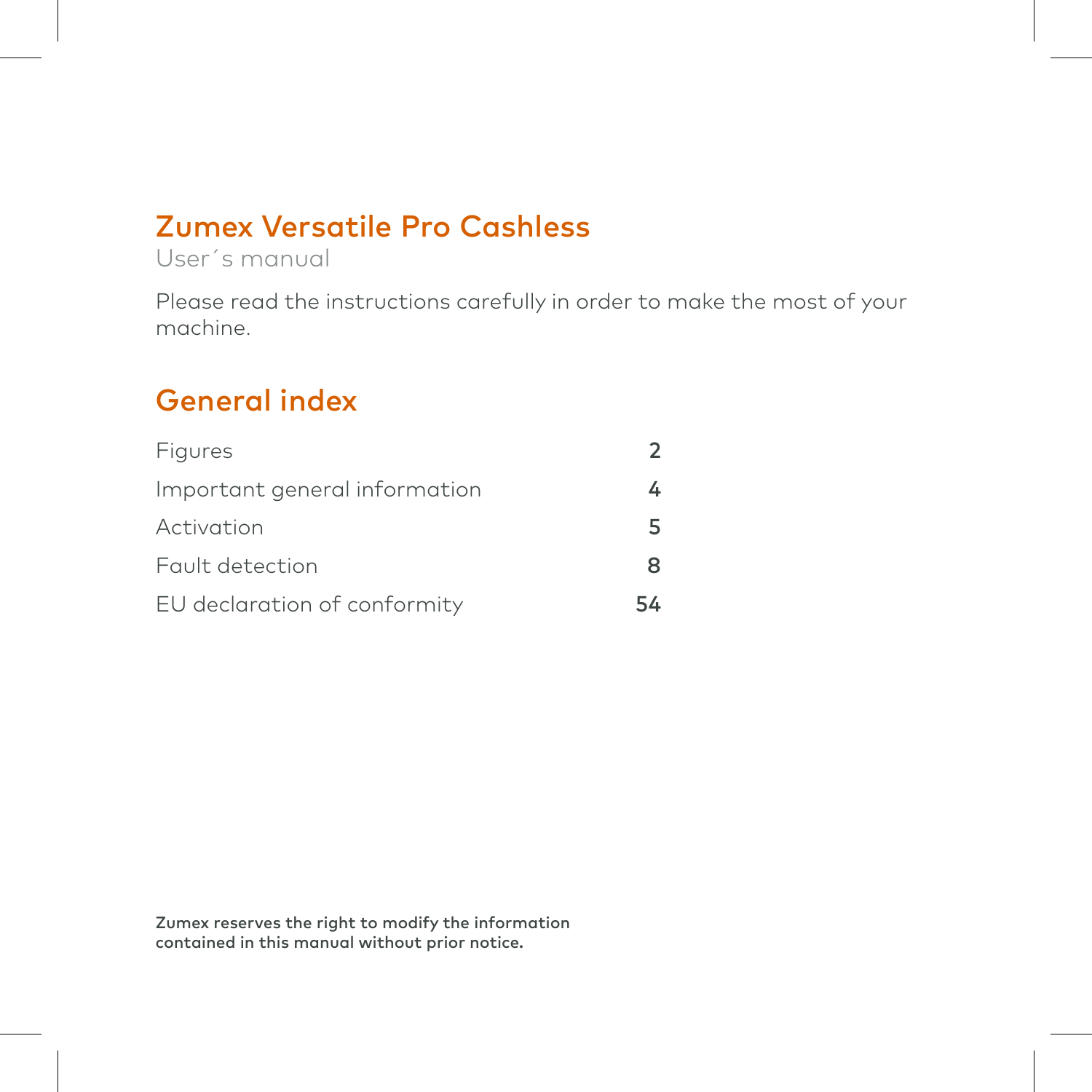# Important General information Unpacking

Unpack your juicer and place it on a surface as horizontal as possible. Ensure that the mains power falls within the margins indicated on the Identification Label of the machine which you will find both on the cover page of this manual as well as on the machine itself.

Place the peel buckets as indicated in **Fig. 1** and **4**. Make sure that the juice container and its filter are placed correctly and that the cover is closed and secured by the catch.





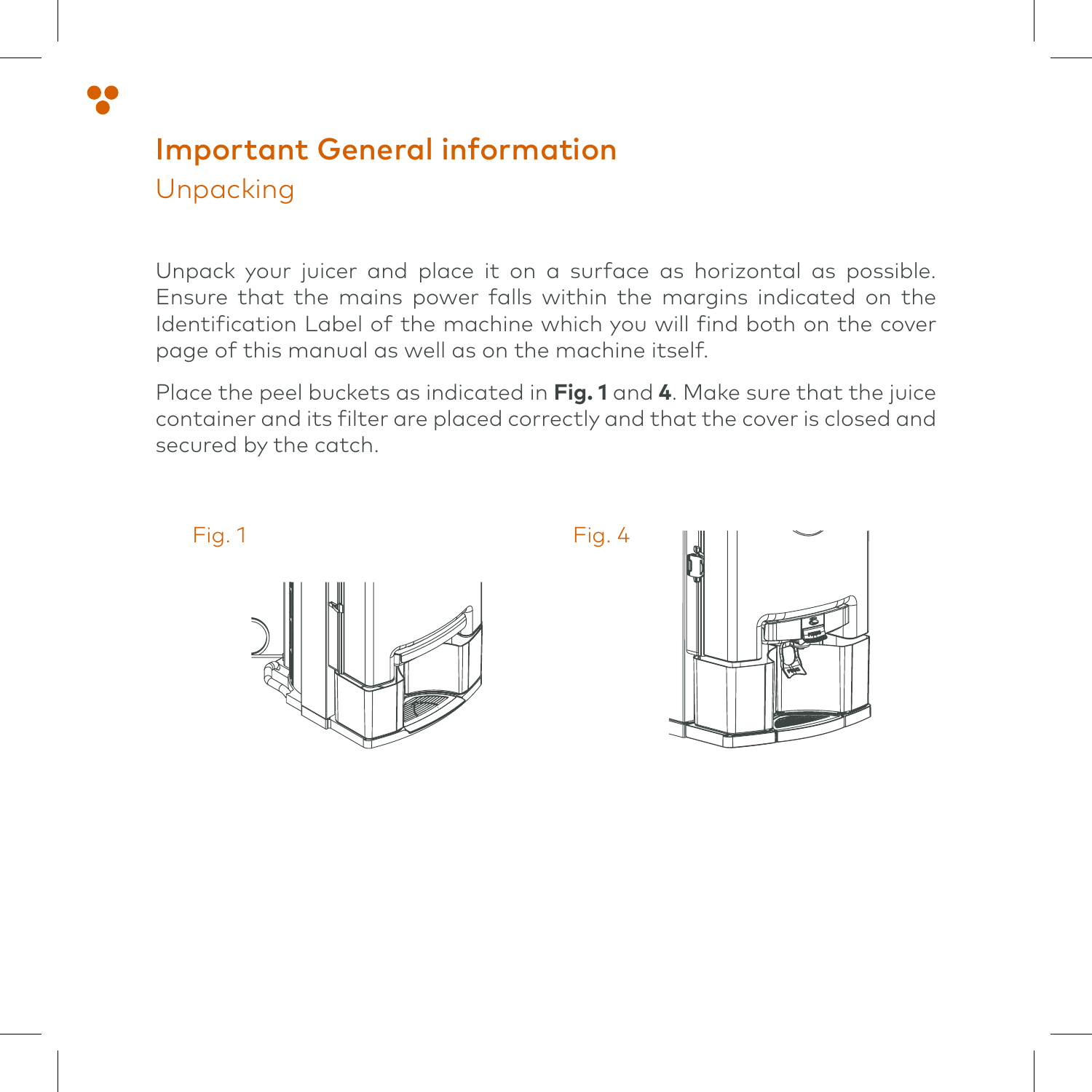## Activation and start

 $\vert$ Once the previous steps have been followed, connect the connecting plug $\vert$ to a socket base fitted with a standardized ground. And press the sleeve button  $\bigcirc$  to start up the machine. When you turn on the machine for the first time after purchase, a message will appear: "Select language" in order to select the operating language of the machine. The choice can be made using the arrows and pressing "ON". Once selected, the machine will be ready for operation in "Self-Service" or cashless mode.

## Operation mode in cashless

#### **Access and configuration**

Press the MENU key for a few seconds to enter the programming mode. Select the WORKING MODE option by positioning the cursors  $\blacktriangle\blacktriangledown$  over it and pressing ON to confirm your selection. Select cashless mode.



Cashless mode, allows you to activate the machine once the payment device has confirmed the transaction. And the cashless configuration will take in account the no of oranges to squeeze.

**B** SAFETY It will always require a password, to be set up by the following path:

MENU/Password Configuration/pin/pin?/adjust new pin

| Working mode<br>Configuration     | New Pin |
|-----------------------------------|---------|
| ► PIN<br><b>Technical Service</b> | 0000    |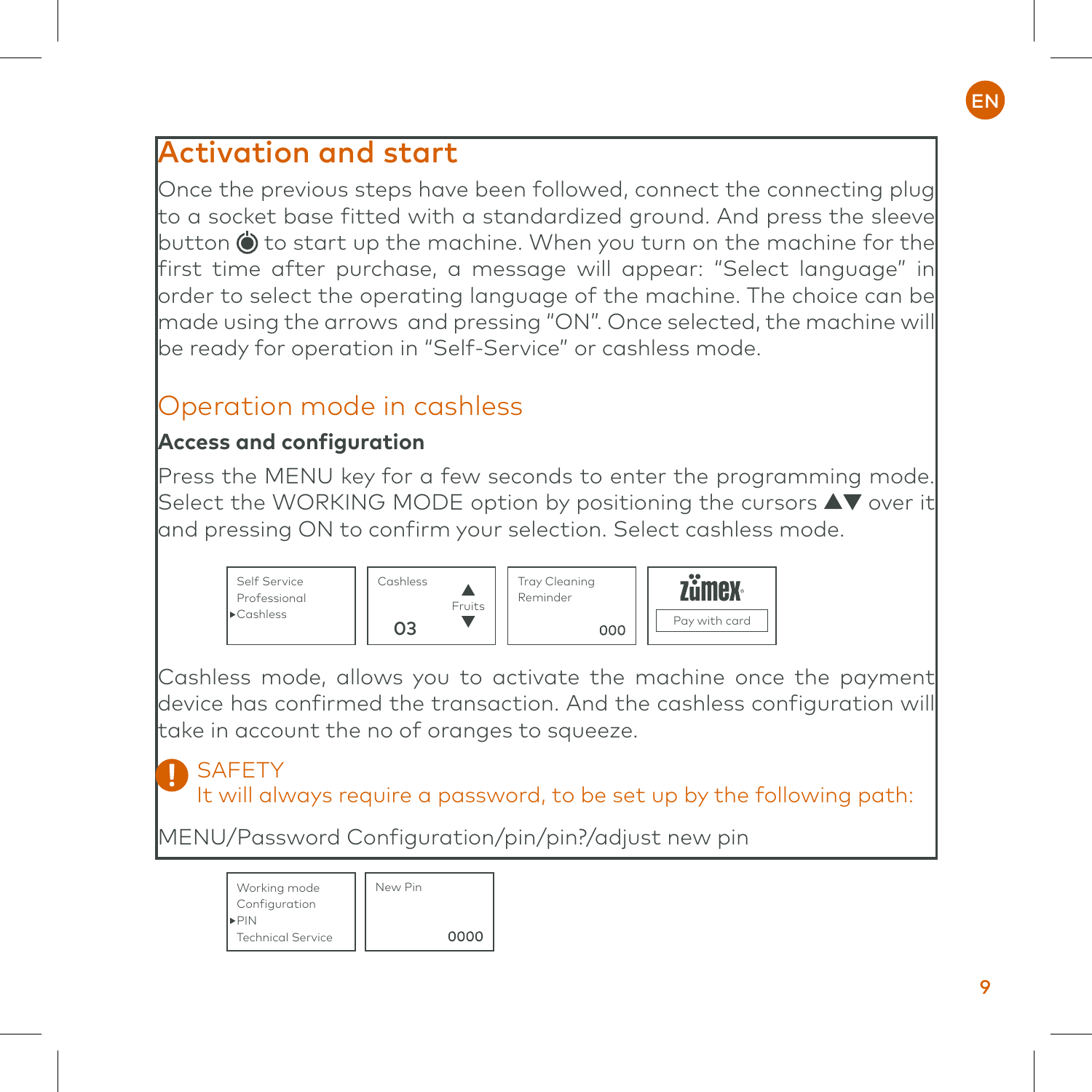**On cashless mode,** the machine will be prepared to work on public greas, where the end-users could access the panel control. Thus, the machine will bring a slide panel which prevents to access directly, which need to be manipulated just by authorized personnel:



This tool allows to just show information regarding the juice process, which will go from 0% to 100%. So, every time you want to access the panel control, you will have to dismantle the slidding panel.

## No Oranges/Payment and Cleaning Alerts

You can programme the no. of oranges to be squeezed in each cycle using the cursors  $\blacktriangle$ , and you can programme up to 20 oranges in each cycle. After, it will appear a second setting with a message of "Tray Clean Reminder", here you can choose a reminder when you have to dismantle and clean the tray. Once you press button "ON" during 5 secs, it will disappear the drop symbol.

The squeezing will start by pressing the tap and it will end after ceasing to squeeze once you have squeezed the 100% of it.

The payment process will comprehend the following steps (remembered at the slidding panel):

**1. Swipe the card**

#### **2.Press the tap**

The machine is activated and starts to squeeze and display on the screen a panel with% of service level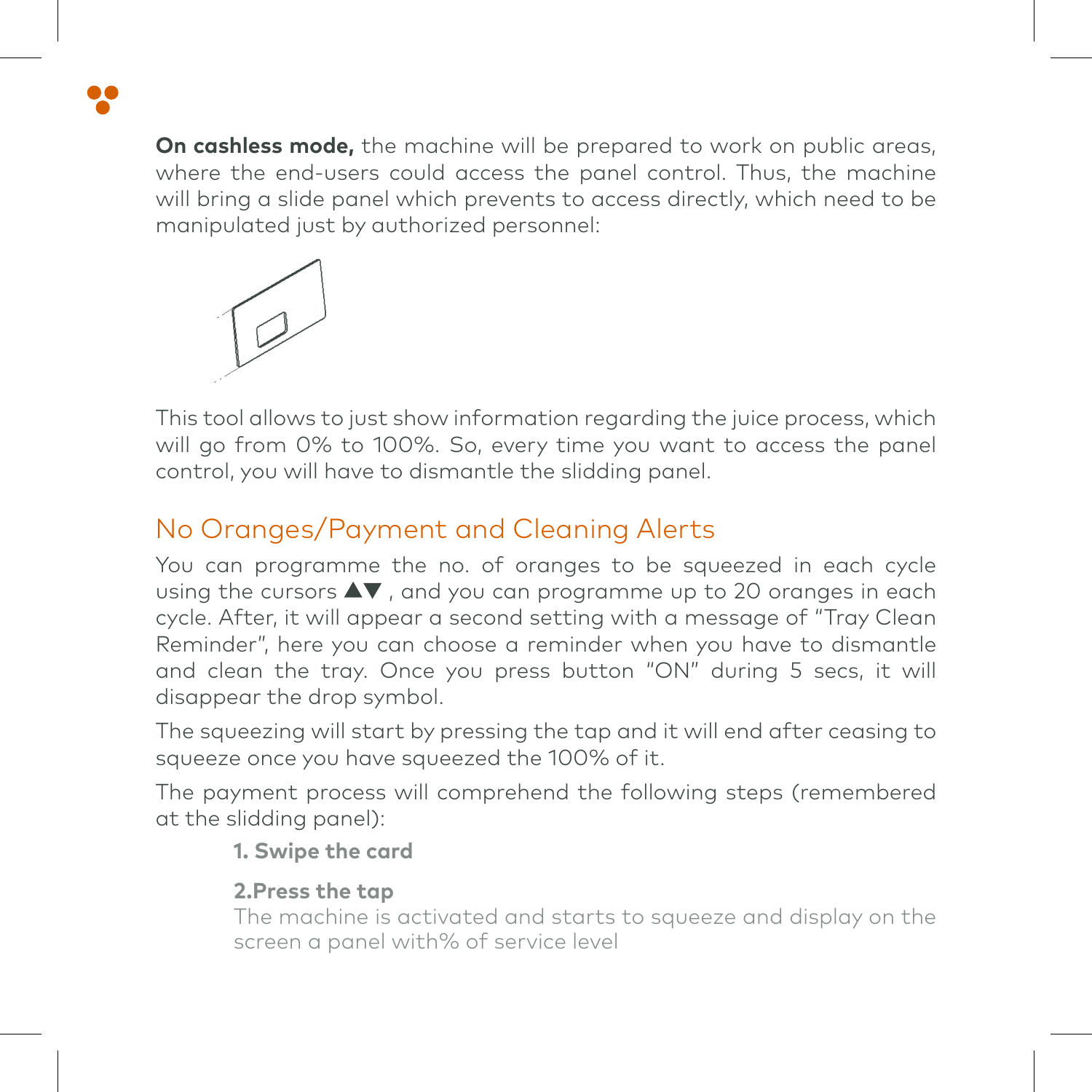**3.Once the juice is finished, the message "Finished juice" appears.** The time for juice collection is 1 minute. After that, it will restart the juice. Once steps 1,2 and 3 have been finished, the next service will be ready.

**Block of juice process:** Any time, the end-user dismantles the taps or the cover three times, the machine will be blocked and it will finish the juice process once you press the tap again.

But, if the client, dismantle more than three times the drip tray during a juice process it will unable to finish the juice payment.

For payment device activation, bank commissions and dashboard maintenance you should contact payment device support in order to have assistance.

You will have to request for ID Client data sheet and send it to us in order to have the sing up at Nayax dashboard.

From this moment, you will have access to all your machines.

**Payment device installation:** The machine will come with the payment device always installed from headquarters, please for any manipulation contact with **zumex@service.com**, giving id machine and id payment device beforehand.

**Cleaning instructions:** Please follow carefully the cleaning instructions provided with the machine.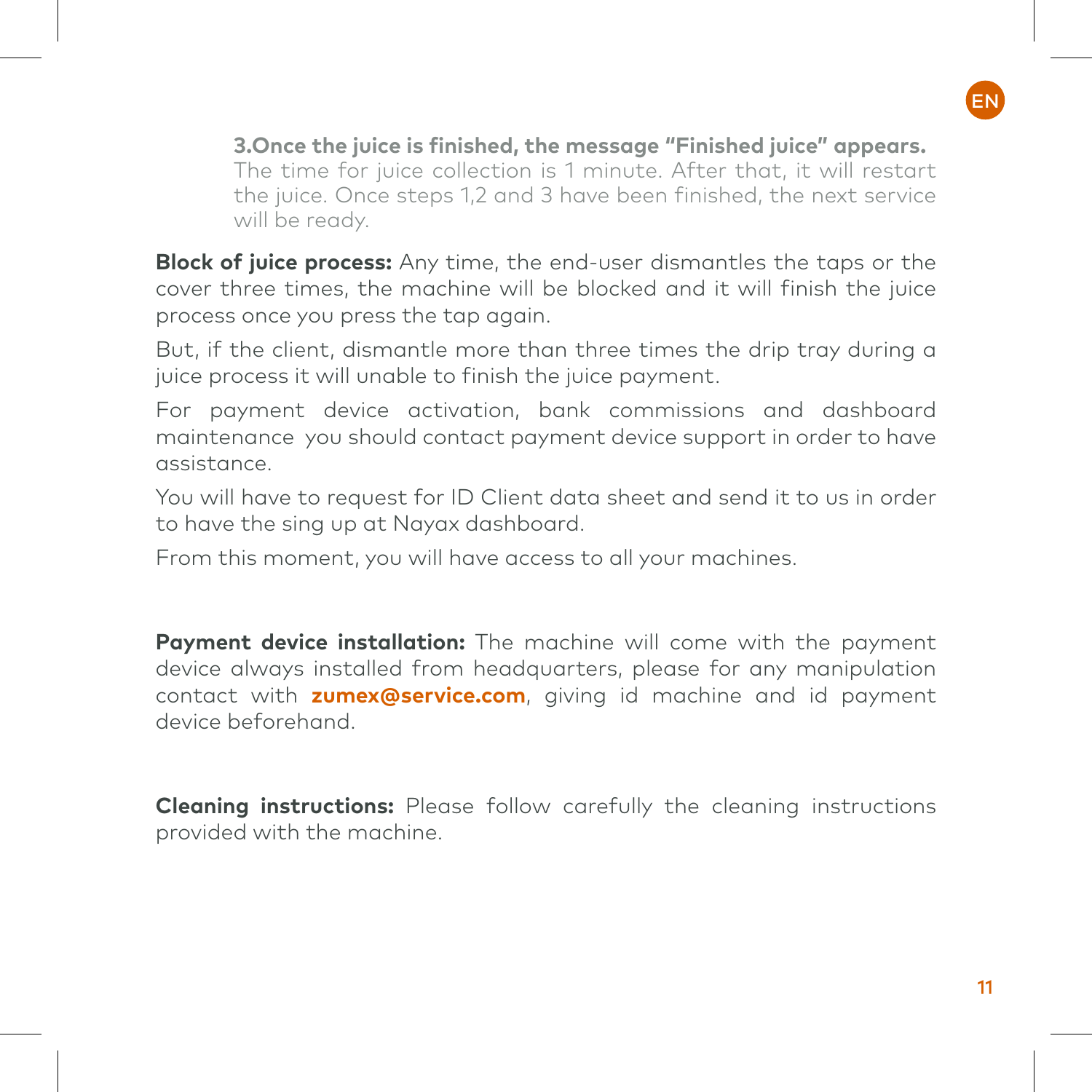# Detecting Faults

# Messages on Display

| Error Mesage or<br>Situation                                                                            | Cause                                                                                                        | Solution                                                                                                                                                |
|---------------------------------------------------------------------------------------------------------|--------------------------------------------------------------------------------------------------------------|---------------------------------------------------------------------------------------------------------------------------------------------------------|
| Card reader's Message:<br>"Activate Sim card"                                                           | Nayax has not activate SIM<br>Card                                                                           | Machine does not work since<br>the payment devices has<br>not been activated. Please,<br>contact with Nayax local<br>support for activation             |
| Card reader's Message:<br>"Start to Squeeze"                                                            | This message appears on<br>reader meanwhile is squeezing<br>or in operation.                                 | The module is on operating<br>mode, so we should wait<br>until juice order has been<br>completed.                                                       |
| Card reader's Message:<br>"VISA**MASTERCARD***                                                          | Does message means that the<br>payment device is ready for<br>payments.                                      | This message is a standard<br>ones, which show up that the<br>machine is ready.                                                                         |
| Card reader's Message:<br>"Start to Squeeze", and the<br>machine does not squeeze<br>even pressing tap. | There is no communication<br>between both components<br>(payment system & Zumex)                             | We have to verify internal<br>cables by authorized service<br>partnet.                                                                                  |
| Machine is on and the<br>payment device is not working                                                  | Please assure that the<br>working mode is activated.<br>If not, card rader does not<br>activate the machine. | Access to the central menu,<br>go to working mode and<br>select Cashless, thus, it should<br>activate the payment devices.                              |
| Message on Versatile<br>Cashless:<br>"Clean Sensor"                                                     | It means, that there's an<br>object that interferes in the<br>read of object.                                | You must clear the feeding<br>area to the squeeze group.<br>Remove the group and rinse<br>the sensor located at the top<br>of the crankcase with water. |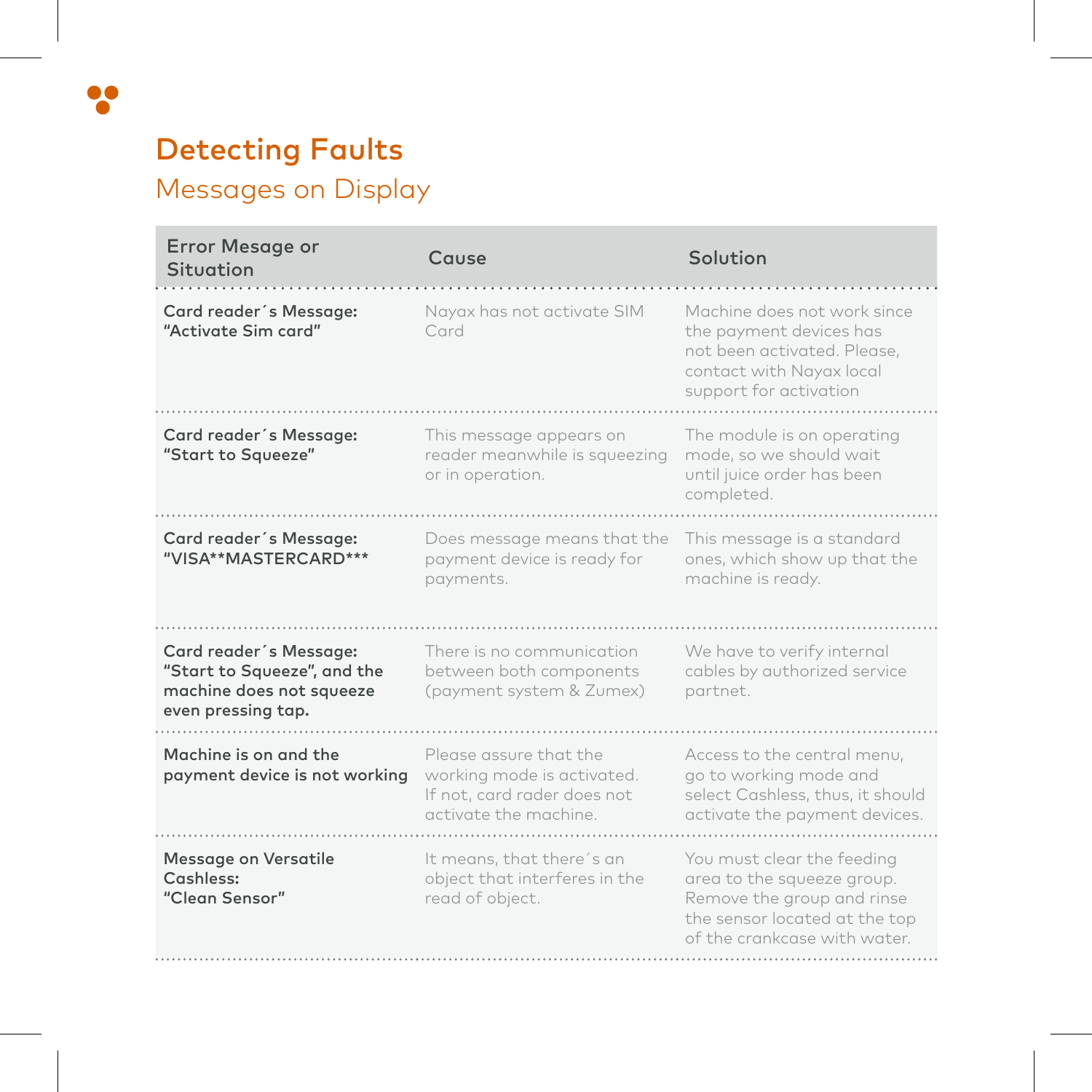| Error Mesage or<br>Situation                                                                                                                                                  | Cause                                                                                          | Solution                                                                                                                                                                                                                                             |
|-------------------------------------------------------------------------------------------------------------------------------------------------------------------------------|------------------------------------------------------------------------------------------------|------------------------------------------------------------------------------------------------------------------------------------------------------------------------------------------------------------------------------------------------------|
| Card reader's Message:<br>**VISA**MASTERCARD***,<br>the reader receives the<br>payment and is waiting for<br>bank activation.                                                 | The equipment is ready to use.<br>If the problem persists, there<br>is a communication problem | Indicate to customer, that<br>there is a communication<br>problem between both<br>devices. Verify that the<br>connection is established<br>correctly and check the reader<br>messages and that the<br>cahsless work configuration<br>mode is active. |
| Mensaje en el lector de<br>NAYAX: Init ethernet.<br>initialization, Init Modem                                                                                                | The Nayax team is activating,<br>you have to wait until you are<br>ready for payments.         | The Nayax team is activating,<br>wait until you receive "VISA **<br>MASTERCARD ** MONYX **<br>7477239 *                                                                                                                                              |
| The user does not remember<br>the password                                                                                                                                    | We must access the SAT<br>access to reset PIN                                                  | Press Menu and off button at<br>the same time, access the pin<br>with the code and change your<br>password                                                                                                                                           |
| Consumer ask for refund. At<br>cashless device's display it<br>shows up a static message<br>or "start to squeeze" and in<br>versatile cashless's display's<br>"pay with card" | Zumex machine is up to be<br>used and it does not receive<br>payment confirmation.             | You have to ask for the<br>following refund, by accessing<br>the following link:<br>https://www.nayax.com/get-<br>a-refund/                                                                                                                          |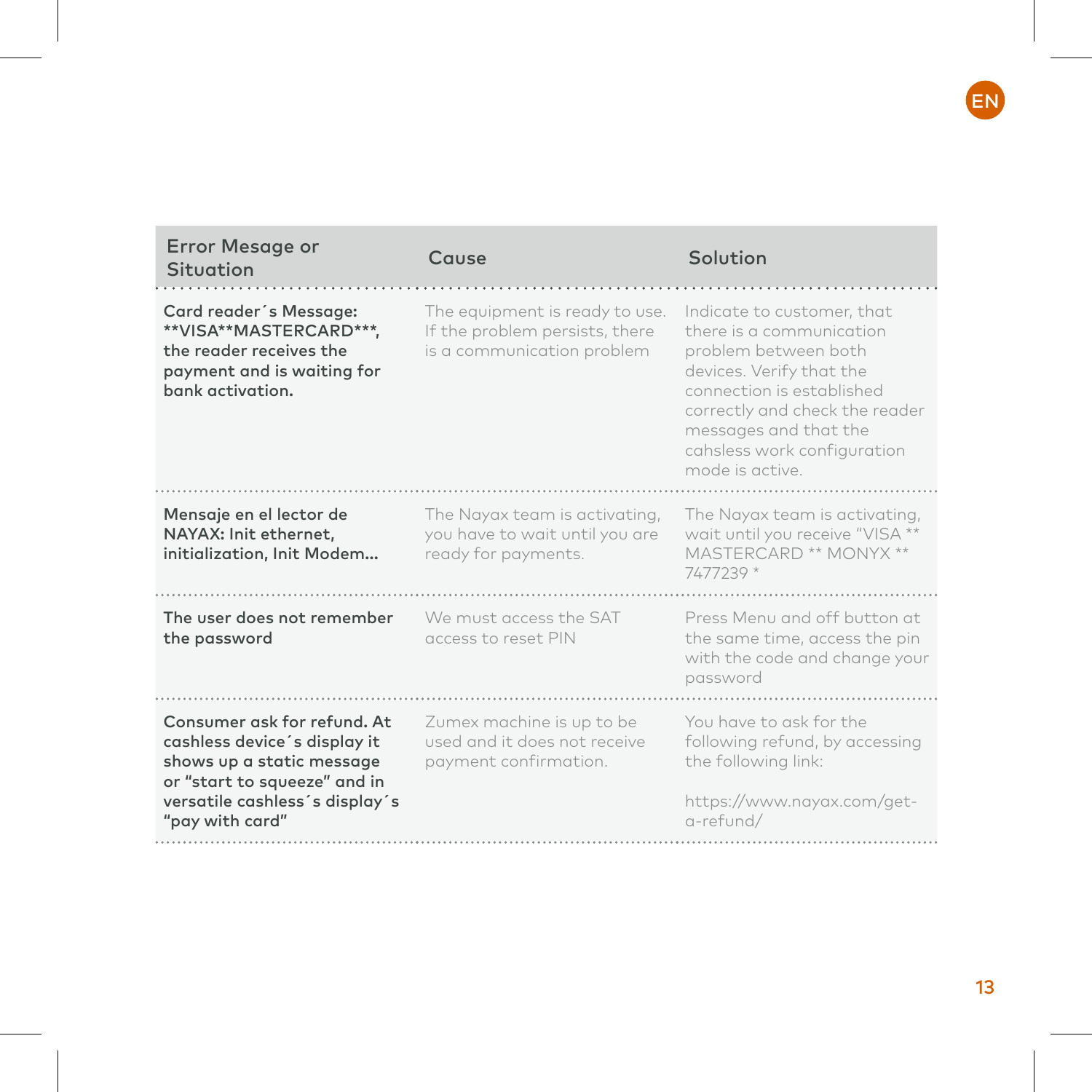# El siguiente manual hace referencia a los modelos:

| Modelos de sobremesa | Zumex Versatile Pro Cashless |
|----------------------|------------------------------|
| Modelos con mueble   | Zumex Versatile Pro Cashless |



# **Amplía tu garantía a 5 años**

Registrando tu producto en nuestra web en los 3 primeros meses.



Registra aquí tu producto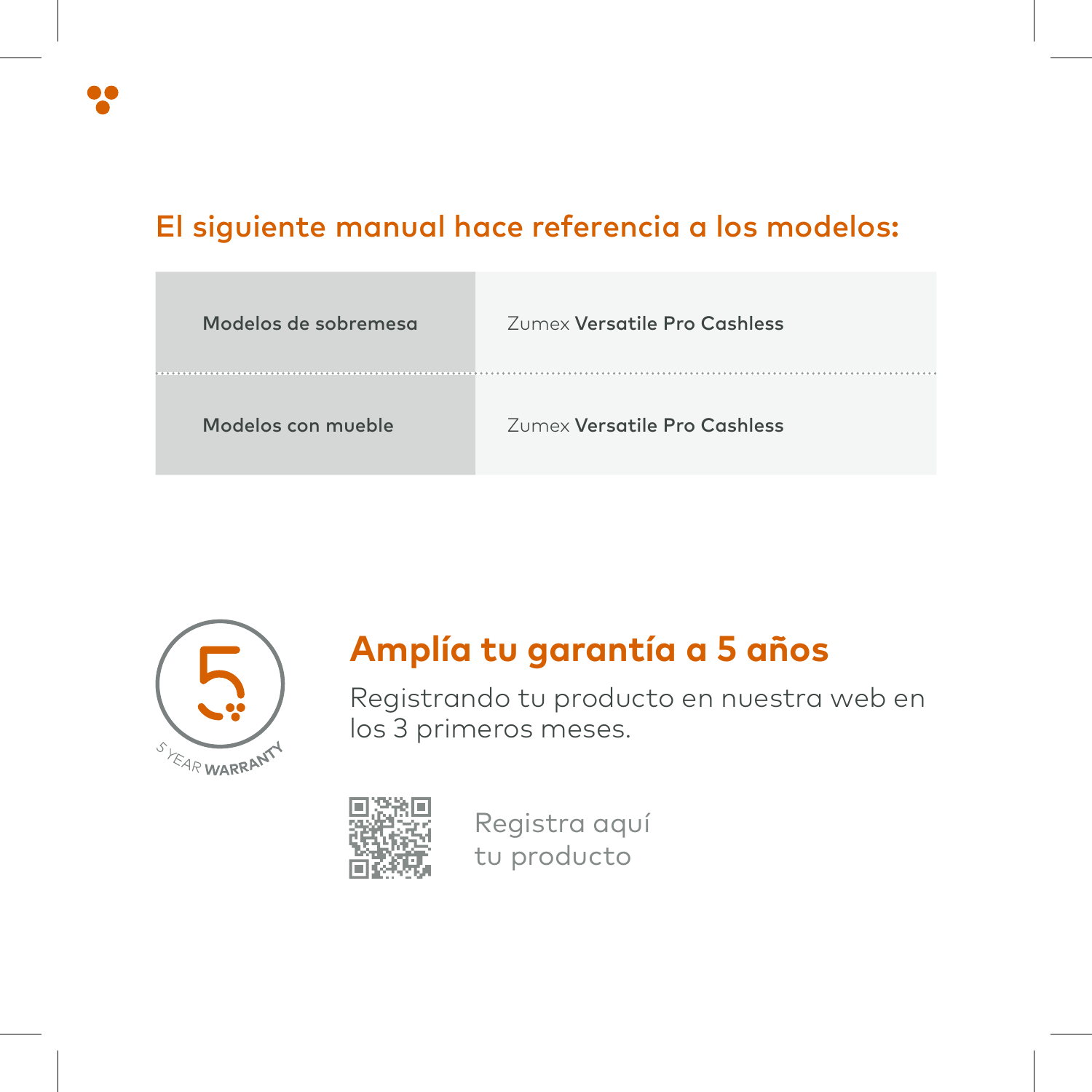# Zumex Versatile Pro Cashless

Manual de usuario

Por favor, lea detenidamente las instrucciones para sacarle el máximo rendimiento a su máquina.

## Índice general

| Figuras                             |    |
|-------------------------------------|----|
| Información general importante      | 16 |
| Activación                          | 17 |
| Detección de averías                | 20 |
| Declaración de conformidad de la UE | 54 |

Zumex se reserva el derecho a modificar sin previo aviso la información contenida en este manual.

15

ES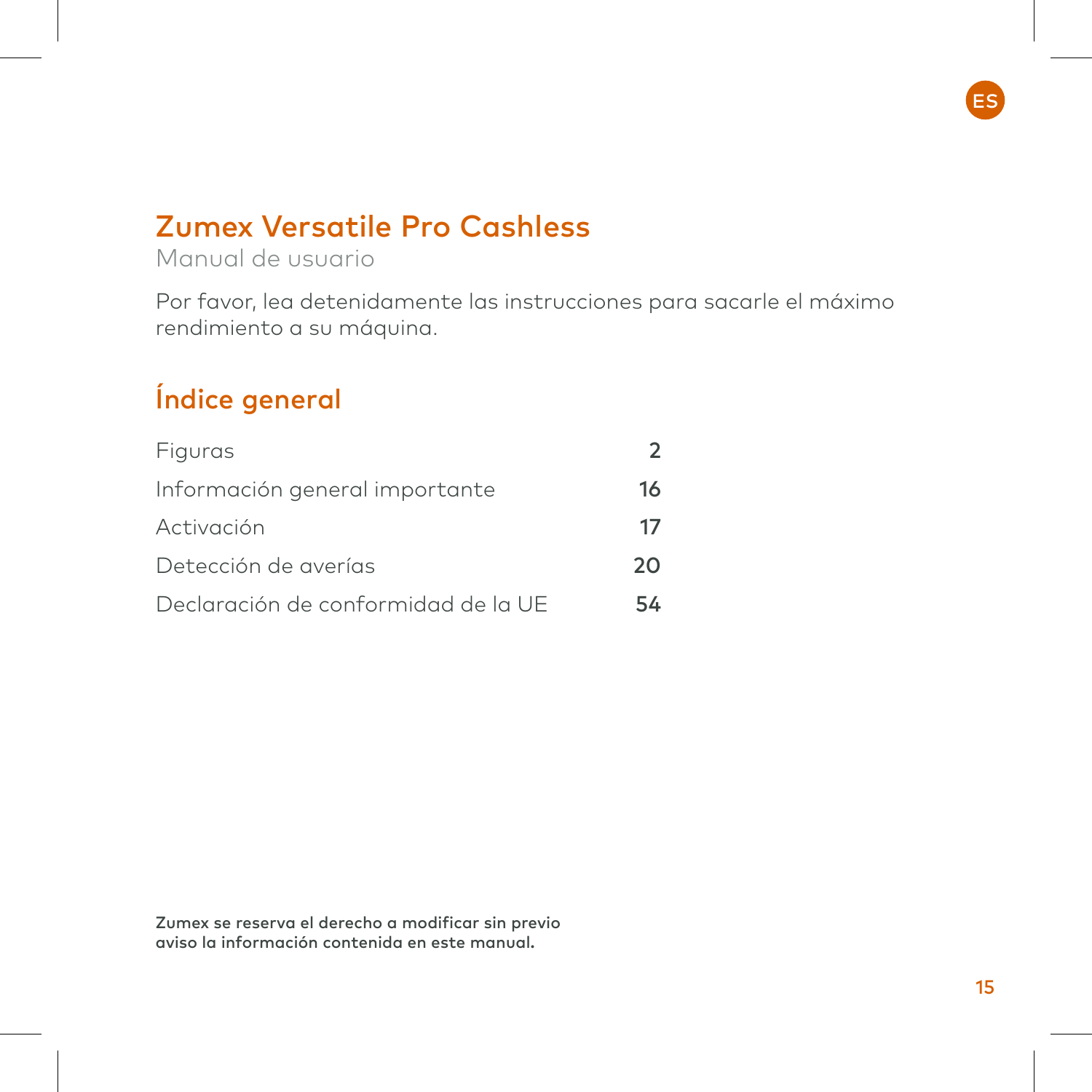# Información general importante Desembalaje

Desembale su exprimidor y colóquelo en una superficie lo más horizontal posible. Asegúrese de que la alimentación de la red eléctrica se encuentre dentro de los márgenes indicados en la eti-queta de identificación de la máquina que encontrará tanto en la portada de este manual como en la propia máquina.

Coloque el depósito de cáscaras tal como se indica en la **Fig. 1** y **4**. Asegúrese de que el recipiente de zumo y su filtro estén colocados correctamente y que la tapa esté cerrada y asegurada por el cierre.



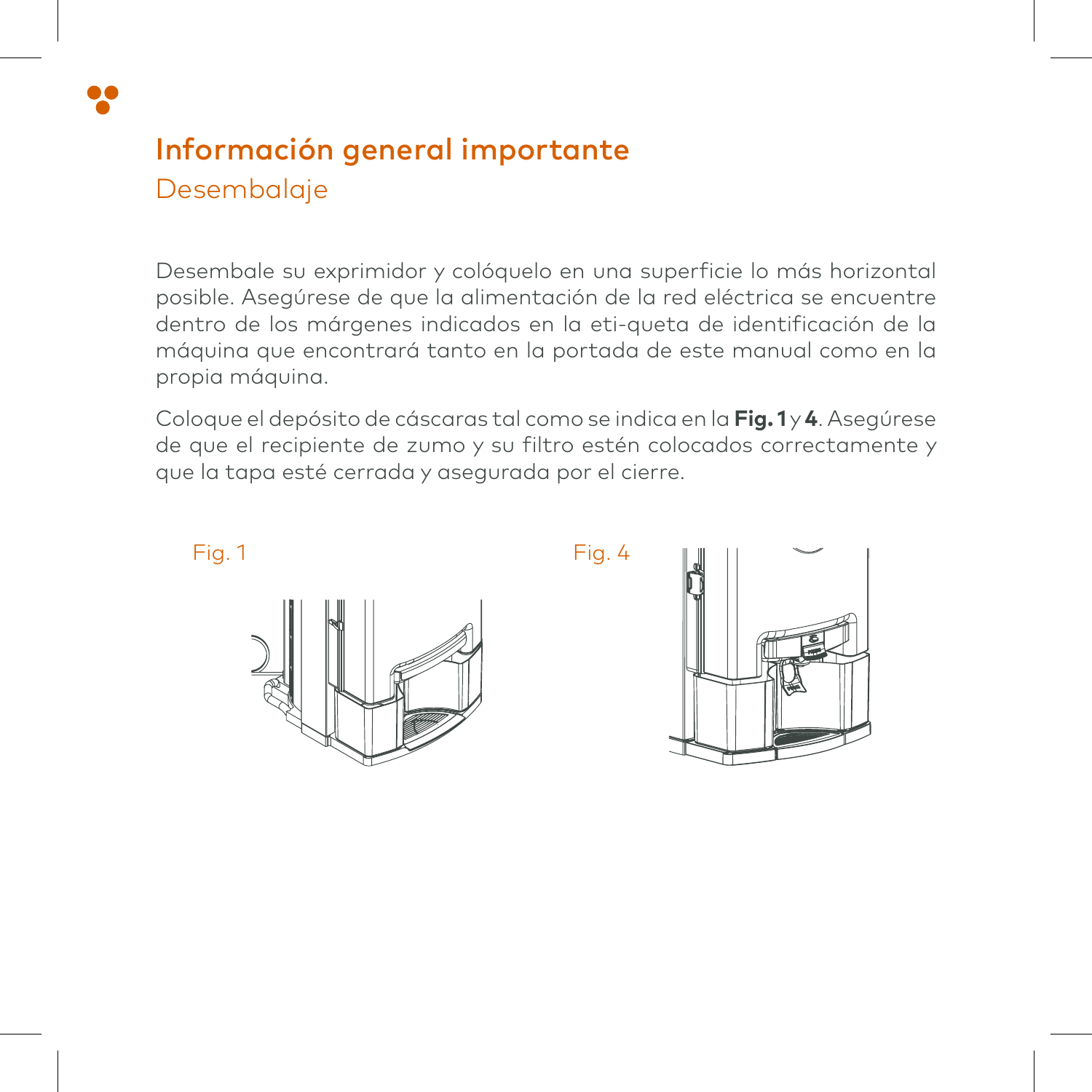# Activación y comienzo

Una vez que se hayan seguido los pasos anteriores, conecte el enchufe de conexión a una base de enchufe con una toma de tierra estandarizada. Y presione el botón de encendido para encender la máquina. La primera vez que encienda la máquina tras la compra, aparecerá el siguiente mensaje: «Seleccione el idioma» para seleccionar el idioma de funcionamiento de la máquina. La elección se puede hacer mediante las flechas y presionando «ON». Una vez seleccionado, la máquina estará preparada para funcionar en modo «Autoservicio» o en modo cashless.

## Modo de operación en cashless

#### **Acceso y configuración**

Presione la tecla «MENÚ» durante unos segundos para acceder al modo de programación. Seleccione la opción de «MODO DE TRABAJO» al situar  $\log$  cursores  $\blacktriangle\blacktriangledown$  sobre él y presione «ON» para confirmar su selección. Seleccione el modo cashless.



El modo cashless le permite activar la máquina una vez que el dispositivo de pago ha confirmado la transacción. Y la configuración cashless tendrá en cuenta el número de naranjas que debe exprimir.

# SEGURIDAD

Siempre será necesario introducir una contraseña que se configurará mediante la siguiente ruta:

MENU/Configuración de contraseña/pin/pin?/configure nuevo pin

| Working mode<br>Configuration   | New Pin |
|---------------------------------|---------|
| PIN<br><b>Technical Service</b> | 0000    |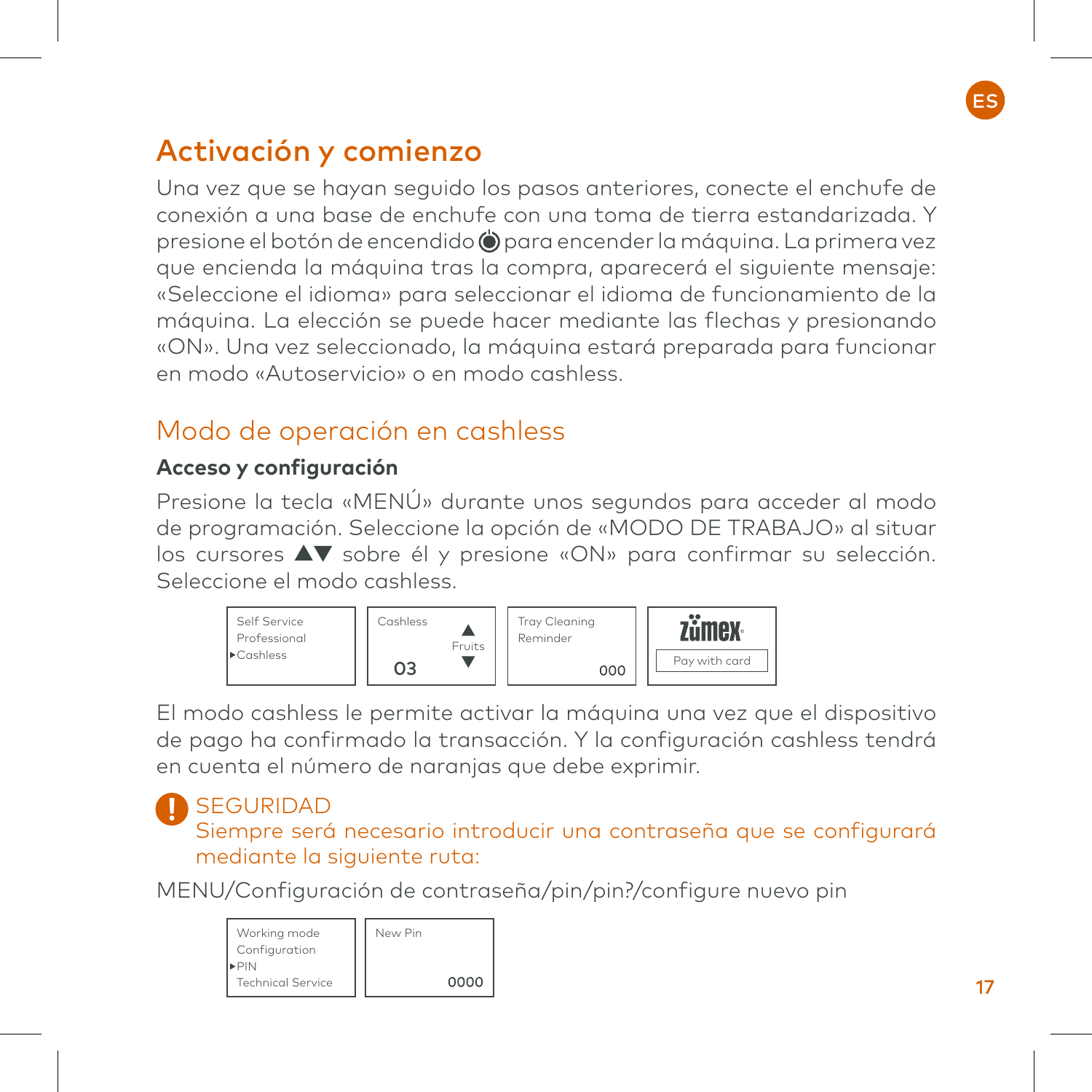**En el modo cashless,** la máquina estará preparada para trabajar en zonas públicas donde los consumidores finales podrían acceder al control del panel. En este caso, la máquina dispone de un panel deslizante que impedirá el acceso directo, el cual solo debe ser manipulado por personal autorizado:



Esta herramienta solo permite mostrar información sobre el proceso de exprimido, que irá del 0 % al 100 %. Por ello, cada vez que desee acceder al control del panel, deberá desmontar el panel deslizante.

## Sin naranjas/pago y alertas de limpieza

Puede programar el número de naranjas que deban exprimirse en cada ciclo a través de los cursores  $\triangle\blacktriangledown$  además de poder programar hasta 20 naranjas en cada ciclo. Seguidamente, aparecerá una segunda opción de ajuste con un mensaje de «Recordatorio de limpieza de bandeja», donde puede escoger un recordatorio cuando deba desmontar y limpiar la bandeja. Cuando presione el botón «ON» durante 5 segundos, desaparecerá el símbolo de la gota.

El exprimido comenzará presionando la llave y finalizará después de dejar de apretar cuando haya exprimido el 100 %.

El proceso de pago comprenderá los siguientes pasos (recordados en el panel deslizante):

#### **1. Deslice la tarjeta**

#### **2. Presione el grifo**

La máquina se activa, comienza a exprimir y muestra en la pantalla un panel con % de nivel de servicio.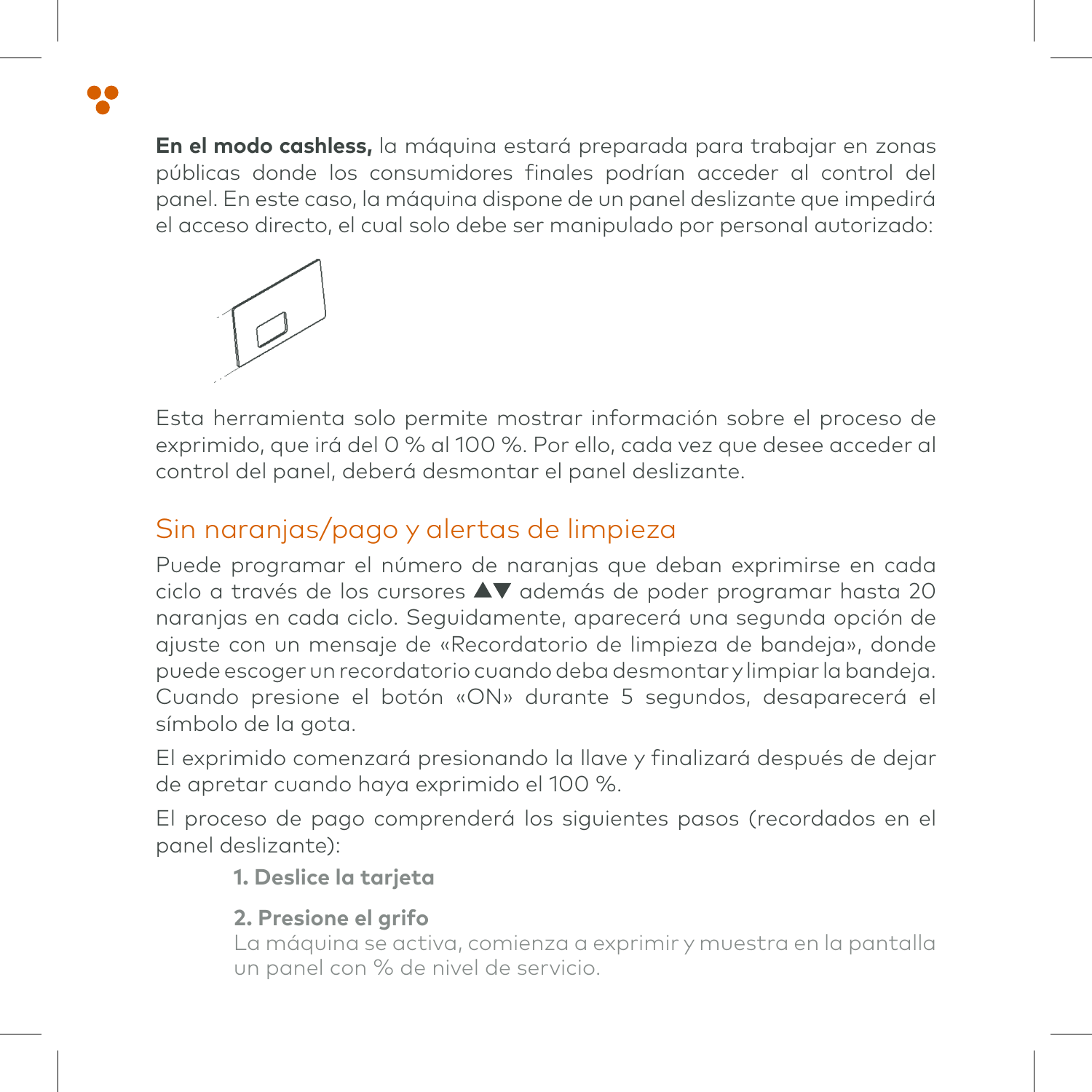#### **3. Cuando se termina el zumo, aparece el mensaje «Zumo terminado».**

El tiempo que se emplea en realizar el zumo es de 1 minuto. Después de eso, volverá a comenzar el zumo. Cuando los pasos 1, 2 y 3 hayan finalizado, el próximo servicio estará listo.

**Proceso de bloqueo de zumo:** En cualquier momento, si el consumidor final desmonta las llaves o la cubierta tres veces, la máquina se bloqueará y finalizará el proceso de exprimido de zumo en cuando presione la llave de nuevo.

Pero si el cliente desmonta más de tres veces o la cubierta o la cubeta durante el proceso de zumo, la máquina no permitirá finalizar el servicio de zumo, por motivos de seguridad.

Para activar el dispositivo de pago, las comisiones bancarias y el mantenimiento del panel, usted deberá ponerse en contacto con el servicio de atención del dispositivo de pago para obtener ayuda.

Deberá solicitar la hoja de datos de «ID Client» y enviárnosla para que podamos inscribirse en el panel de Nayax.

Desde este momento, podrá acceder a todas sus máquinas.

**Instalación del dispositivo de pago:** La máquina viene con un dispositivo de pago instalado, el cual vendrá siempre instalado en fábrica, por lo que, para ponerse en contacto con cualquier personal en materia de manipulación, deberá ponerse en contacto con **zumex@service.com**, y proporcionar la identificación de la máquina y del fabricante del pago.

**Instrucciones de limpieza:** Siga cuidadosamente las instrucciones de limpieza que se proporcionan con la máquina.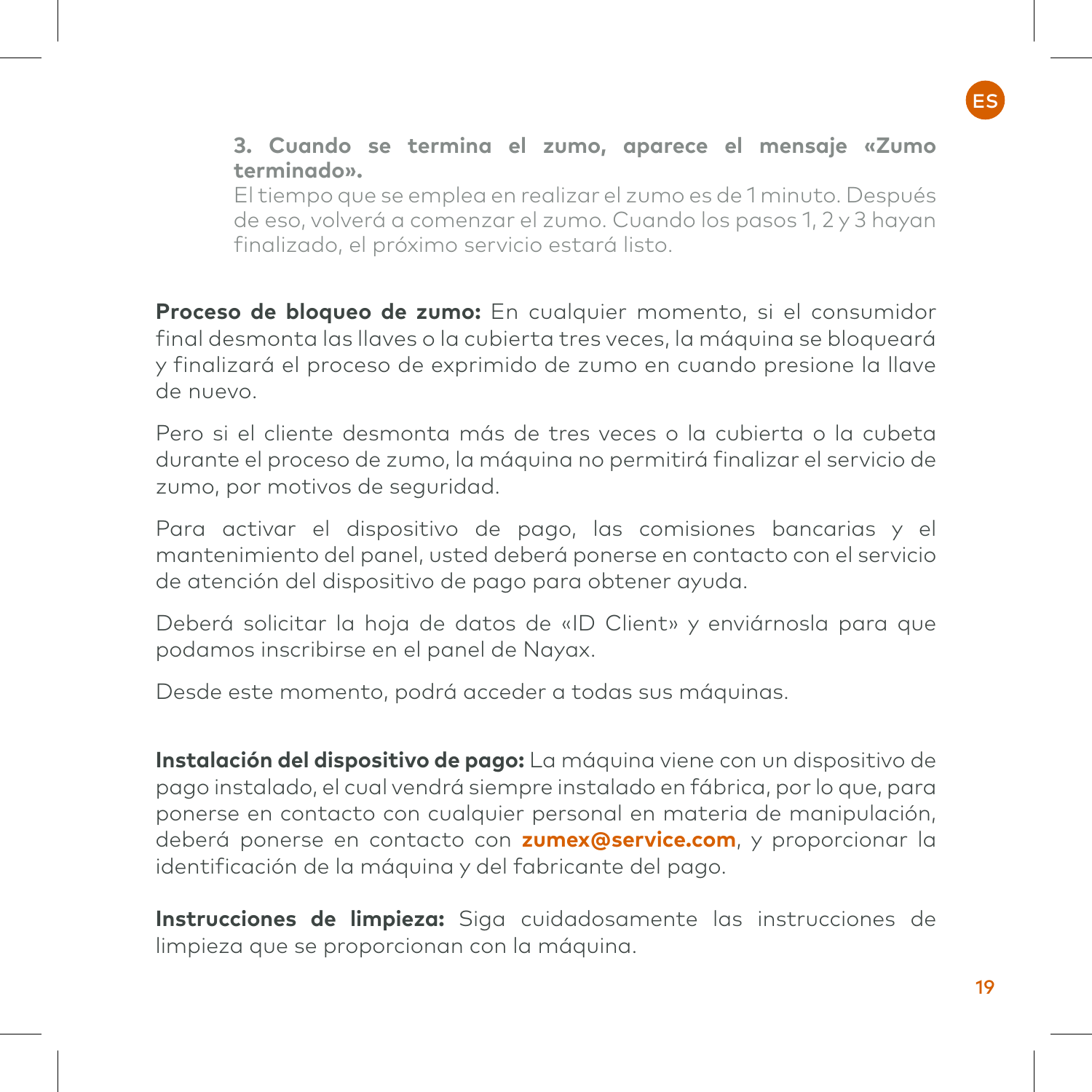# Detección de averías

## Mensajes en pantalla

| Mensaje de error<br>o situación                                                                                        | Causa                                                                                                                      | Solución                                                                                                                                                                   |
|------------------------------------------------------------------------------------------------------------------------|----------------------------------------------------------------------------------------------------------------------------|----------------------------------------------------------------------------------------------------------------------------------------------------------------------------|
| Mensaje del lector de tarjetas:<br>«Active tarjeta SIM»                                                                | Nayax no ha activado la<br>tarjeta SIM                                                                                     | La máquina no funciona porque<br>los dispositivos de pago no se han<br>activado. Póngase en contacto<br>con el servicio de asistencia local<br>de Nayax para su activación |
| Mensaje del lector de tarjetas:<br>«Comienzo de exprimido»                                                             | Este mensaje aparece en el<br>lector mientras se aprieta o<br>está en funcionamiento.                                      | El módulo está en modo<br>operativo, por lo que debemos<br>esperar hasta que se complete el<br>pedido de zumo.                                                             |
| Mensaje del lector de tarjetas:<br>"VISA**MASTERCARD***                                                                | El mensaje indica que el<br>dispositivo de pago está<br>preparado para los pagos.                                          | Este mensaje es estándar y<br>muestra que la máquina está<br>preparada.                                                                                                    |
| Mensaje del lector de tarjetas:<br>«Comienzo de exprimido» y la<br>máquina no exprime incluso<br>presionando la llave. | No hay comunicación entre<br>ambos componentes (sistema<br>de pago y Zumex)                                                | Debemos comprobar los cables<br>internos por parte del servicio<br>técnico autorizado.                                                                                     |
| La máquina está encendida<br>y el dispositivo de pago no<br>funciona                                                   | Asegúrese de que el modo de<br>trabajo esté activado. En caso<br>contrario, el lector de tarjetas<br>no activa la máquina. | Acceda al menú central, diríjase<br>al modo de trabajo y seleccione<br>«Cashless»; de este modo, se deben<br>activar los dispositivos de pago.                             |
| Mensaje en Cashless<br>Versatile:<br>«Limpie el sensor»                                                                | Significa que hay un objeto<br>que interfiere en la lectura del<br>objeto.                                                 | Debe despejar el área de<br>alimentación al grupo de exprimido.<br>Retire el grupo y limpie el sensor<br>ubicado en la parte superior del<br>cárter con aqua.              |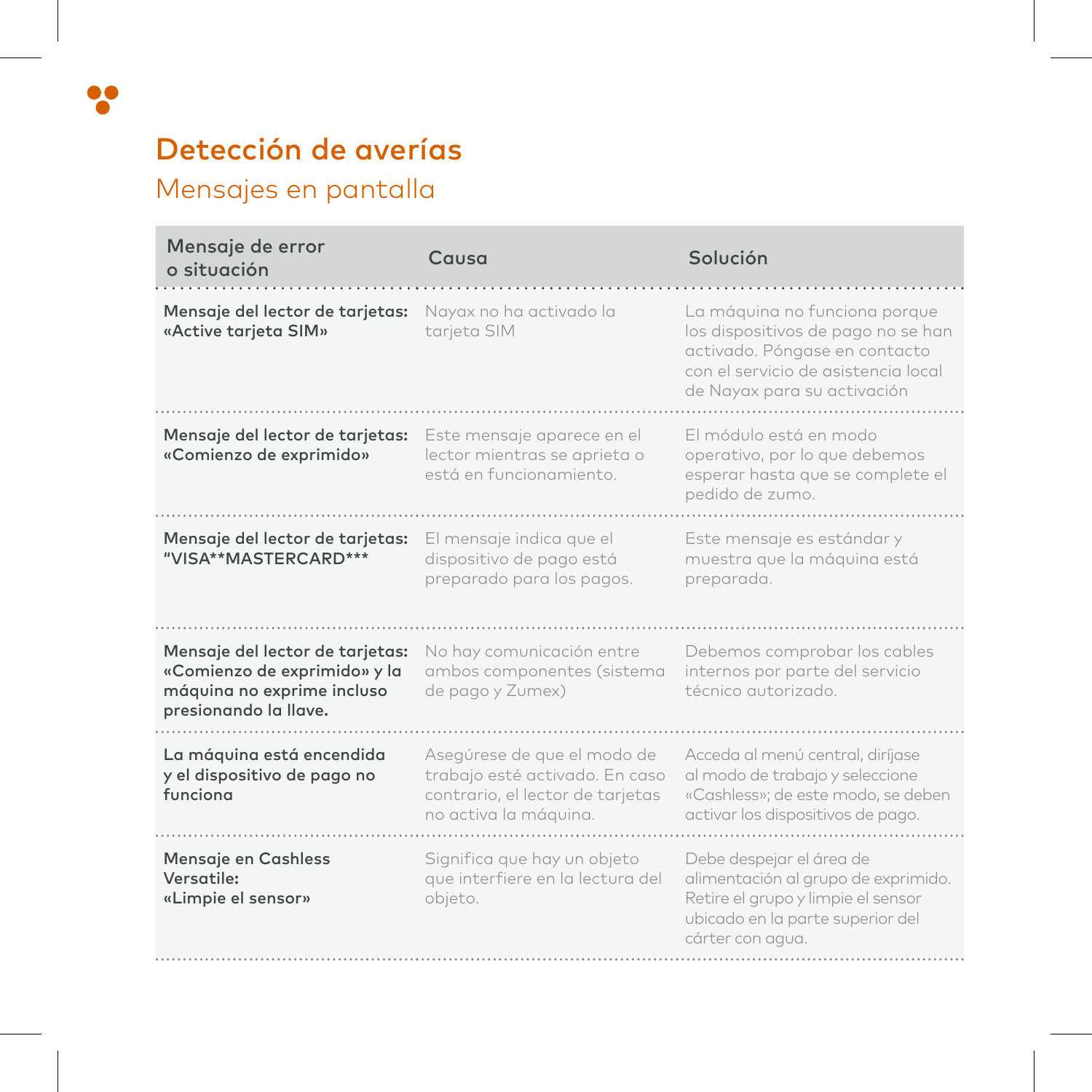| Mensaje de error<br>o situación                                                                                                                                                                                   | Causa                                                                                                           | Solución                                                                                                                                                                                                                                                            |
|-------------------------------------------------------------------------------------------------------------------------------------------------------------------------------------------------------------------|-----------------------------------------------------------------------------------------------------------------|---------------------------------------------------------------------------------------------------------------------------------------------------------------------------------------------------------------------------------------------------------------------|
| Mensaje de la tarjeta de<br>lectura:<br>**VISA**MASTERCARD***,<br>el lector recibe el pago y<br>espera la activación bancaria.                                                                                    | El equipo está preparado<br>para utilizarse. Si el problema<br>persiste, existe un problema<br>de comunicación. | Indique al cliente que hay un<br>problema de comunicación entre<br>ambos dispositivos. Compruebe<br>que la conexión se haya<br>establecido correctamente y que<br>tanto los mensajes del lector y el<br>modo de configuración de trabajo<br>cashless estén activos. |
| Mensaje en el lector de<br>NAYAX: Iniciando ethernet,<br>inicializando, Iniciando<br>Módem                                                                                                                        | El equipo de Nayax se está<br>activando, debe esperar hasta<br>que esté preparado para los<br>pagos.            | El equipo de Nayax se está<br>activando, espere hasta que<br>reciba «VISA**MASTERCARD**M<br>ONYX**7477239»                                                                                                                                                          |
| El usuario no recuerda la<br>contraseña                                                                                                                                                                           | Debemos permitir el acceso<br>SAT para restablecer el PIN                                                       | Presione «Menú» y botón de<br>apagado al mismo tiempo;<br>acceda al pin con el código y<br>cambie su                                                                                                                                                                |
| El consumidor solicita un<br>reembolso. En la pantalla<br>del dispositivo cashless se<br>muestra un mensaje estático<br>o «comienzo de exprimido»<br>y «pago con tarjeta» en la<br>pantalla de cashless Versatile | La máquina Zumex está<br>preparada para ser utilizada<br>y no recibe confirmación de<br>pago.                   | Debe solicitar el siguiente<br>reembolso accediendo al<br>siquiente enlace:<br>https://www.nayax.com/get-<br>a-refund/                                                                                                                                              |

 $\bigoplus$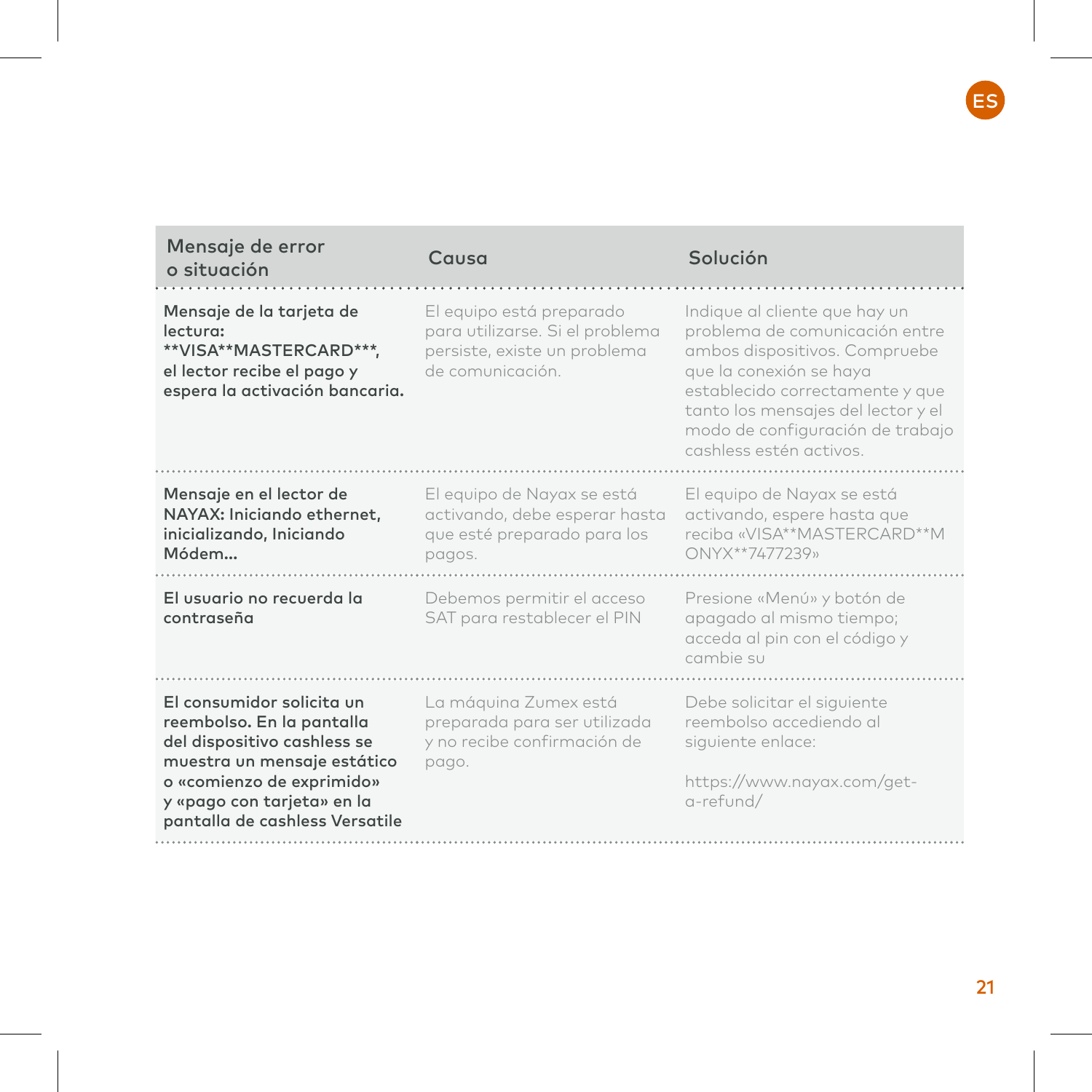## Le présent manuel s'applique aux modèles:





# **Extension de garantie à 5 ans**

Enregistrez en toute simplicité votre zumex sur notre site web durant les 3 premiers mois



Enregistrez votre Zumex ici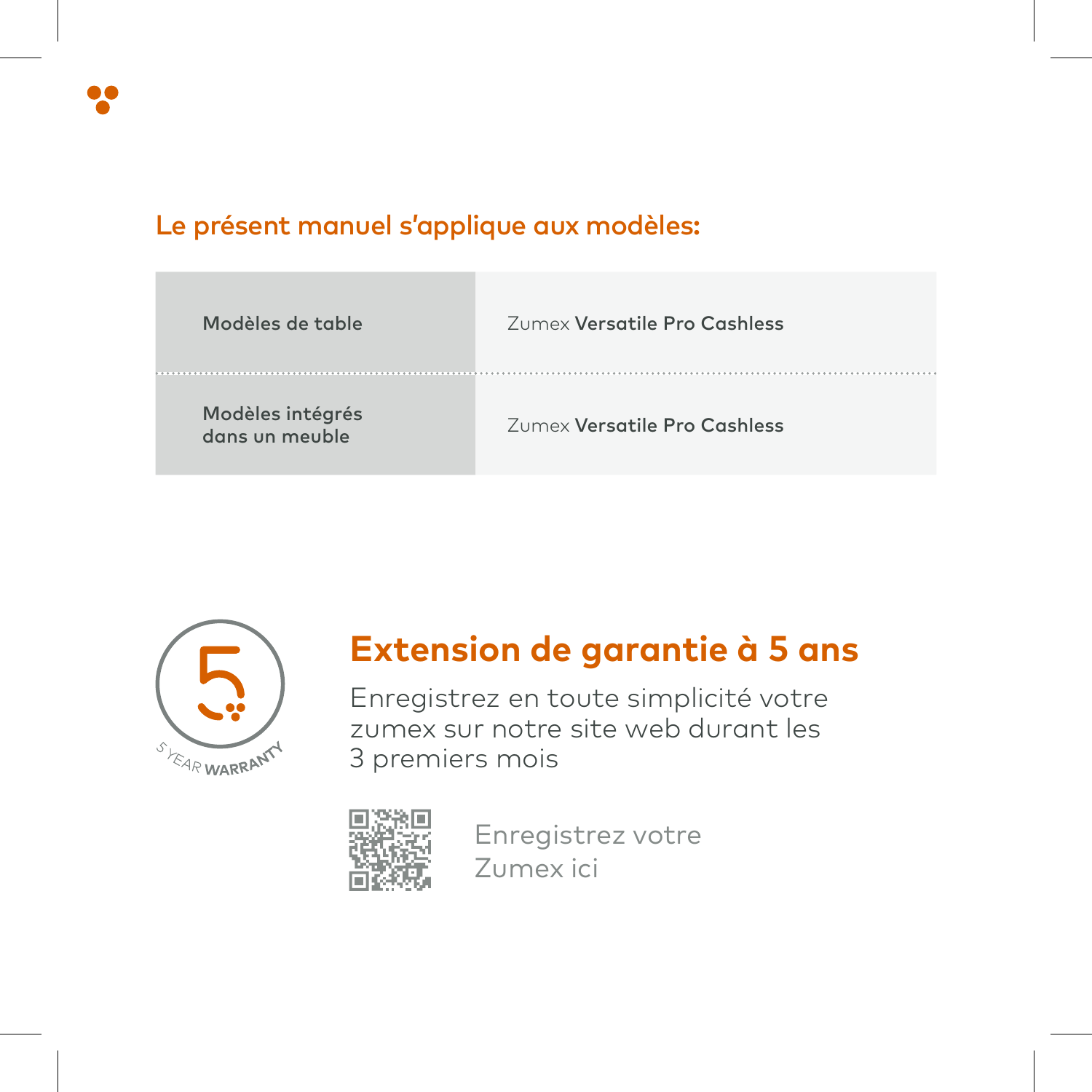#### FR

## Zumex Versatile Pro Cashless

Manuel de l´utilisateur

Veuillez lire attentivement les instructions pour tirer au maximum profit de votre machine.

## Index général

| Figures                         |    |
|---------------------------------|----|
| Importante information générale | 24 |
| Activation                      | 25 |
| Détection des pannes            | 28 |
| Déclaration de conformité EU    | 54 |

Zumex se réserve le droit de modifier sans avis préalable l'information contenue dans ce manuel.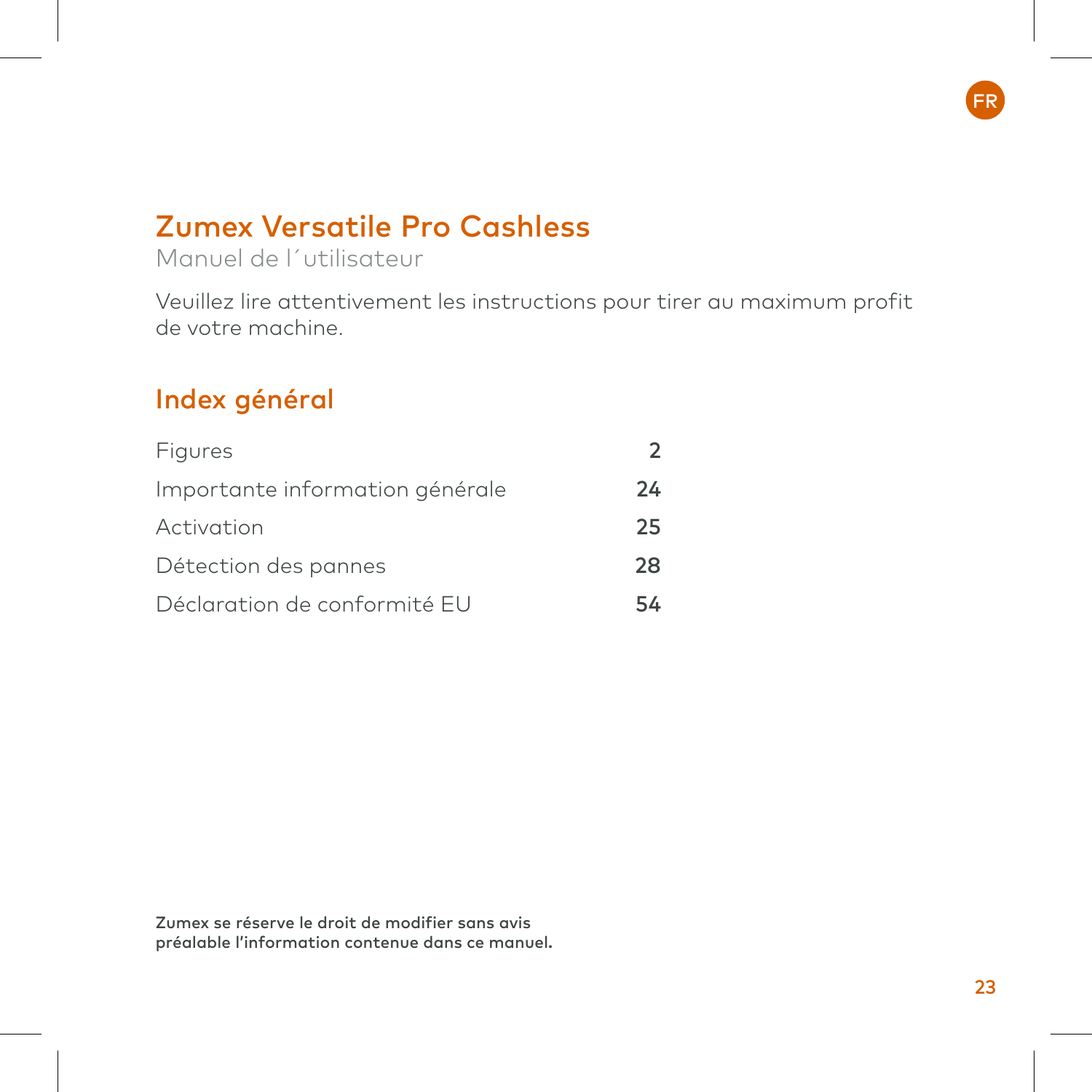# Informations générales importantes Déballage

Retirer le presse-agrumes de son emballage et le poser sur une surface plane. Vérifier que l'alimentation sur secteur correspond aux limites de tension indiquées sur l'étiquette d'identification de la machine, que vous trouverez sur la page de couverture de ce manuel et sur la machine.

Placer les bacs à déchets comme indiqué sur les **Fig. 1** et **4**. Vérifier que le bac à jus et son filtre sont bien positionnés et que le couvercle est fermé, et la fermeture sécurisée.



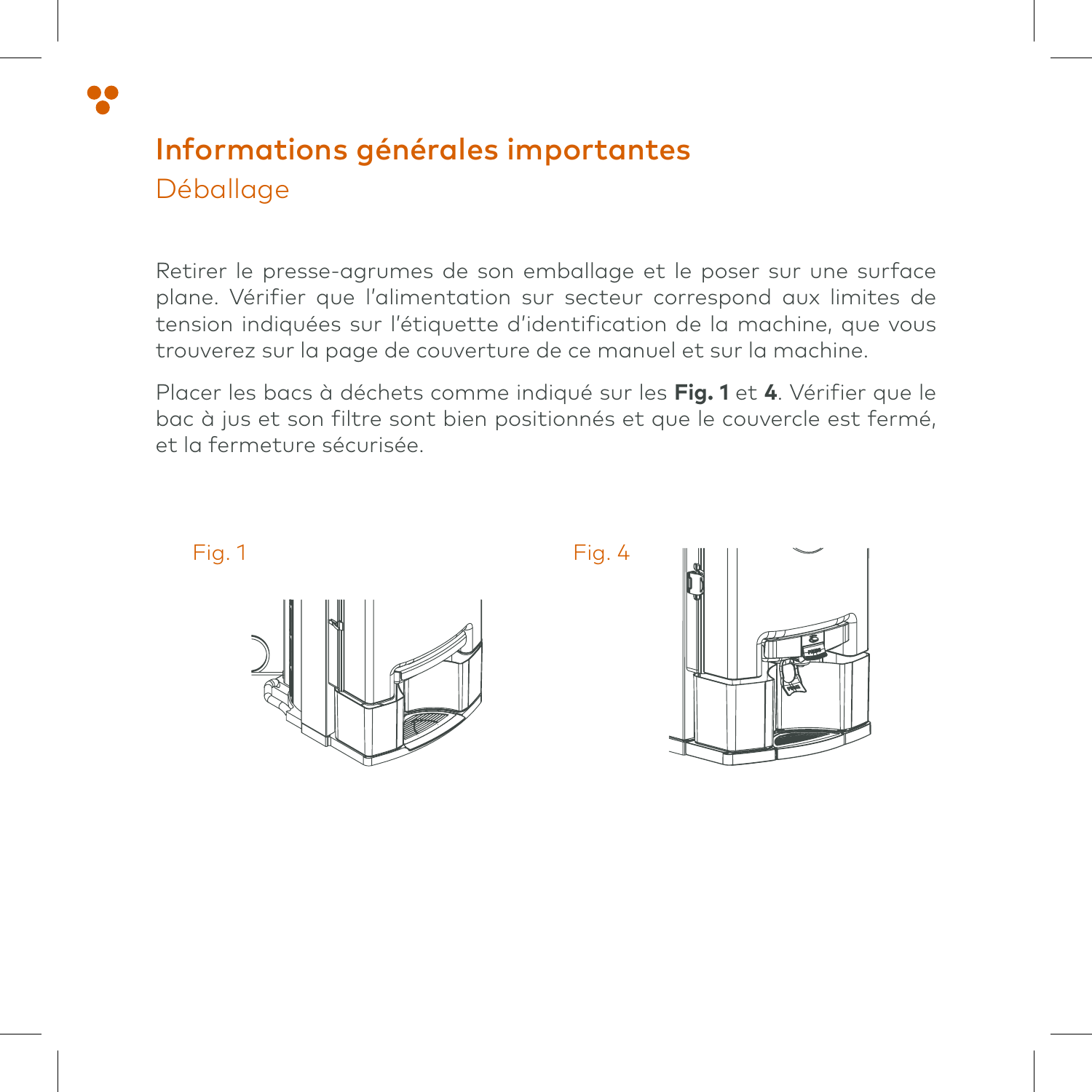## Activation et démarrage

Après avoir suivi les étapes précédentes, raccorder la prise de l'appareil à la prise de terre aux normes. Appuyer sur le bouton de marche (b) pour démarrer la machine. Lorsque vous mettez en route la machine pour la première fois après l'achat, un message s'affiche : « Sélectionner la langue » afin de sélectionner la langue d'affichage de la machine. En utilisant les flèches, vous sélectionnez la langue, et appuyer ensuite sur « ON ». Une fois la langue sélectionnée, la machine est opérationnelle pour fonctionner en mode « Self-service » ou «Cashless»

## Mode de fonctionnement cashless

#### **Accès et configuration**

Appuyer sur la touche MENU pendant quelques secondes pour entrer le mode de programmation. Sélectionner l'option MODE DE FONCTIONNEMENT en positionnant les curseurs  $\blacktriangle\blacktriangledown$  sur ce mode, et appuyer sur ON pour valider votre choix. Sélection du mode cashless.



Le mode cashless permet de mettre en route la machine une fois que la transaction de paiement a été validée. Le mode cashless comptabilise également le nombre d'oranges à presser.

# SÉCURITÉ

Un mot de passe est toujours requis, et doit être saisi en suivant les étapes suivantes:

MENU/Configuration mot de passe/pin/pin?/modifier nouveau pin



FR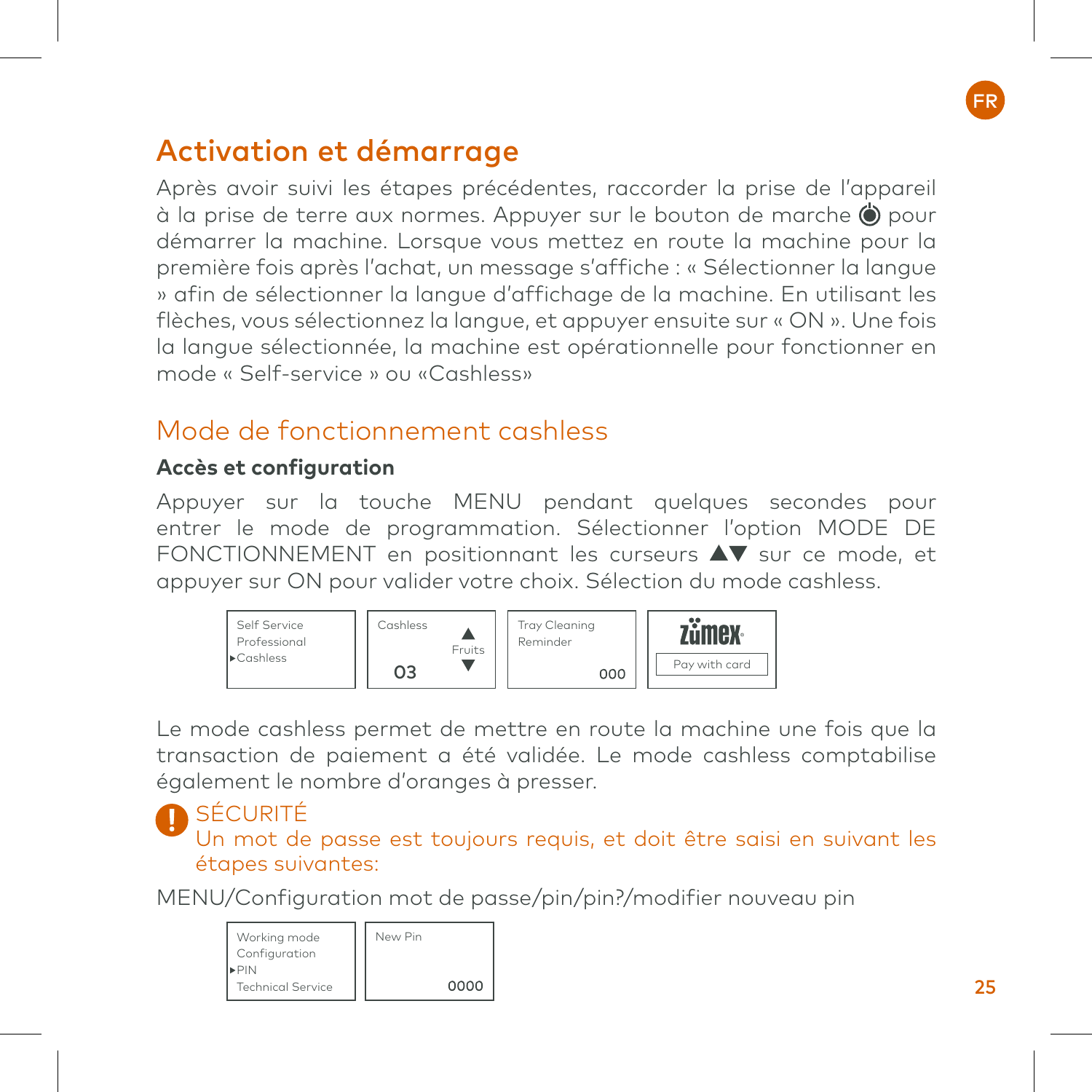**En mode cashless,** la machine est opérationnelle pour fonctionner dans les espaces publics, où les consommateurs peuvent accéder au panneau de configuration. C'est pourquoi, la machine est équipée d'un panneau coulissant qui empêche l'accès direct, manipulable seulement par le personnel autorisé.



Cet outil permet d'afficher uniquement les informations concernant la préparation du jus, de 0 à 100 %. À chaque fois que vous voudrez accéder au panneau de configuration, il faudra, donc, ex-traire le panneau coulissant.

## Sans oranges/Alarmes de paiement et de nettoyage

Vous pouvez programmer le nombre d'oranges à presser dans chaque cycle en utilisant les curseurs  $\blacktriangle\blacktriangledown$  et jusqu'à 20 oranges par cycle. Ensuite, un second paramètre s'affiche avec le message « Rappel de nettoyage du plateau », dans lequel vous pourrez choisir un rappel pour désassemblage et nettoyage du plateau. Une fois que vous aurez appuyé sur le bouton « ON » pendant 5 secondes, le symbole de la goutte disparaît.

Le pressage commence en appuyant sur le robinet et prend fin lorsque le cycle de pressage at-teint 100 %.

Le processus de paiement comprend les étapes suivantes (rappelées sur le panneau coulissant) :

**1. Insérer la carte**

#### **2. Appuyer sur le robinet**

La machine est activée et commence le pressage, et affiche à l'écran un indicateur avec le % de progression.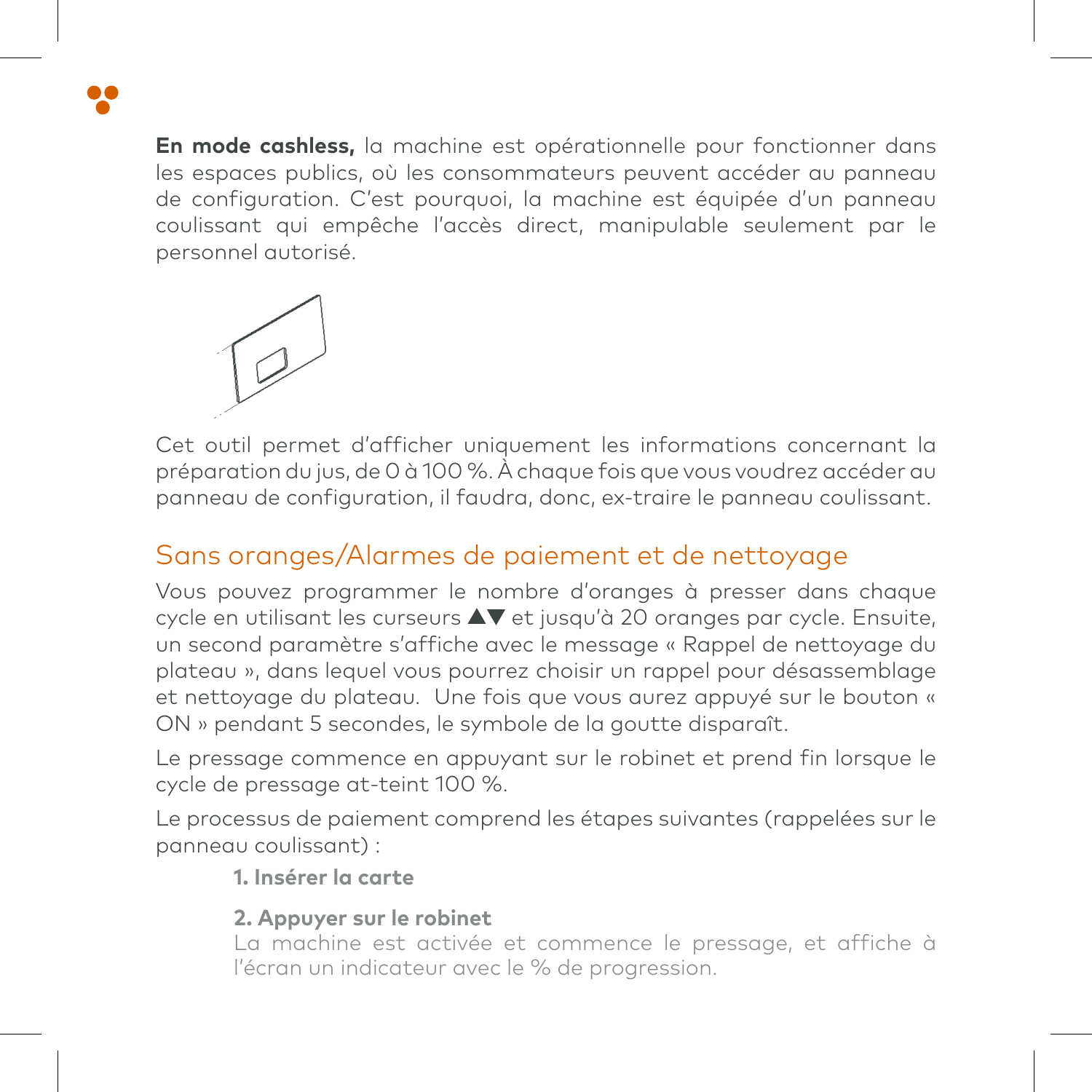#### **3. Une fois que le jus est prêt, le message « Votre jus est prêt » apparaît.**

Vous disposez d'une minute pour récupérer votre jus. Après quoi, la machine redé-marre un jus. Une fois que les étapes 1, 2, et 3 sont terminées, la machine passe au service suivant.

**Blocage de la préparation d'un jus:** À n'importe quel moment, lorsque l'utilisateur démonte le robinet ou le couvercle trois fois, la machine se bloque, et la préparation du jus sera finalisée en appuyant encore une fois sur le robinet.

Cependant, si le client démonte le couvercle ou le bac plus de trois fois durant la préparation d'un jus, la machine, pour des questions de sécurité, stoppera la préparation du jus

Pour l'activation du système de paiement, les commissions bancaires, et la maintenance du tableau de bord, vous devez contacter le service d'assistance réservé au paiement.

Il sera indispensable de demander une fiche d'identification client que vous nous renverrez afin de pouvoir accéder au tableau de bord Nayax.

À partir de ce moment-là, vous aurez accès à toutes vos machines.

**Installation du système de paiement:** Le système de paiement est toujours installé en usine et livré avec la machine. Pour toute intervention, nous vous prions de bien vouloir contacter **zumex@service.com**, et de nous fournir le numéro d'identification de la machine et du système de paiement.

**Instructions de nettoyage:** Veuillez suivre scrupuleusement les instructions de nettoyage fournies avec la machine.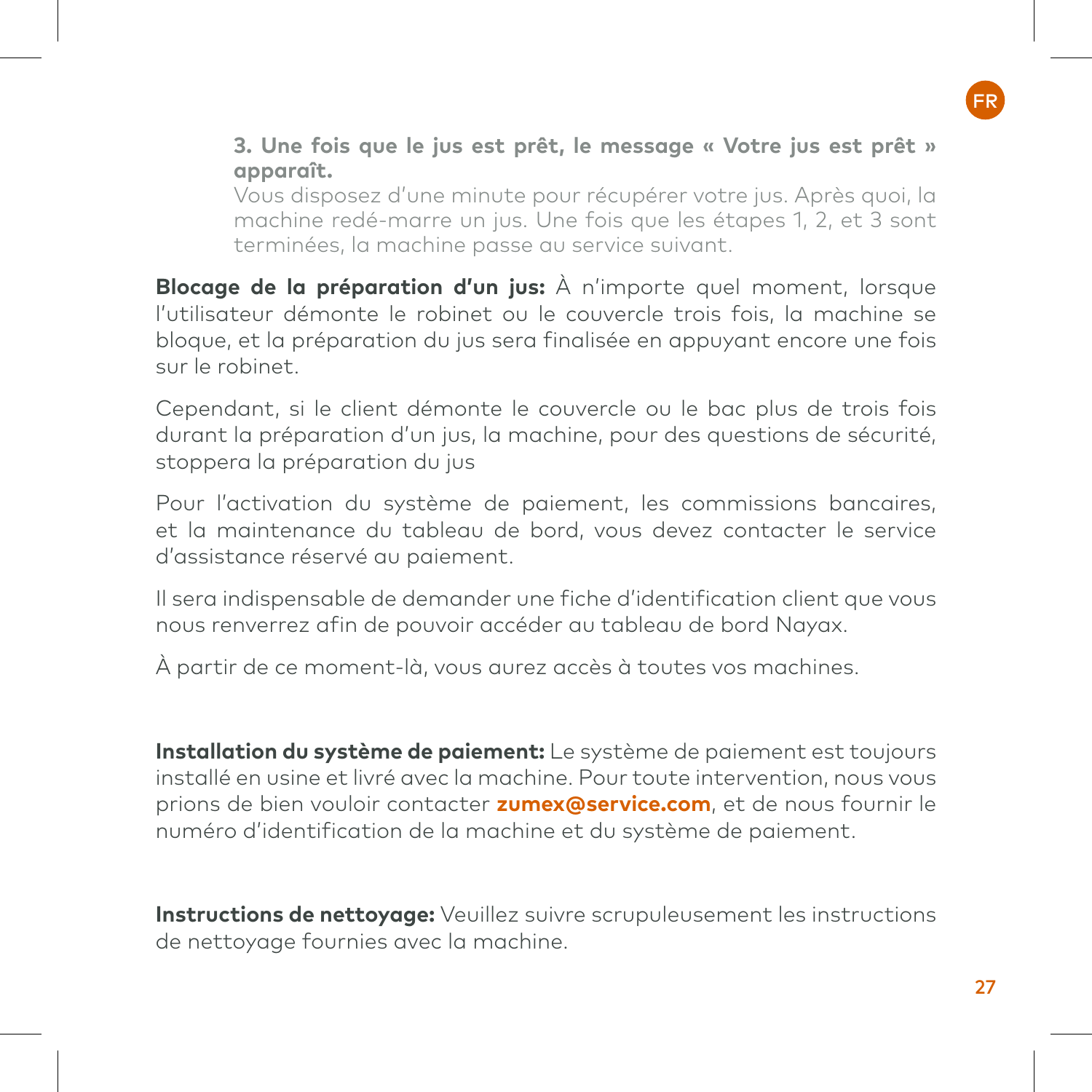# Détection de pannes

# Messages affichés à l'écran

| Message d'erreur ou<br>situation                                                                                                     | Cause                                                                                                                              | Solution                                                                                                                                                                |
|--------------------------------------------------------------------------------------------------------------------------------------|------------------------------------------------------------------------------------------------------------------------------------|-------------------------------------------------------------------------------------------------------------------------------------------------------------------------|
| Message du lecteur de carte :<br>« Activer la carte SIM »                                                                            | Nayax n'a pas activé la carte<br><b>SIM</b>                                                                                        | La machine ne peut pas<br>fonctionner avant que le<br>système de paiement soit activé.<br>Veuillez contacter le service local<br>Nayax pour l'activation                |
| Message du lecteur de carte :<br>« Démarrage pour pressage »                                                                         | Ce message apparaît sur le<br>lecteur pendant le pressage ou<br>son fonctionnement.                                                | Le module est en mode de<br>fonctionnement, alors nous<br>devons attendre que la<br>préparation du jus soit terminée.                                                   |
| Message du lecteur de carte :<br>"VISA**MASTERCARD***                                                                                | Est-ce que ce message signifie<br>que le système de paiement<br>est prêt à recevoir des<br>paiements.                              | Ce message est un message<br>standard qui indique que la<br>machine est prête.                                                                                          |
| Message du lecteur de carte :<br>« Démarrage pour pressage »,<br>et la machine ne presse pas,<br>même en appuyant sur le<br>robinet. | Il n'y a aucune communication<br>entre les deux composantes<br>(système de paiement et<br>Zumex)                                   | Il est conseillé de faire vérifier<br>le câblage interne par un<br>partenaire de service agréé.                                                                         |
| La machine est en marche,<br>mais le système de paiement<br>ne fonctionne pas.                                                       | Vérifier que le Mode de<br>fonctionnement est activé.<br>Dans le cas contraire, le<br>lecteur de carte n'active pas la<br>machine. | Accéder au menu central, aller<br>sur Mode de fonctionnement.<br>et sélectionner Cashless, ce qui<br>devrait activer le système de<br>paiement.                         |
| Message sur Versatile<br>Cashless:<br>« Nettoyer le capteur »                                                                        | Ce message indique qu'un<br>objet empêche la lecture d'un<br>objet.                                                                | Il convient donc de nettoyer la<br>zone d'alimentation dans le<br>groupe de pressage. Retirer le<br>groupe et rincer à l'eau le capteur<br>situé sur le haut du carter. |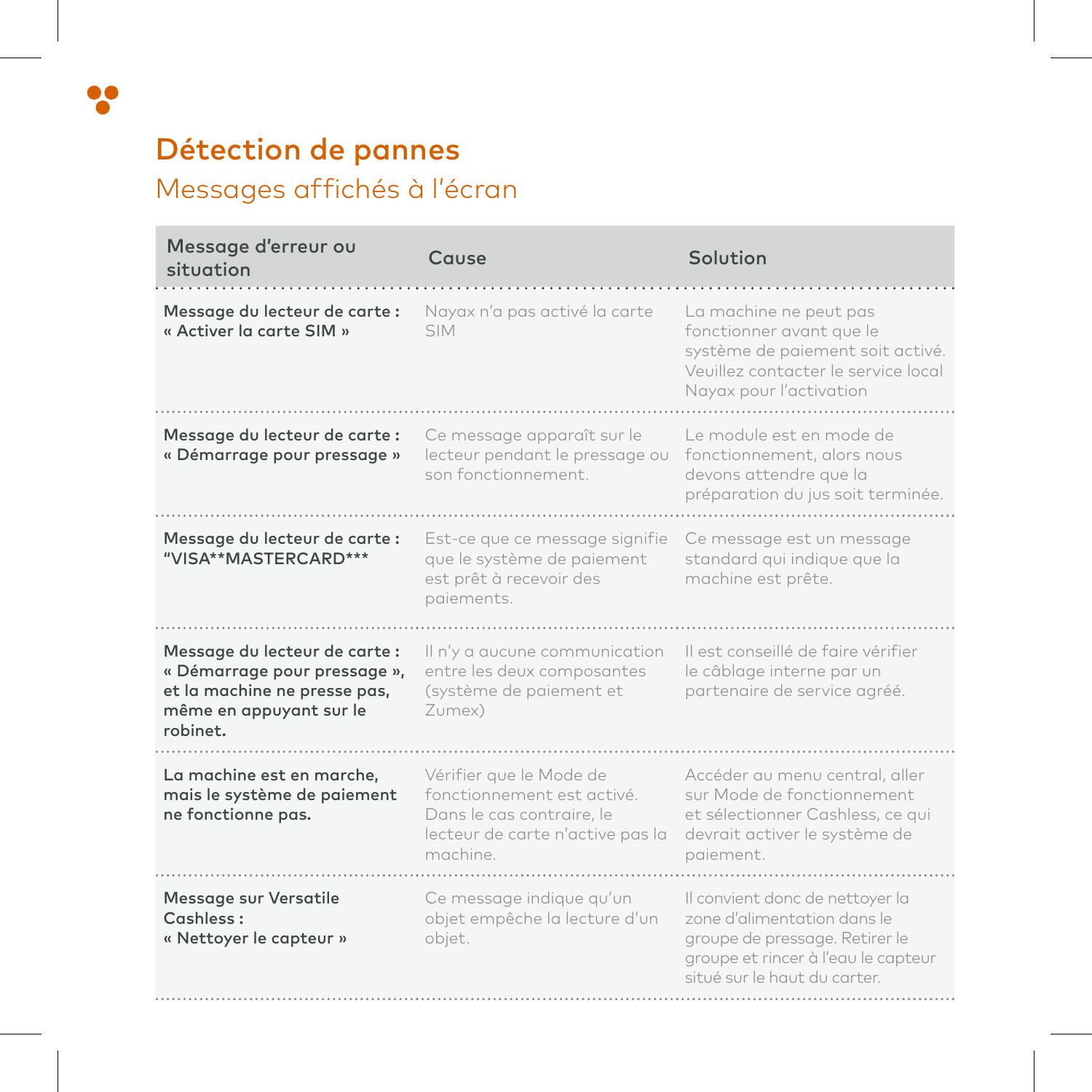| Message d'erreur ou<br>situation                                                                                                                                                                                                                                | Cause                                                                                                                   | Solution                                                                                                                                                                                                                                               |
|-----------------------------------------------------------------------------------------------------------------------------------------------------------------------------------------------------------------------------------------------------------------|-------------------------------------------------------------------------------------------------------------------------|--------------------------------------------------------------------------------------------------------------------------------------------------------------------------------------------------------------------------------------------------------|
| Message du lecteur de carte :<br>**VISA**MASTERCARD***.<br>le lecteur lit le paiement et<br>il attend l'activation de la<br>banque.                                                                                                                             | L'équipement est prêt à être<br>utilisé. Si le problème persiste,<br>c'est qu'il existe un problème<br>de communication | Veuillez indiquer au client<br>qu'il existe un problème de<br>communication entre les<br>deux systèmes. Vérifier que<br>la connexion est bien établie,<br>vérifier les messages du lecteur,<br>et que le mode de configuration<br>cashless est activé. |
| Mensaje en el lector de<br>NAYAX: Init ethernet,<br>initialisation, Init Modem                                                                                                                                                                                  | L'équipe Nayax active le<br>système, vous devez attendre<br>jusqu'à ce que vous puissiez<br>payer.                      | L'équipe Nayax active le<br>système, veuillez patienter<br>jusqu'à ce que vous receviez<br>"VISA ** MASTERCARD **<br>MONYX ** 7477239 *                                                                                                                |
| L'utilisateur ne se souvient<br>pas du mot de passe                                                                                                                                                                                                             | Nous devons accéder à SAT<br>pour réinitialiser le PIN                                                                  | Appuyer sur MENU et sur le<br>bouton OFF en même temps,<br>entrer le code pin et changer<br>votre mot de passe                                                                                                                                         |
| Un consommateur demande<br>un remboursement. L'écran<br>du système de paiement<br>cashless affiche un message<br>statique ou « Démarrage pour<br>pressage », et le message<br>« Payer par carte » s'affiche<br>sur l'écran du système<br>cashless de Versatile. | La machine Zumex est sur le<br>point d'être utilisée, mais ne<br>reçoit pas la confirmation de<br>paiement.             | Vous devez demander le<br>remboursement en cliquant sur<br>le lien suivant :<br>https://www.nayax.com/get-<br>a-refund/                                                                                                                                |

FR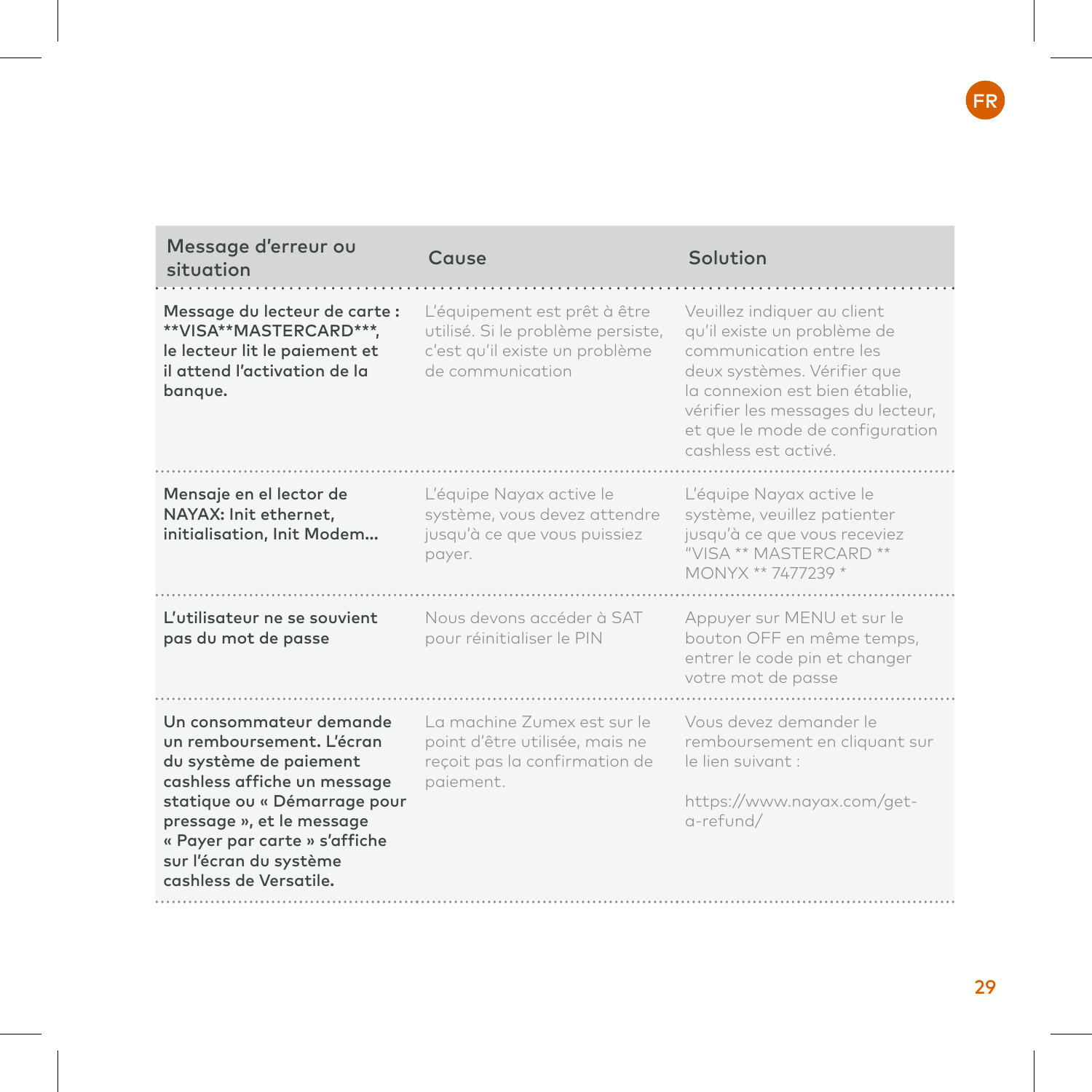## Die vorliegende Bedienungsanleitung bezieht sich auf die Modelle:

| Thekenmodelle               | Zumex Versatile Pro Cashless |
|-----------------------------|------------------------------|
| Modelle mit<br>Unterschrank | Zumex Versatile Pro Cashless |



# **Erweitern Sie ihre Garantie auf 5 Jahre**

Durch einfache Produktregistrierung auf unserer Website in den ersten 3 Monaten



Registrieren Sie Ihr produkt hier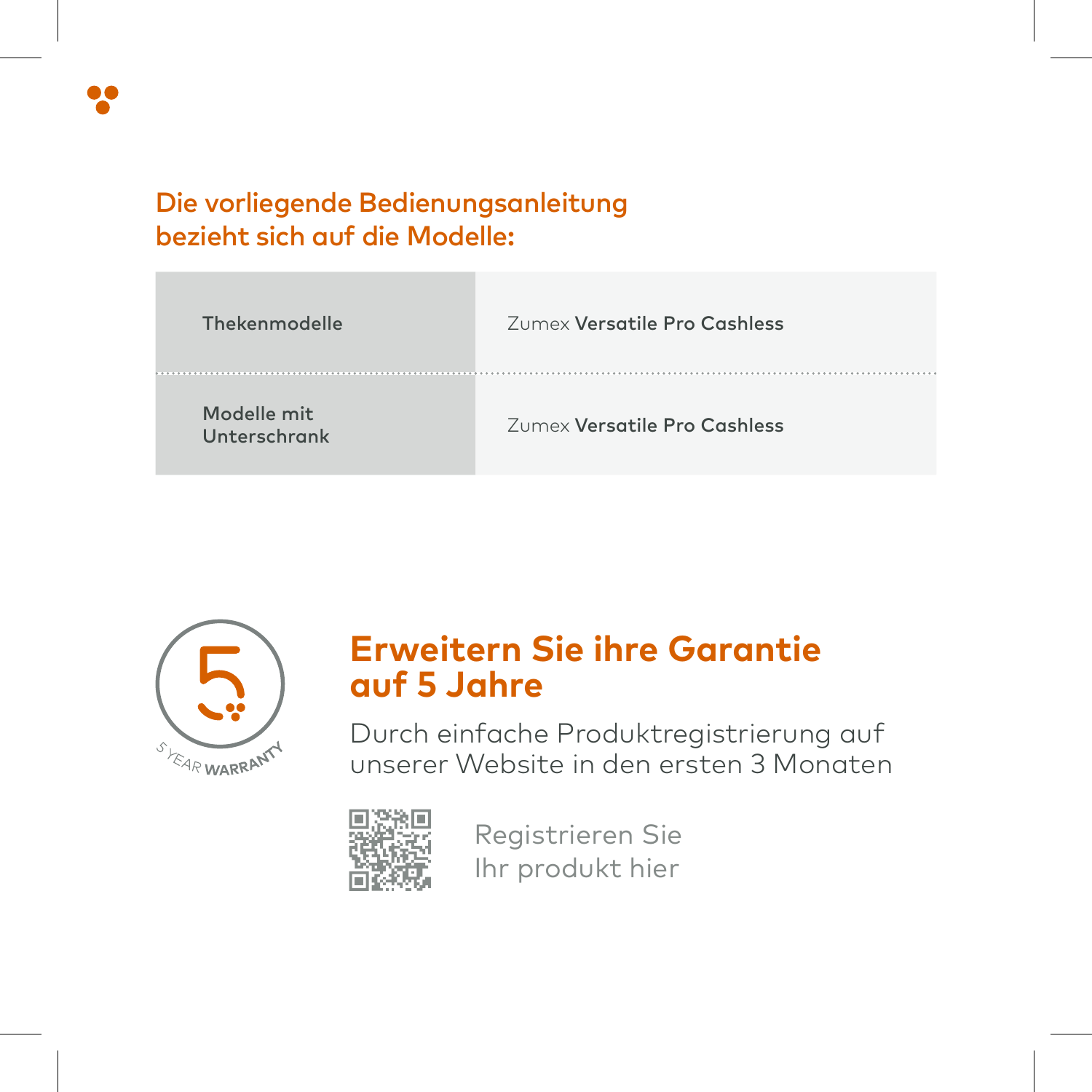# Zumex Versatile Pro Cashless

Bedienungsanleitung

Bitte lesen Sie die Bedienungsanleitung sorgfältig durch, um maximale Leistungen Ihrer Maschine zu erzielen.

## Inhaltsverzeichnis

| Abbildungen                  |     |
|------------------------------|-----|
| Allgemeine wichtige hinweise | 32  |
| Aktivierung                  | 33  |
| Fehlerbestimmung             | 36  |
| EG-konformitätserklärung     | 54. |

Zumex behält sich das Recht vor, die in dieser Bedienungsanweisung angeführten Informationen ohne vorherige Ankündigung zu ändern.

DE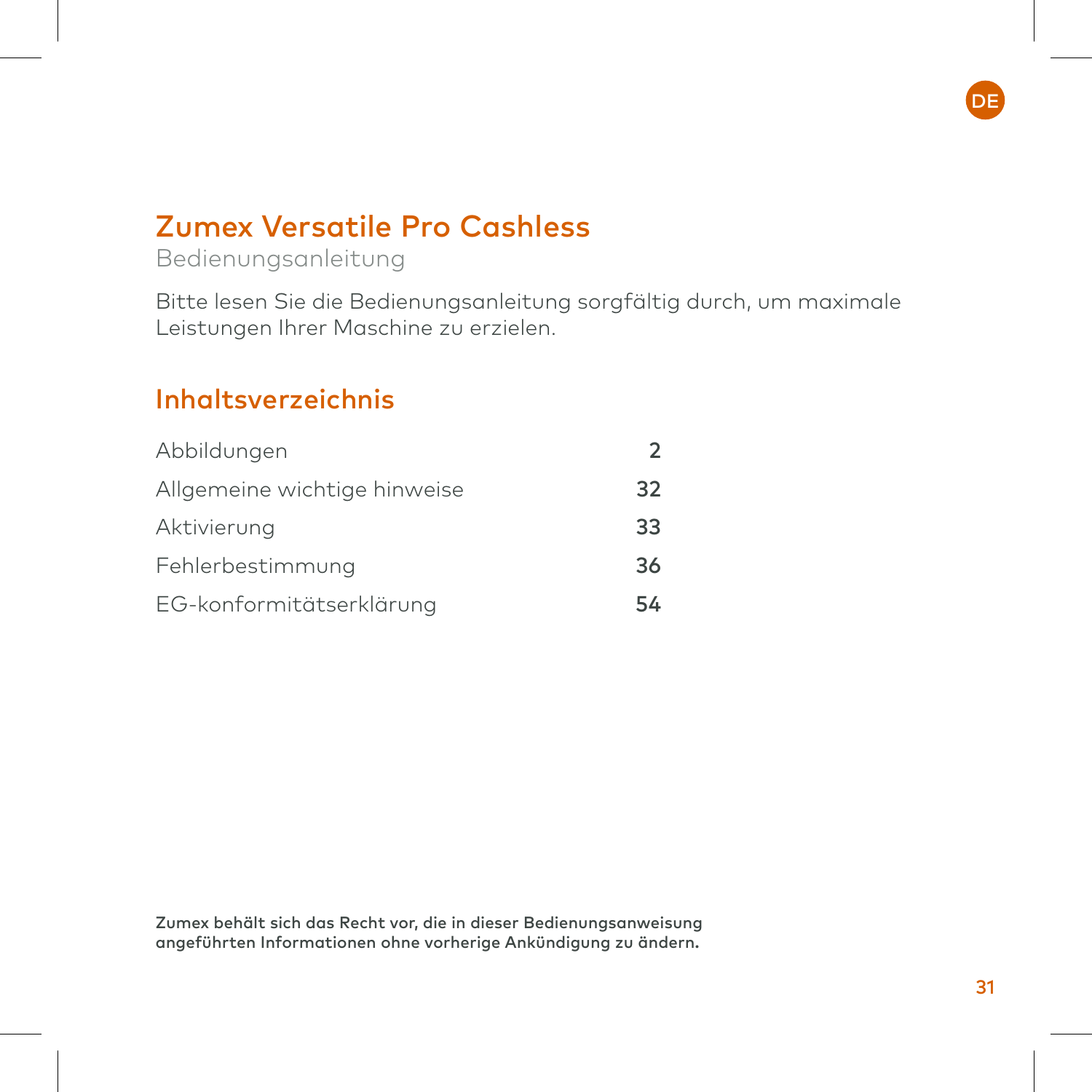# Wichtige allgemeine Informationen Auspacken

Packen Sie Ihren Entsafter aus und stellen Sie ihn auf eine möglichst waagerechte Fläche. Vergewissern Sie sich, dass die Netzspannung innerhalb der auf dem Typenschild des Geräts angegebenen Grenzen liegt. Das Typenschild finden Sie sowohl auf dem Deckblatt dieses Handbuchs als auch auf dem Gerät selbst.

Setzen Sie den Schaleneimer wie in **Abb. 1** und **4** angegeben ein. Vergewissern Sie sich, dass der Saftbehälter und sein Filter korrekt eingesetzt sind und dass der Deckel geschlossen und durch den Verschluss gesichert ist.

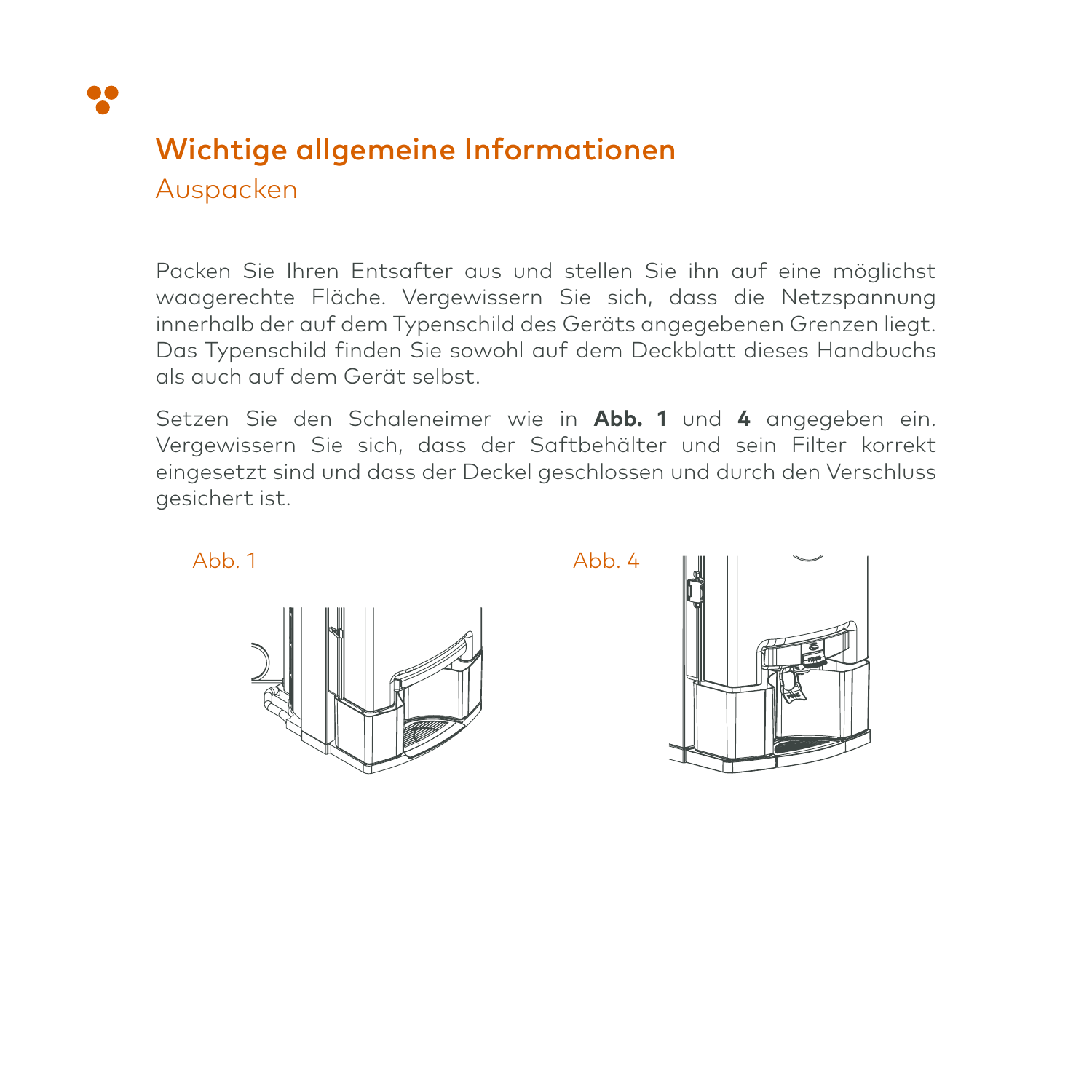# Aktivierung und Start

Nachdem Sie die vorherigen Schritte ausgeführt haben, verbinden Sie den Anschlussstecker mit einer standardmäßig geerdeten Steckdose. Drücken Sie die Einschalttaste (b), um das Gerät zu starten. Wenn Sie das Gerät zum ersten Mal nach dem Kauf einschalten, wird die Meldung "Sprache auswählen" angezeigt, um die Betriebssprache des Geräts auszuwählen. Wählen Sie die Sprache mit den Pfeiltasten aus und drücken Sie dann auf "ON". Nachdem Sie dies ausgewählt haben, ist das Gerät bereit für den Betrieb im Selbstbedienungsmodus oder bargeldlosen Modus.

## Betrieb im bargeldlosen Modus

#### **Zugang und Konfiguration**

Drücken Sie mehrere Sekunden lang auf die MENÜ-Taste, um den Programmierungsmodus aufzurufen. Wählen Sie die Option für den BETRIEBSMODUS, indem Sie den Cursor darüber positionieren. Drücken Sie auf ON, um Ihre Auswahl zu bestätigen. Wählen Sie den bargeldlosen Modus aus.



Im bargeldlosen Modus wird das Gerät aktiviert, sobald das Bezahlungsgerät die Transaktion bestätigt hat. Bei der bargeldlosen Konfiguration wird die Anzahl auszupressender Orangen berücksichtigt.

#### **N** SICHERHEIT Es ist stets ein Passwort erforderlich, das unter folgendem Pfad eingerichtet wird:

MENÜ/Passwort Konfiguration/Pin/Pin?/neue Pin einstellen



DE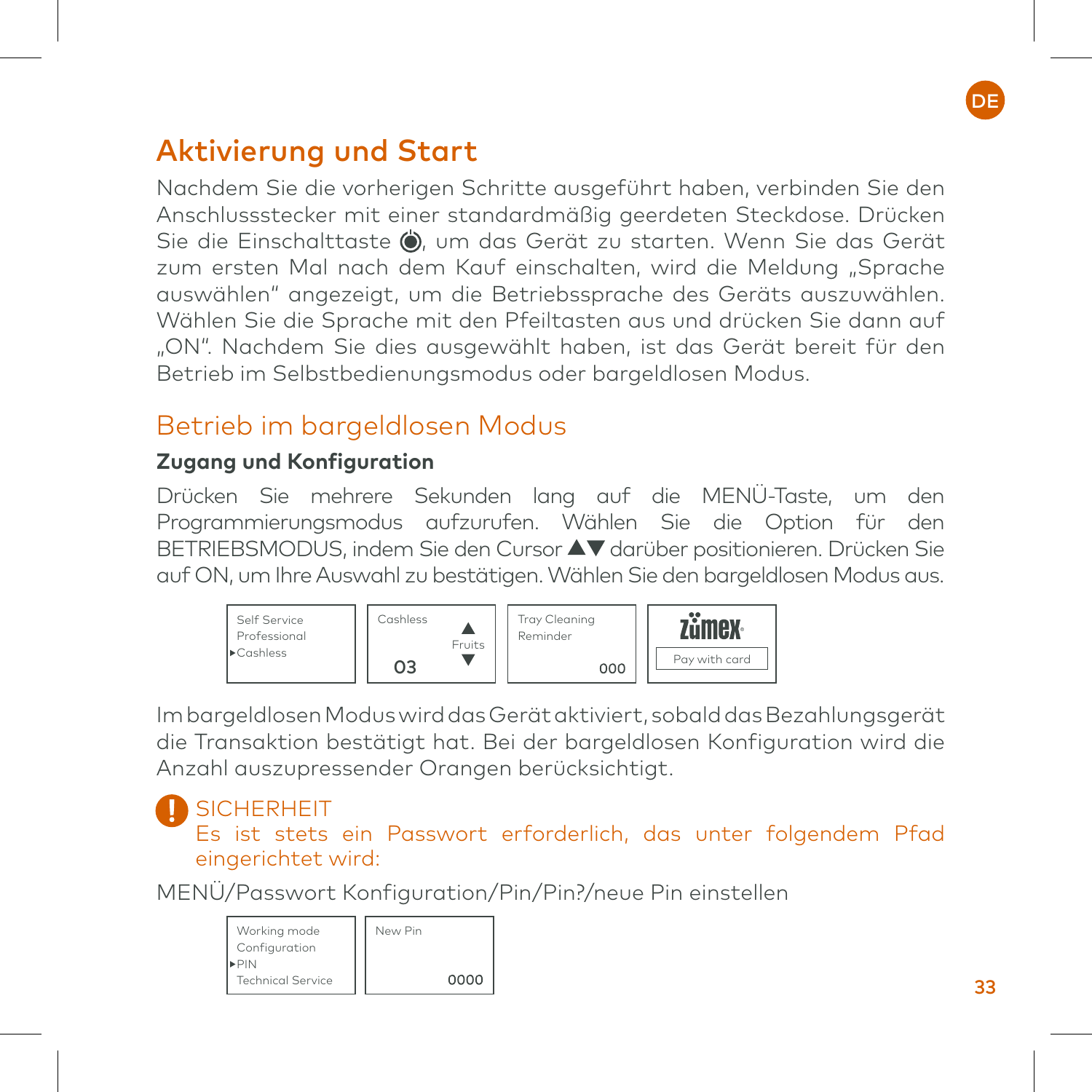**Im bargeldlosen Modus** kann das Gerät in öffentlichen Bereichen betrieben werden, in denen die Endverbraucher auf das Bedienfeld zugreifen könnten. Das Gerät ist daher mit einer Schiebeabdeckung ausgestattet, die den direkten Zugriff verhindert und nur von autorisiertem Personal gehandhabt werden kann:



Diese Vorrichtung erlaubt nur die Anzeige von Informationen zum Auspressvorgang von 0 % bis 100 %. Wenn Sie auf das Bedienfeld zugreifen möchten, müssen Sie daher die Schiebeabdeckung entfernen.

## Alarme: Keine Orangen/Zahlung und Reinigung

Sie können mithilfe des Cursors  $\blacktriangle\blacktriangledown$  die Anzahl der in jedem Zyklus auszupressenden Orangen auswählen und bis zu 20 Orangen pro Zyklus einprogrammieren. Danach wird eine zweite Einstellung mit der Meldung "Erinnerung Schalenreinigung" angezeigt. Hier können Sie auswählen, wann Sie daran erinnert werden möchten, dass die Schale herausgenommen und gereinigt werden muss. Wenn Sie die Taste "ON" 5 Sekunden lang drücken, wird das Tropfensymbol angezeigt.

Der Pressvorgang beginnt durch Drücken auf den Hahn und endet, wenn 100 % ausgepresst wurden.

Der Bezahlvorgang umfasst die folgenden Schritte (Erinnerung an der Schiebeabdeckung):

**1. Karte durchziehen**

#### **2. Hahn drücken**

Das Gerät wird aktiviert, der Auspressvorgang beginnt und auf dem Bildschirm wird der Fortschritt in % angezeigt.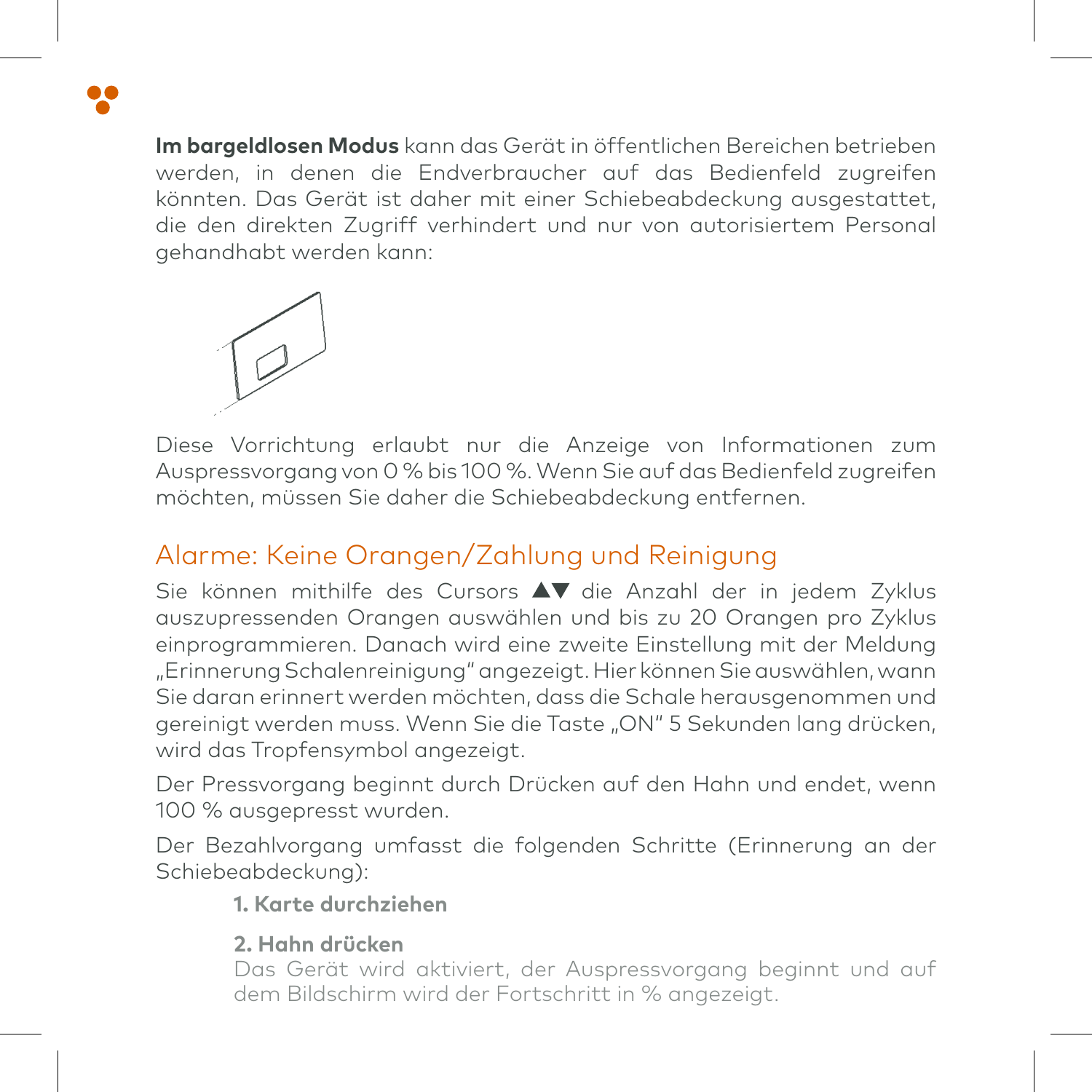#### **3. Sobald der Saft ausgepresst ist, wird die Meldung "Saft fertig" angezeigt.**

Der Saft muss binnen 1 Minute entnommen werden. Danach beginnt der Vorgang von neuem. Sobald die Schritte 1, 2 und 3 abgeschlossen sind, ist das Gerät bereit für den nächsten Einsatz.

**Blockierung des Auspressvorgangs:** Wenn der Benutzer die Hähne oder die Abdeckung drei Mal demontiert hat, wird das Gerät blockiert. Der Auspressvorgang wird fortgesetzt, sobald Sie erneut auf den Hahn drücken.

Wenn der Kunde jedoch die Abtropfschale während des Auspressvorgangs mehr als drei Mal herausnimmt, kann der Vorgang aus Sicherheitsgründen nicht fortgesetzt werden.

Wenden Sie sich für die Aktivierung von Zahlungsgeräten, Bankprovisionen und die Wartung des Dashboards an den Support für Zahlungsgeräte.

Sie müssen ein Kunden-ID-Datenblatt anfordern und an uns senden, um sich beim Nayax-Dashboard zu registrieren. Von diesem Moment an haben Sie Zugriff auf alle Ihre Geräte.

**Installation des Bezahlgeräts:** Die Geräte werden stets mit werkseitig installiertem Bezahlungsgerät geliefert. Wenden Sie sich für Änderungen an **zumex@service.com**, unter Angabe der Geräte-ID und des Zahlungsgeräts.

**Reinigungsanweisungen:** Bitte befolgen Sie die dem Gerät beiliegenden Reinigungsanweisungen.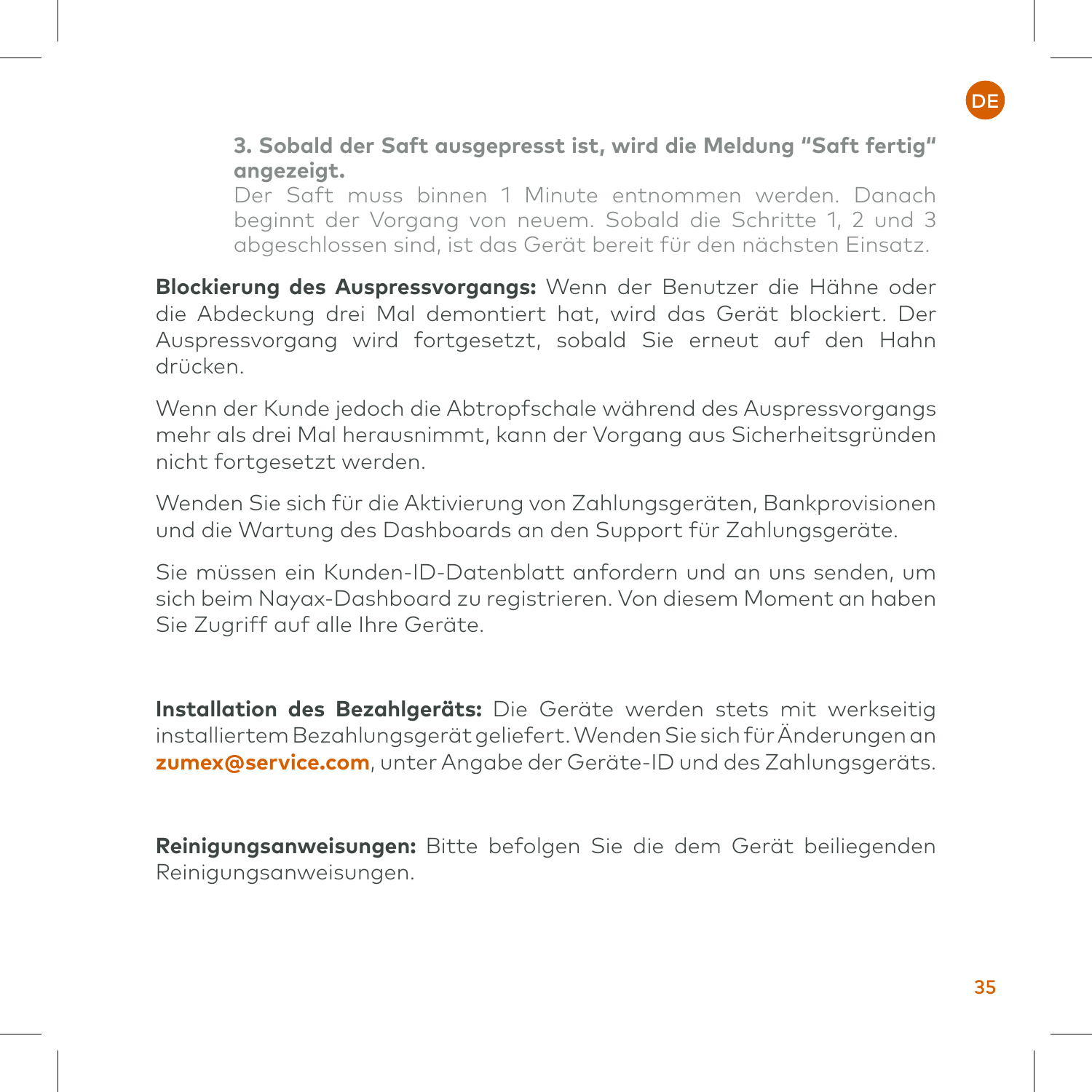# Fehlerbestimmung Angezeigte Meldungen

| Fehlermeldung oder<br>-situation                                                                                                                                 | Ursache                                                                                                                                        | Lösung                                                                                                                                                           |
|------------------------------------------------------------------------------------------------------------------------------------------------------------------|------------------------------------------------------------------------------------------------------------------------------------------------|------------------------------------------------------------------------------------------------------------------------------------------------------------------|
| Meldung des Kartenlesegeräts:<br>"Sim-Karte aktivieren"                                                                                                          | Nayax hat die SIM-Karte nicht<br>aktiviert                                                                                                     | Das Gerät funktioniert nicht,<br>weil die Zahlungsgeräte<br>nicht aktiviert wurden.<br>Bitte wenden Sie sich zur<br>Aktivierung an den lokalen<br>Nayax-Support. |
| Meldung des Kartenlesegeräts:<br>"Auspressvorgang starten"                                                                                                       | Diese Meldung erscheint auf<br>dem Lesegerät, während des<br>Auspressvorgangs.                                                                 | Das Modul befindet sich<br>im Betriebsmodus und<br>Sie müssen warten, bis<br>der Auspressvorgang<br>abgeschlossen ist.                                           |
| Meldung des Kartenlesegeräts:<br>"VISA**MASTERCARD***                                                                                                            | Diese Meldung bedeutet,<br>dass das Bezahlgerät für<br>Zahlungen bereit ist.                                                                   | Dies ist eine<br>Standardmeldung, die<br>angezeigt wird, wenn das<br>Gerät bereit ist.                                                                           |
| Meldung des Kartenlesegeräts:<br>"Auspressvorgang starten"<br>aber das Gerät beginnt nicht<br>mit dem Auspressvorgang,<br>selbst wenn der Hahn gedrückt<br>wird. | Es gibt keine<br>Kommunikation zwischen<br>den beiden Komponenten<br>(Zahlungssystem & Zumex)                                                  | Die internen Kabel müssen<br>von einem autorisierten<br>Servicepartner überprüft<br>werden.                                                                      |
| Das Gerät ist eingeschaltet und<br>das Bezahlgerät funktioniert<br>nicht.                                                                                        | Vergewissern Sie sich, dass<br>der Betriebsmodus aktiviert<br>ist. Wenn nicht, wird das<br>Gerät nicht durch das<br>Kartenlesegerät aktiviert. | Greifen Sie auf das<br>Hauptmenü zu, gehen Sie zum<br>Betriebsmodus und wählen<br>Sie den bargeldlosen Modus.<br>Die Zahlungsgeräte sollten<br>sich aktivieren   |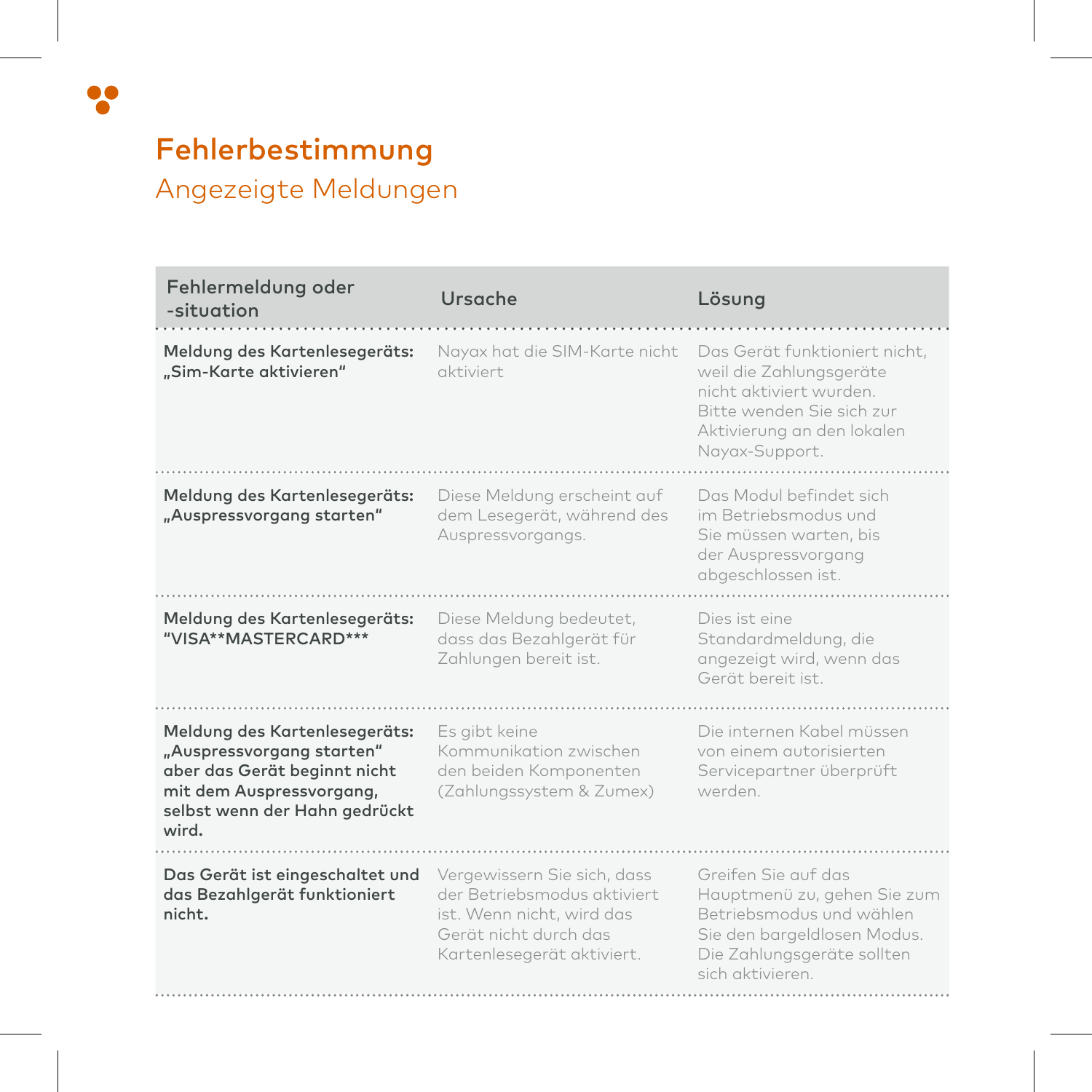# **OB**

| Fehlermeldung oder<br>-situation                                                                                                                                                                                                        | Ursache                                                                                                                  | Lösung                                                                                                                                                                                                                                                                                      |
|-----------------------------------------------------------------------------------------------------------------------------------------------------------------------------------------------------------------------------------------|--------------------------------------------------------------------------------------------------------------------------|---------------------------------------------------------------------------------------------------------------------------------------------------------------------------------------------------------------------------------------------------------------------------------------------|
| Meldungen auf Versatile<br>Cashless:<br>"Sensor reinigen"                                                                                                                                                                               | Dies bedeutet, dass ein Objekt<br>den Lesevorgang stört.                                                                 | Sie müssen den Zuführbereich<br>der Auspresseinheit reinigen.<br>Entfernen Sie die Einheit und<br>reinigen Sie den Sensor an der<br>Oberseite des Gehäuses mit<br>Wasser                                                                                                                    |
| Meldung des Kartenlesegeräts:<br>**VISA**MASTERCARD***: Das<br>Lesegerät erhält die Zahlung<br>und wartet auf die Aktivierung<br>von der Bank.                                                                                          | Das Gerät ist einsatzbereit.<br>Wenn das Problem<br>bestehen bleibt, gibt es ein<br>Kommunikationsproblem.               | Weist den Kunden auf ein<br>Kommunikationsproblem<br>zwischen den beiden Geräten<br>hin. Überprüfen Sie, ob<br>die Verbindung korrekt<br>hergestellt wurde und der<br>Konfigurationsmodus für den<br>bargeldlosen Betrieb aktiv<br>ist, und überprüfen Sie die<br>Meldungen des Lesegeräts. |
| Meldungen auf dem NAYAX-<br>Lesegerät: Init Ethernet,<br>Initialisierung, Init Modem                                                                                                                                                    | Das Nayax-Team nimmt<br>die Aktivierung vor. Sie<br>müssen warten, bis die<br>Zahlungsbereitschaft<br>hergestellt wurde. | Das Nayax-Team nimmt die<br>Aktivierung vor. Warten Sie<br>bis zur Anzeige von "VISA **<br>MASTERCARD ** MONYX **<br>7477239 *                                                                                                                                                              |
| Der Benutzer kann sich nicht an<br>das Passwort erinnern.                                                                                                                                                                               | Der SAT-Zugang ist<br>erforderlich, um die PIN<br>zurückzusetzen.                                                        | Drücken Sie gleichzeitig die<br>Menü- und die Off-Taste,<br>rufen Sie den Pin mit dem<br>Code auf und ändern Sie Ihr<br>Passwort                                                                                                                                                            |
| Kunde bittet um<br>Rückerstattung. Auf dem<br>Display des bargeldlosen Geräts<br>wird eine statische Meldung<br>oder "Auspressvorgang"<br>angezeigt und auf dem Display<br>von Versatile Cashless wird "Mit<br>Karte zahlen" angezeigt. | Das Zumex-Gerät ist<br>betriebsbereit und erhält keine<br>Zahlungsbestätigung.                                           | Sie müssen unter folgendem<br>Link die Rückerstattung<br>anfordern:<br>https://www.nayax.com/get-<br>a-refund/                                                                                                                                                                              |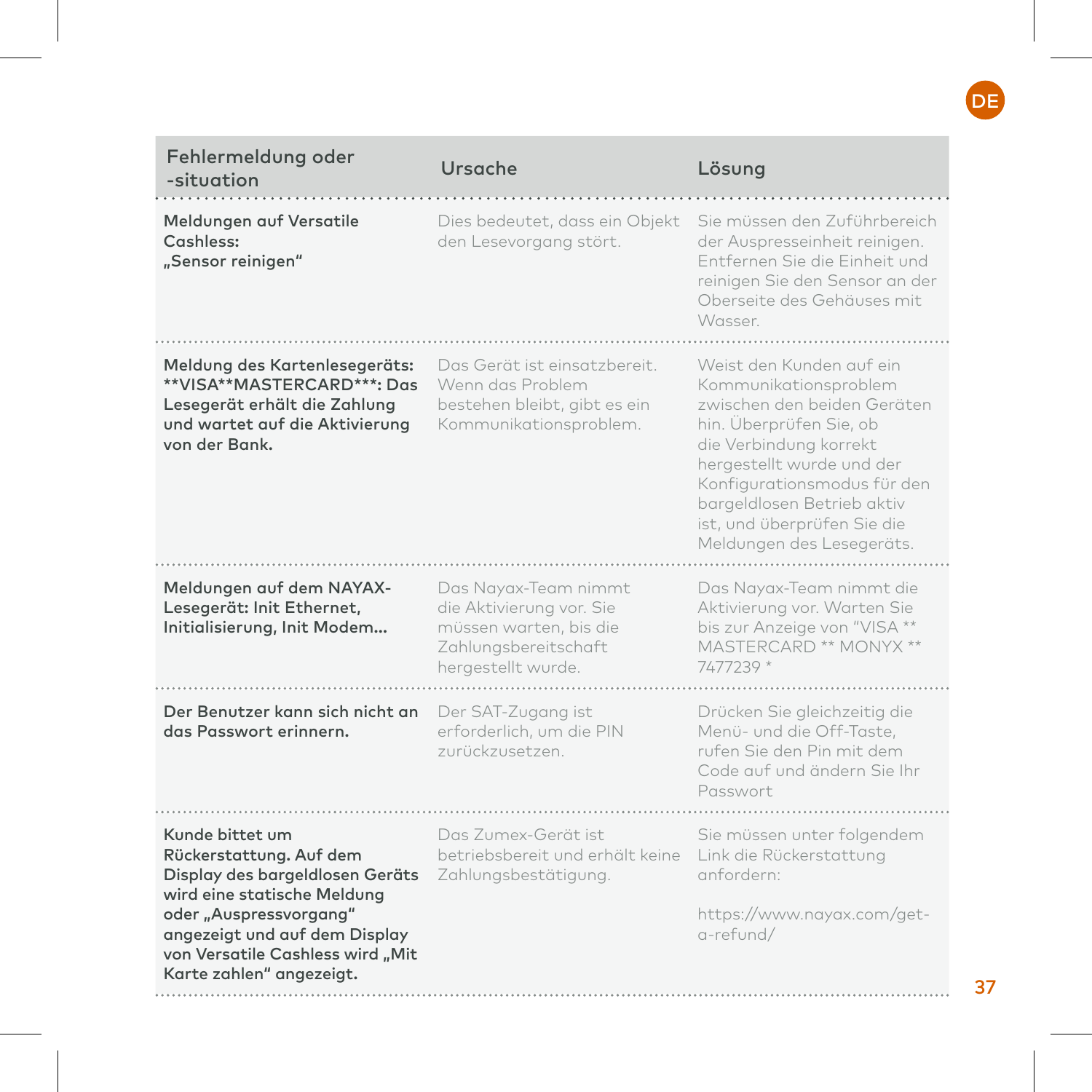## Il seguente manuale si riferisce ai modelli:

| Modelli da tavolo  | Zumex Versatile Pro Cashless |
|--------------------|------------------------------|
| Modelli con mobile | Zumex Versatile Pro Cashless |



# **Estendi la tua garanzia a 5 anni**

Registrando il tuo prodotto sul nostro sito web nei primi tre mesi



Registra il tuo prodotto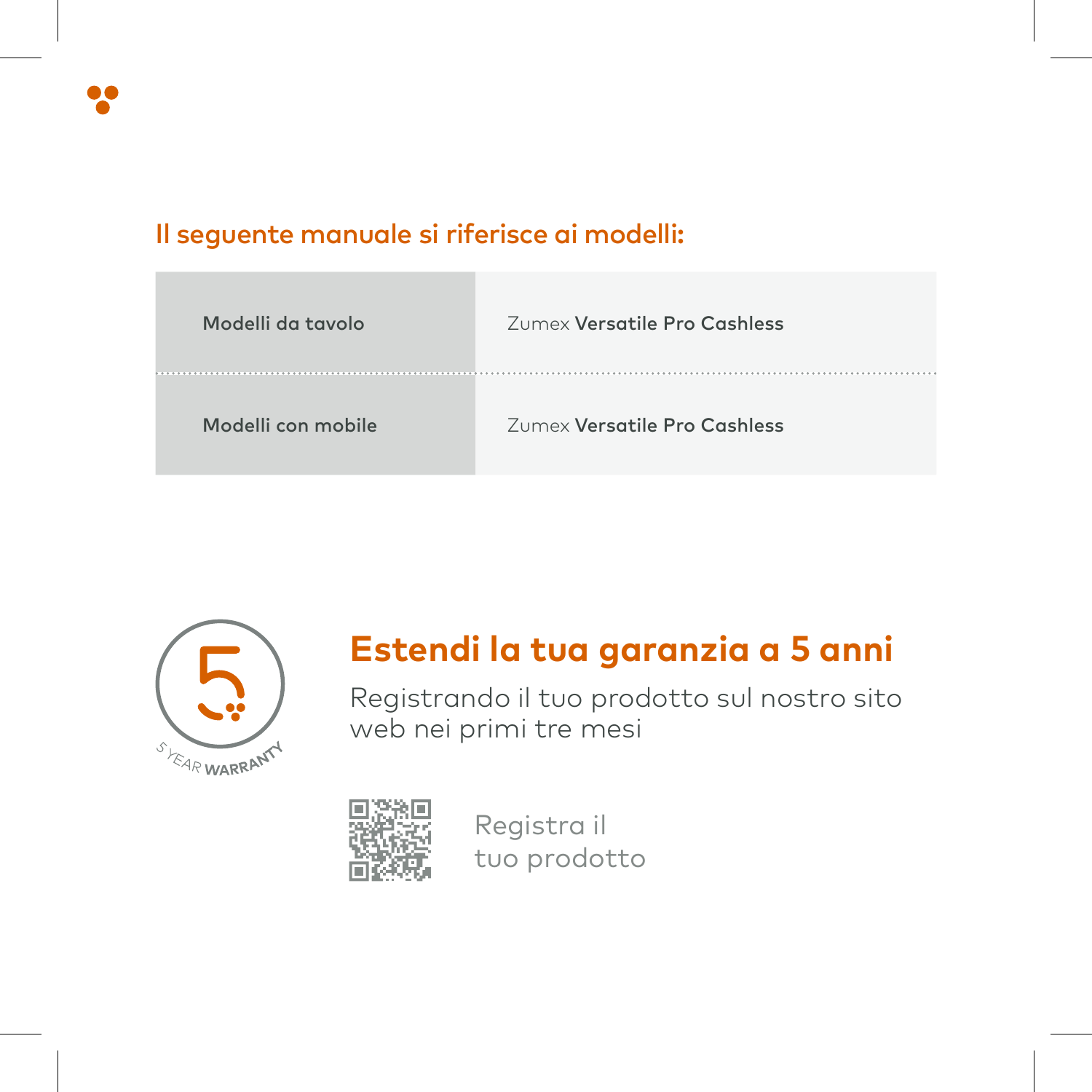## Zumex Versatile Pro Cashless

Manuale dell'utilizzatore

Leggere attentamente le istruzioni per sfruttare al massimo tutte le potenzialità della macchina.

## Indice generale

| Figure                           |     |
|----------------------------------|-----|
| Informazioni generali importanti | 40. |
| Attivazione                      | 41  |
| Rilevazione dei guasti           | 44. |
| Dichiarazione EU di conformità   | 54. |

Zumex si riserva il diritto di modificare senza preavviso le informazioni contenute in questo manuale.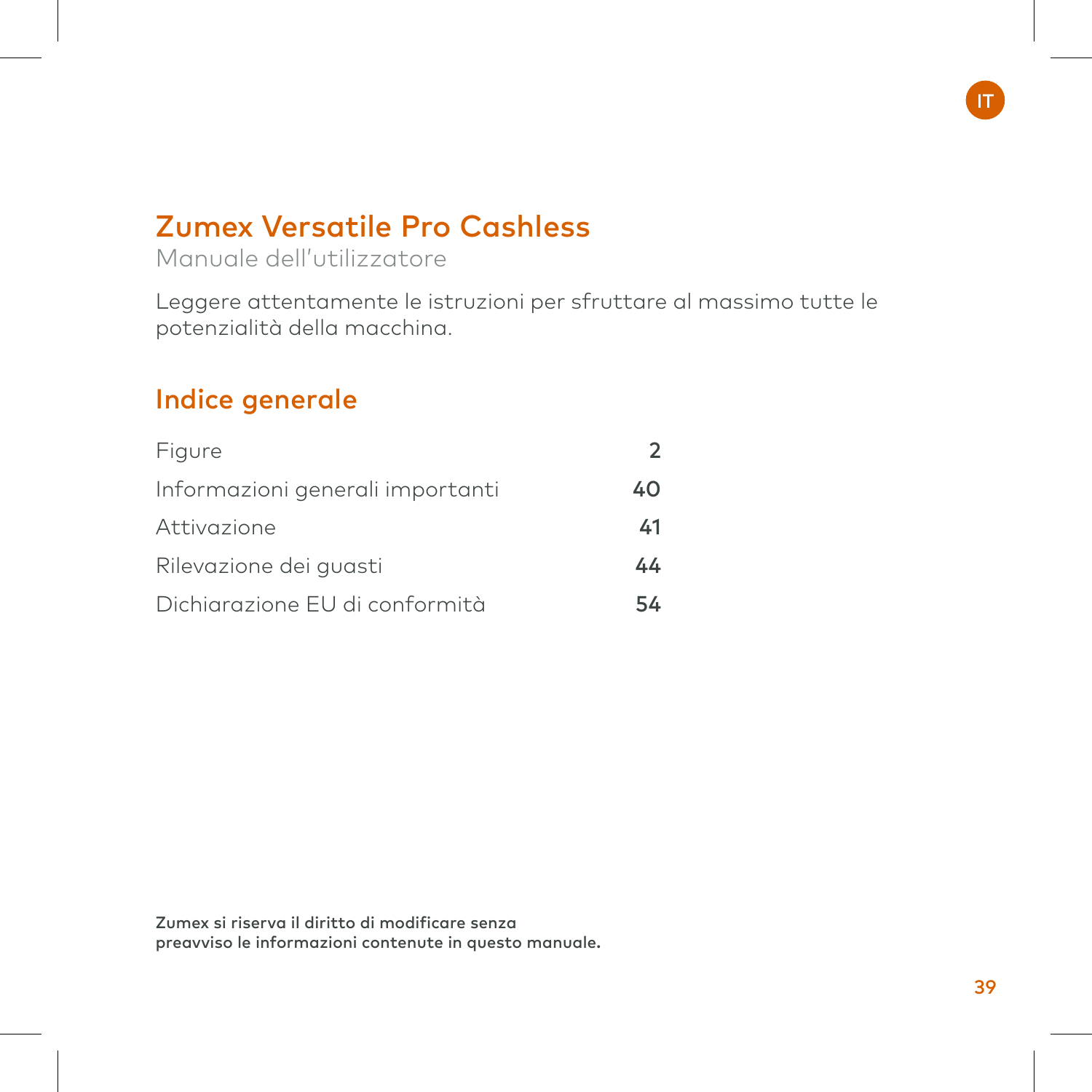# Informazioni generali importanti **Disimballaggio**

Disimballare lo spremiagrumi e posizionarlo su una superficie orizzontale. Assicurarsi che la rete elettrica rientri nei margini indicati nell'Etichetta di identificazione della macchina che troverà sulla copertina di questo manuale e sulla macchina stessa.

Posizionare il cestello per le bucce come indicato nella **Fig. 1** e **4**. Assicurarsi che il contenitore del succo e il suo filtro siano posizionati correttamente e che il coperchio sia chiuso e protetto da un gancio.

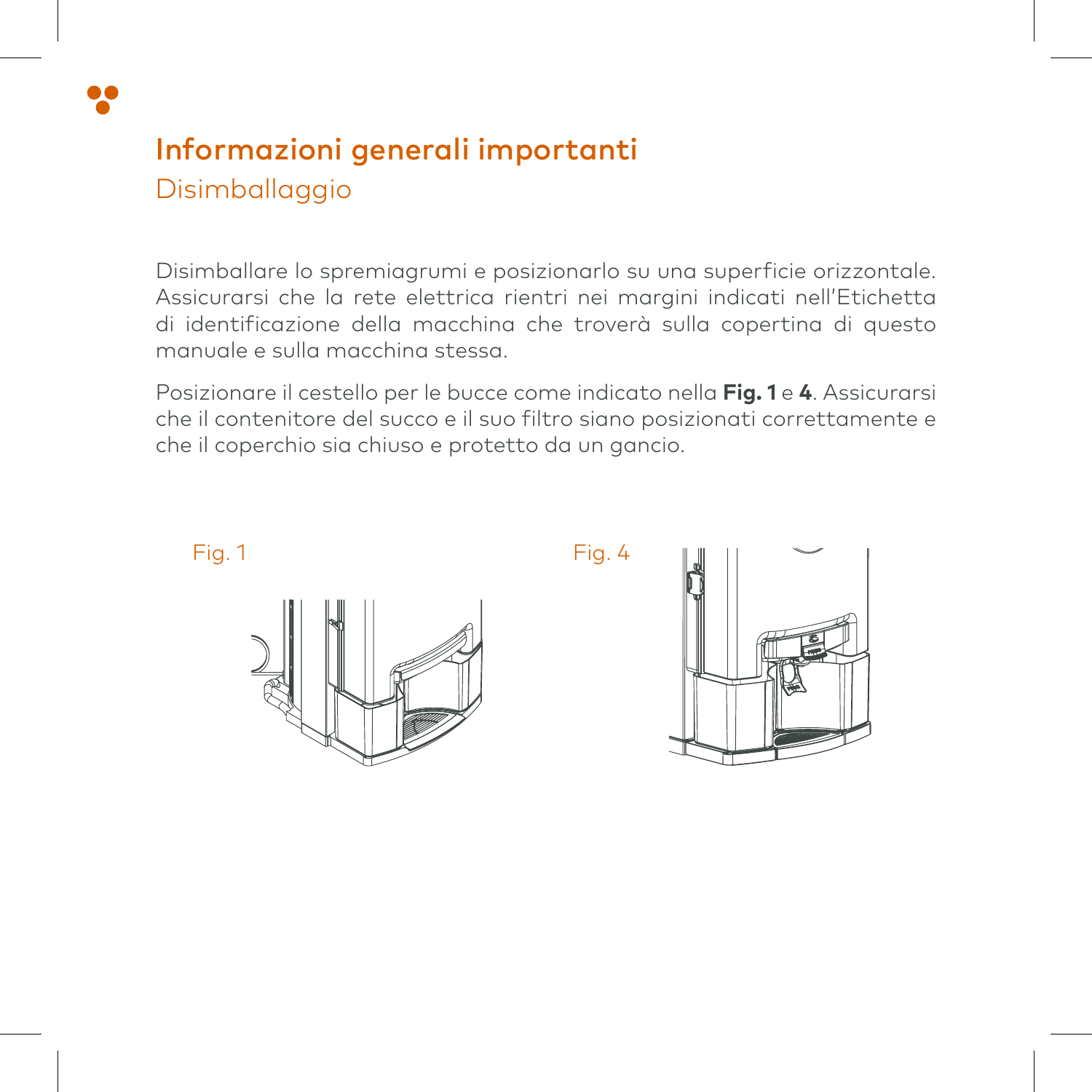# Attivazione e avvio

Dopo aver seguito i passi precedenti, collegare la spina alla base della presa dotata di una messa a terra standardizzata. Quindi premere il pulsante a scorrimento  $\ddot{\bullet}$  per avviare la macchina. Quando si accende la macchina per la prima volta dopo l'acquisto apparirà il messaggio: "Selezionare lingua" al fine di selezionare la lingua della macchina. La scelta può essere effettuata usando le frecce e premendo "ON". Una volta selezionata la lingua, la macchina sarà pronta per funzionare in modalità "Self-Service" o "Cashless".

## Modalità di funzionamento cashless

#### **Accesso e configurazione**

Premere il tasto MENU durante pochi secondi per accedere alla modalità di programmazione. Selezionare l'opzione MODALITÀ DI FUNZIONAMENTO posizionando i cursori  $\blacktriangle\blacktriangledown$  su di essa e premere ON per confermare la propria selezione. Selezionare la modalità Cashless.



Modalità Cashless, permette di attivare la macchina quando il dispositivo per il pagamento ha confermato la transazione. La configurazione Cashless terrà in considerazione il numero di arance da spremere.

#### SICUREZZA Verrà sempre richiesta una password, da impostare seguendo i seguenti passi:

MENU/Password Configurazione/pin/pin?/modifica nuovo pin



IT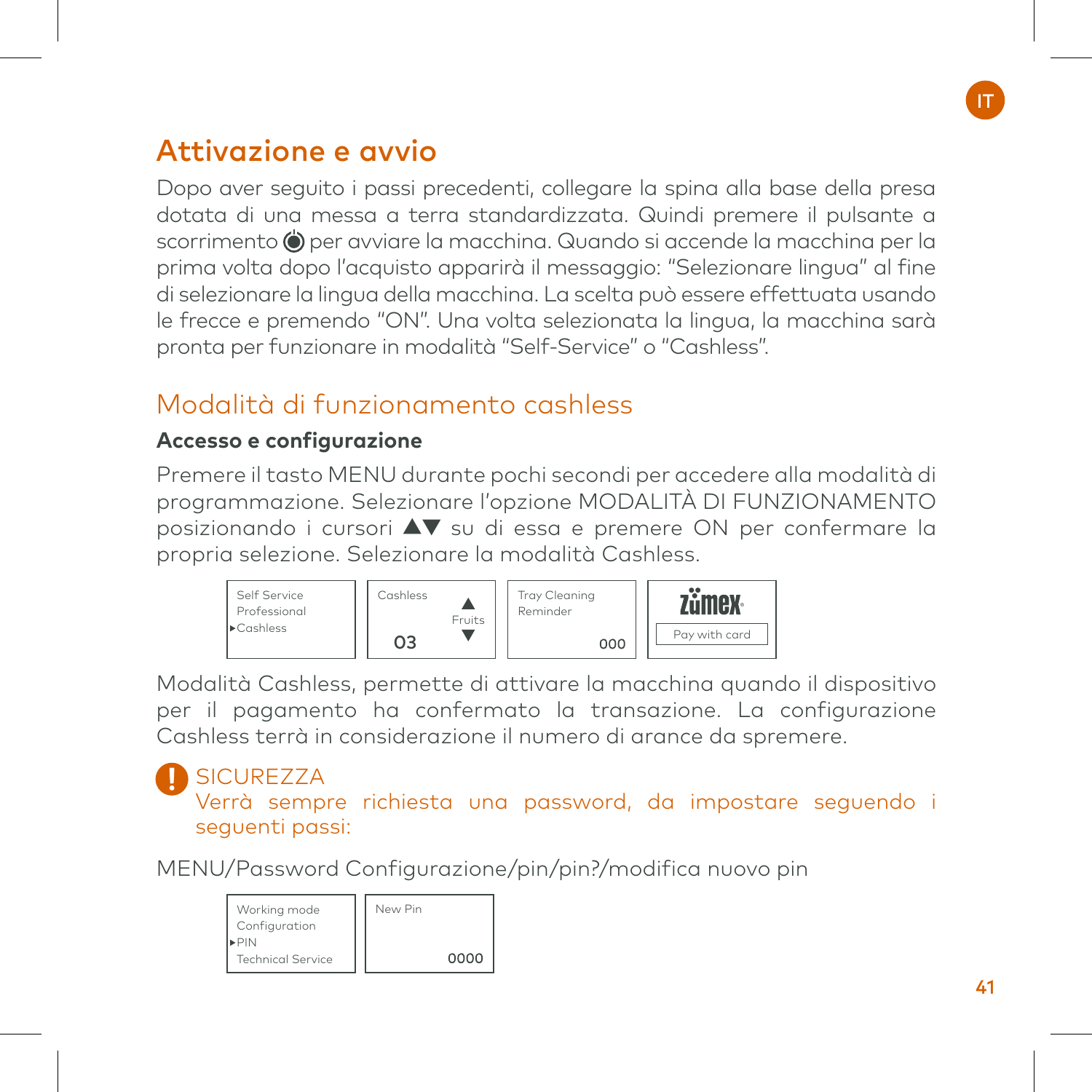**Nella modalità cashless,** la macchina è pronta per funzionare in aree pubbliche, dove l'utente finale può accedere al pannello di controllo. Per questo, la macchina dispone di un pannello scorrevole che impedisce l'accesso diretto e che può essere utilizzato soltanto da personale autorizzato:



Questo strumento permette di mostrare soltanto le informazioni riguardanti il processo di spremitura, dall'inizio alla fine. Ogni volta che si vorrà accedere al pannello di controllo sarà necessario smontare il pannello scorrevole.

## Nessuna arancia/Avvisi di pagamento e pulizia

È possibile programmare il numero di arance da spremere ad ogni ciclo usando i cursori  $\blacktriangle \blacktriangledown$  e programmare fino a 20 arance ad ogni ciclo. In seguito, apparirà un'altra impostazione con il messaggio "Promemoria Pulizia Vassoio", qui è possibile scegliere un promemoria per smontare e pulire il vassoio. Dopo aver premuto il pulsante "ON" durante 5 secondi, il simbolo della goccia sparirà.

La spremitura inizierà premendo il rubinetto e terminerà quando questa avrà raggiunto il 100%.

Il processo di pagamento comprende i seguenti passaggi (che vengono ricordati sul pannello scorrevole):

#### **1. Passare la carta**

#### **2. Premere il rubinetto**

La macchina è stata attivata e inizia a spremere e mostrerà sullo schermo la percentuale del livello del servizio.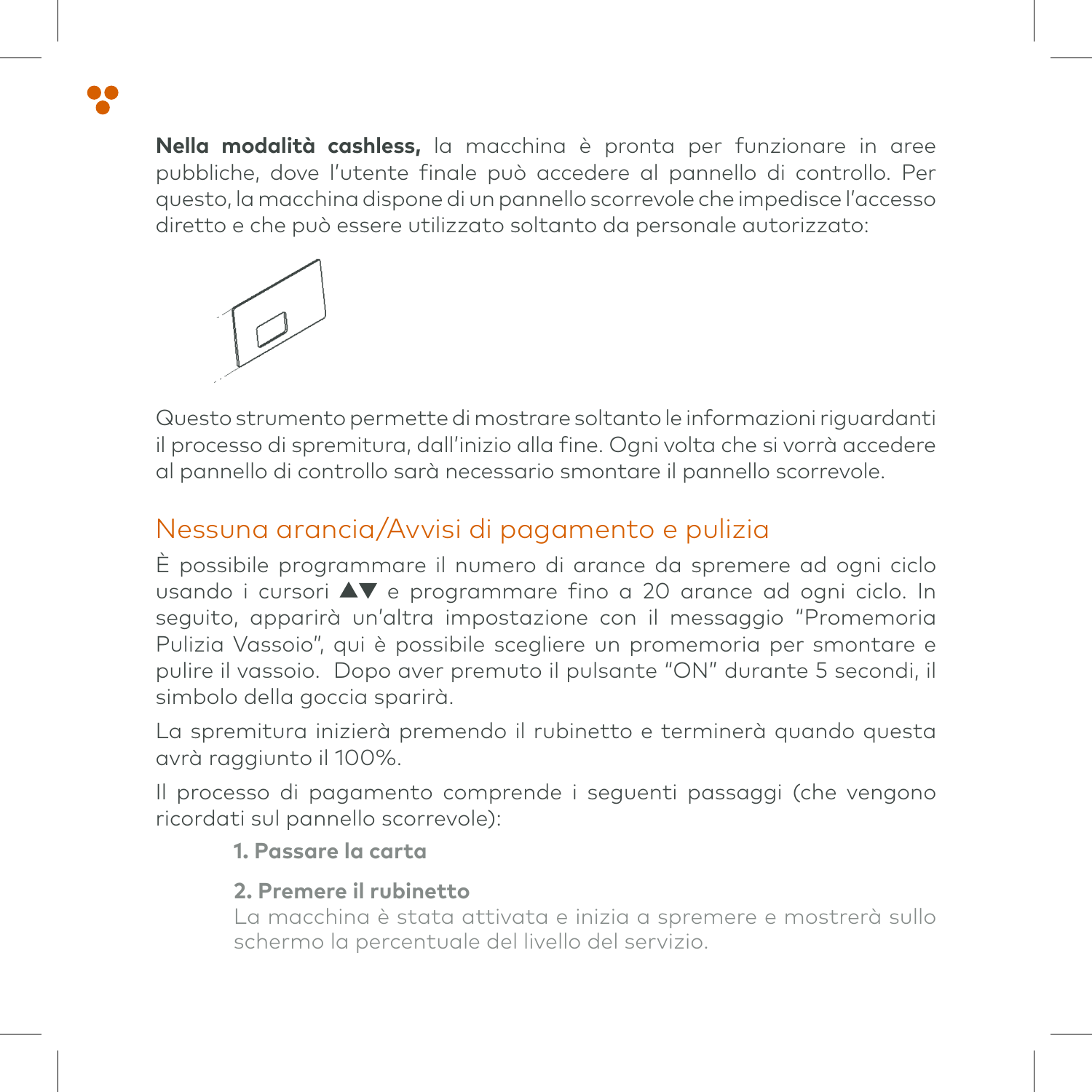**3. Quando il succo è finito, apparirà il messaggio "Succo terminato".** Il tempo per raccogliere la spremuta è di 1 minuto. Trascorso 1 minuto, si potrà spremere un nuovo succo. Quando i passaggi 1, 2 e 3 sono terminati, sarà possibile ripartire di nuovo.

**Blocco del processo di spremitura:** In qualsiasi momento, l'utente può girare il rubinetto o la copertura per tre volte, la macchina si bloccherà e il processo di spremitura terminerà quando si premerà di nuovo il rubinetto.

Ma se il cliente smonta per più di tre volte la vaschetta raccogligocce durante il processo di spremitura, non sarà possibile terminare il succo per motivi di sicurezza.

Per l'attivazione del dispositivo di pagamento, le commissioni bancarie e il pannello di manutenzione contattare l'Assistenza per il pagamento dei dispositivi.

Dovrà richiedere la scheda tecnica di riconoscimento del cliente e inviarcela per registrarlo nel registro Nayax.

**Installazione del dispositivo di pagamento:** La macchina sarà consegnata con il dispositivo di pagamento sempre installato dalla sede centrale, per modifiche si prega di contattare **zumex@service.com**, fornendo l'id della macchina e l'id del dispositivo di pagamento.

**Istruzioni per la pulizia:** Si prega di seguire attentamente le istruzioni per la pulizia fornite con la macchina.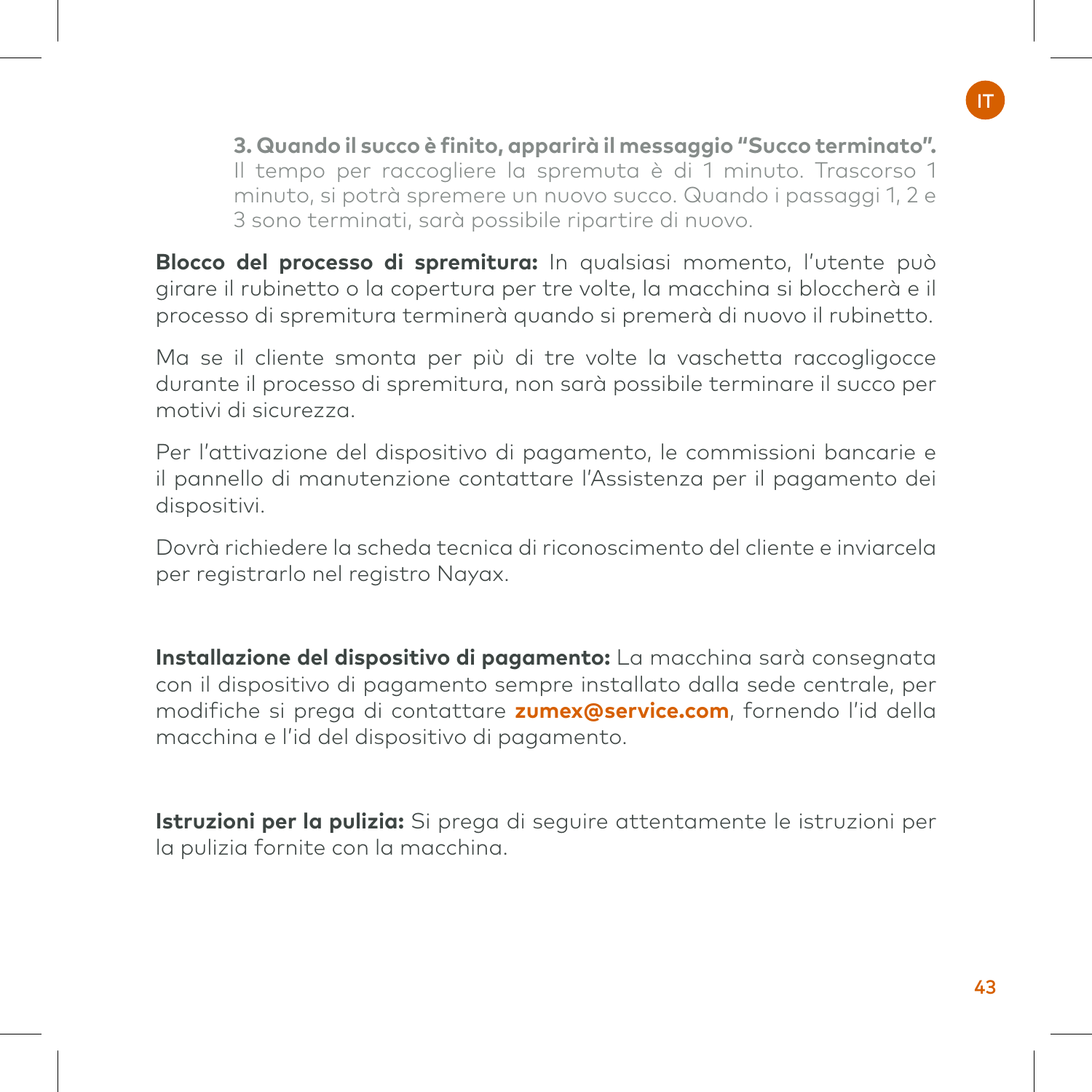# Rilevazione dei guasti Messaggi sul Display

| Messaggio d'errore o<br>Situazione                                                                                       | Causa                                                                                                                                  | Soluzione                                                                                                                                                                   |
|--------------------------------------------------------------------------------------------------------------------------|----------------------------------------------------------------------------------------------------------------------------------------|-----------------------------------------------------------------------------------------------------------------------------------------------------------------------------|
| Messaggio del lettore di<br>schede: "Attivare Sim card"                                                                  | Nayax non ha attivato la SIM<br>Card                                                                                                   | La macchina non funziona<br>perché il dispositivo per il<br>pagamento non è stato<br>attivato. Si prega di<br>contattare l'Assistenza Tecnica<br>di Nayax per l'attivazione |
| Messaggio del lettore di<br>schede: "Iniziare a Spremere"                                                                | Questo messaggio appare<br>sul lettore mentre è in<br>funzionamento o in fase di<br>spremitura.                                        | Il modulo è in modalità di<br>funzionamento quindi si dovrà<br>aspettare fino a quando l'ordine<br>del succo sia stato completato.                                          |
| Messaggio del<br>lettore di schede:<br>"VISA**MASTERCARD***                                                              | Questo messaggio significa<br>che il dispositivo di pagamento<br>è pronto per i pagamenti.                                             | Questo è un messaggio<br>standard che indica che la<br>macchina è pronta.                                                                                                   |
| Messaggio del lettore di<br>schede: "Iniziare a Spremere"<br>e la macchina non spreme<br>anche se si preme il rubinetto. | Non c'è comunicazione tra i<br>due componenti (il sistema di<br>pagamento e Zumex)                                                     | Un partner di assistenza<br>autorizzato deve verificare i<br>cavi interni.                                                                                                  |
| La macchina è accesa e il<br>dispositivo per il pagamento<br>non funziona                                                | Assicurarsi che la modalità<br>di funzionamento sia attiva.<br>In caso contrario, il lettore<br>di schede non attiverà la<br>macchina. | Accedere al menu centrale,<br>andare alla modalità di<br>funzionamento e selezionare<br>"Senza contanti". Ciò<br>dovrebbe attivare i dispositivi<br>per il pagamento.       |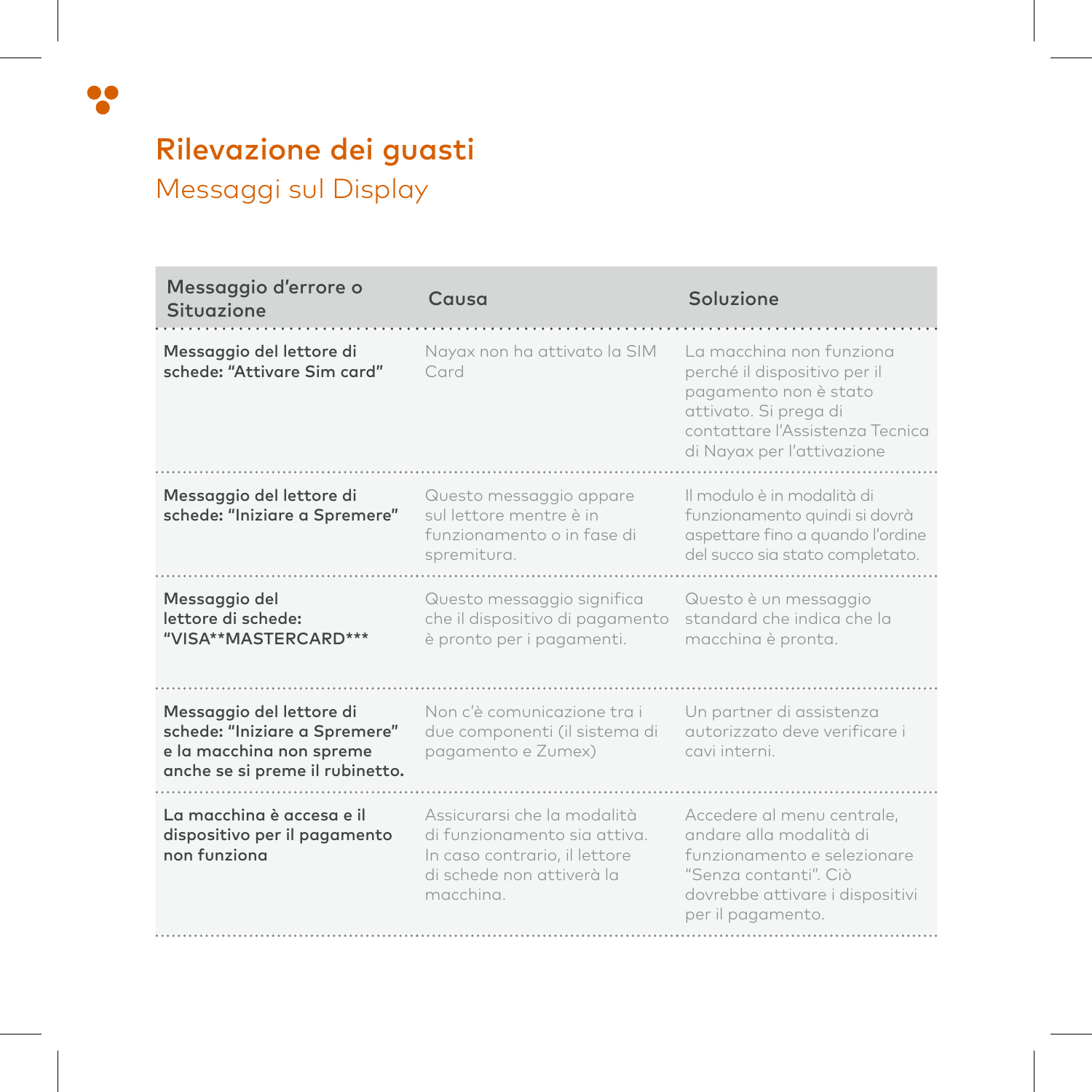| Messaggio d'errore o<br>Situazione                                                                                                                                                                       | Causa                                                                                         | Soluzione                                                                                                                                                                                                                                                     |
|----------------------------------------------------------------------------------------------------------------------------------------------------------------------------------------------------------|-----------------------------------------------------------------------------------------------|---------------------------------------------------------------------------------------------------------------------------------------------------------------------------------------------------------------------------------------------------------------|
| Messaggio su Versatile<br>Cashless:<br>"Sensori di pulizia"                                                                                                                                              | Ciò significa che c'è un<br>oggetto che interferisce nella<br>lettura dell'oggetto.           | Pulire l'area di alimentazione<br>nel gruppo di compressione.<br>Rimuovere il gruppo e<br>sciacquare con acqua<br>il sensore situato sul<br>basamento.                                                                                                        |
| Messaggio del lettore di<br>schede:<br>**VISA**MASTERCARD***, il<br>lettore riceve il pagamento<br>ed è in attesa dell'attivazione<br>dalla banca.                                                       | Il dispositivo è pronto all'uso.<br>Se il problema persiste c'è un<br>errore di comunicazione | Indica al cliente che c'è un<br>problema di comunicazione tra<br>entrambi i dispositivi. Verificare<br>che la connessione sia stabilita<br>correttamente, controllare i<br>messaggi del lettore e che la<br>modalità di funzionamento<br>Cashless sia attiva. |
| Messaggio nel lettore di<br>NAYAX: Inizializzazione<br>ethernet, inizializzazione,<br>Inizializzazione Modem                                                                                             | Il team Nayax sta procedendo<br>all'attivazione, si prega di<br>attendere per il pagamento.   | Il team Nayax sta procedendo<br>all'attivazione, attendere fino<br>a quando si riceve "VISA **<br>MASTERCARD ** MONYX **<br>7477239 *                                                                                                                         |
| L'utente non ricorda la<br>password                                                                                                                                                                      | È necessario accedere al SAT<br>access per ripristinare il PIN                                | Premere MFNU e il<br>pulsante di spegnimento<br>contemporaneamente,<br>accedere al pin con il codice e<br>cambiare la propria password                                                                                                                        |
| Il cliente richiede il rimborso.<br>Il display del dispositivo<br>Cashless mostra un<br>messaggio statico o "Inizia<br>a spremere" e nel display di<br>cashless versatile "paga con<br>carta di credito" | La macchina Zumex è<br>pronta all'uso e non riceve la<br>conferma del pagamento.              | Per richiedere un rimborso,<br>accedere ai sequenti link:<br>https://www.nayax.com/get-<br>a-refund/                                                                                                                                                          |

### IT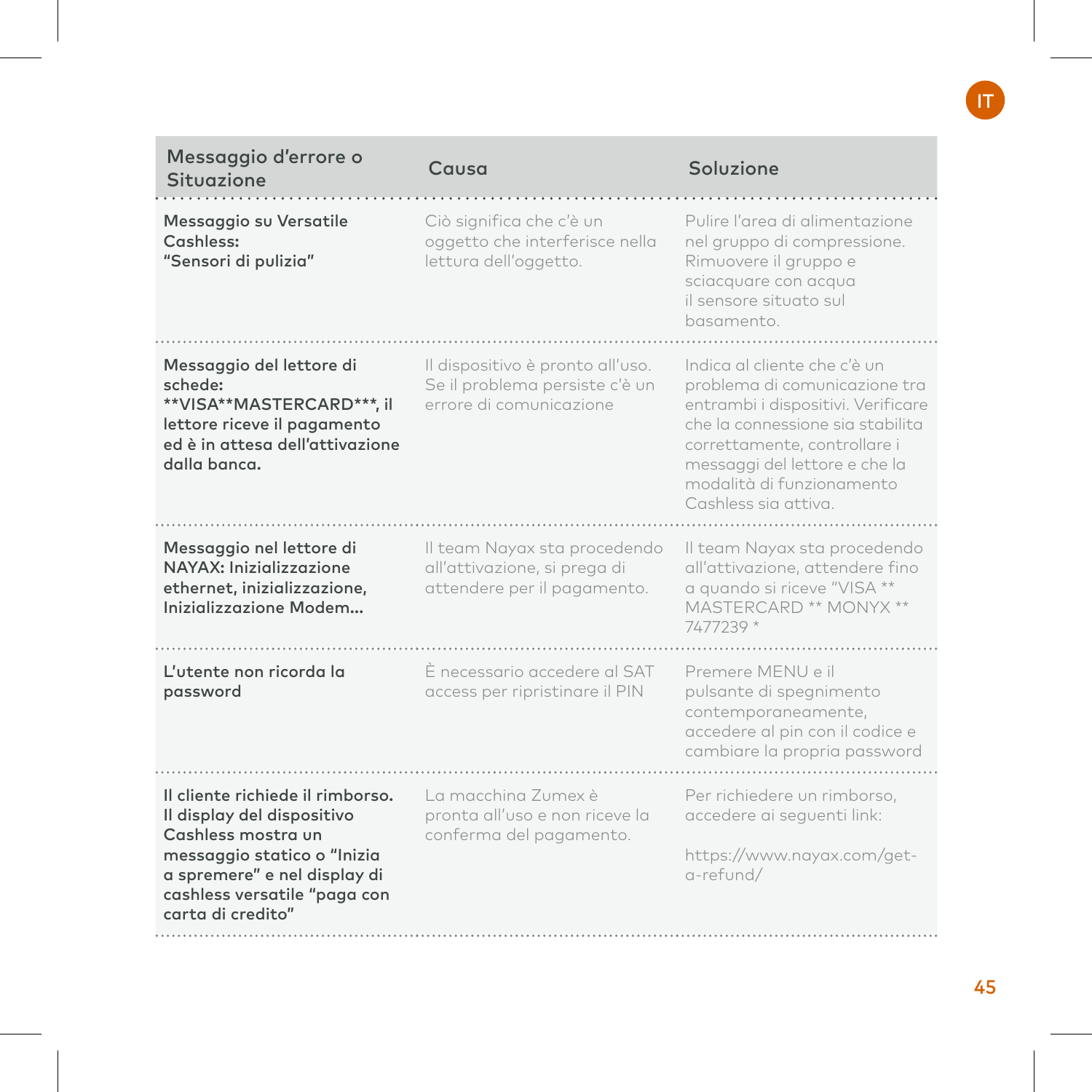## Данное руководство предназначено для следующих моделей:

| Модели для установки на<br>столешнице | Zumex Versatile Pro Cashless |
|---------------------------------------|------------------------------|
| Модели с тумбой                       | Zumex Versatile Pro Cashless |



# **Продлите свою гарантию до 5 лет**

Для этого зарегистрируйтесь на нашем сайте в течение 3 месяцев после покупки



Зарегистрируйте свою соковыжималку здесь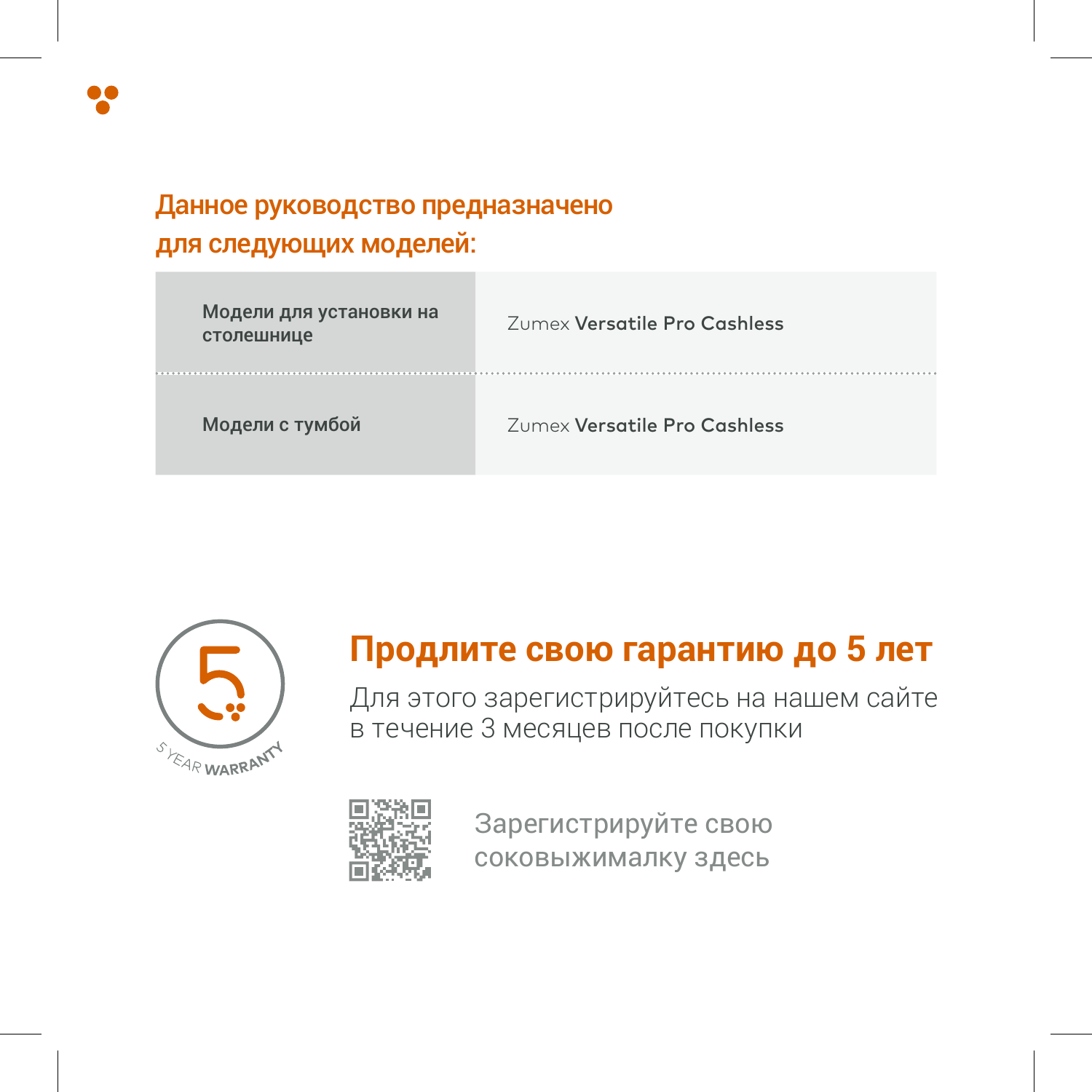# Zumex Versatile Pro Cashless

Руководство пользователя

Пожалуйста, внимательно прочитайте инструкции, чтобы использовать возможности вашего устройства с максимальной эффективностью.

## Содержание

| Рисунки                            |     |
|------------------------------------|-----|
| Важная информация обшего характера | 48  |
| Ввод в эксплуатацию                | 49  |
| Обнаружение сбоев                  | 52  |
| Декларация соответствия ЕС         | 54. |

Компания Zumex оставляет за собой право без предварительного уведомления вносить изменения в информацию, содержащуюся в данном руководстве.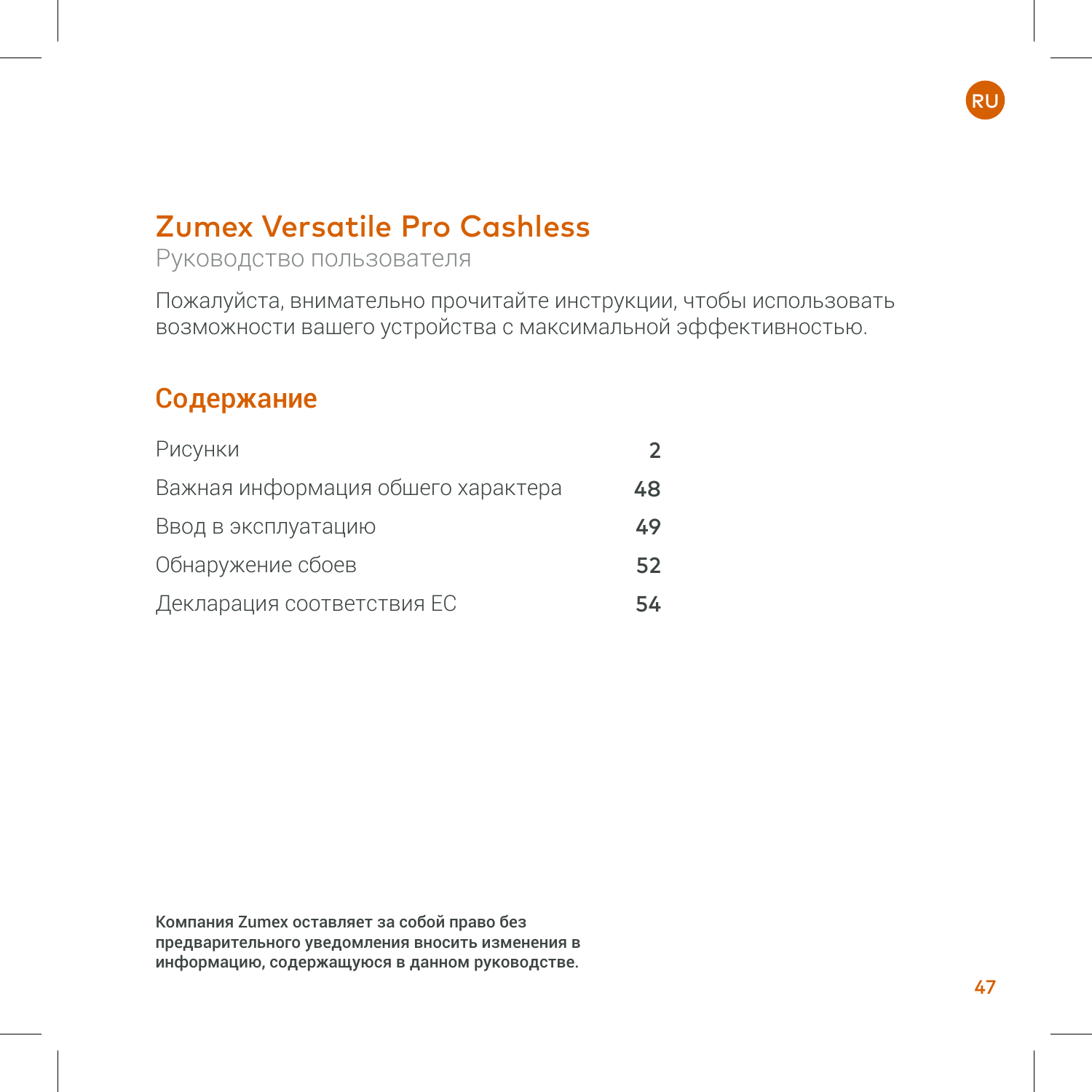# Важная информация общего характера

## Распаковка

Извлеките соковыжималку из упаковки и поставьте ее на ровную горизонтальную поверхность. Убедитесь в том, что напряжение в сети находится в пределах, указанных на идентифицирующем ярлыке аппарата (эту информацию можно найти на обложке данного руководства и на самом приборе).

Установите ответвления для сбора кожуры так, как показано на рисунках **1 и 4**. Убедитесь в том, что контейнер для сока и фильтр находятся на своих местах, а также что крышка закрыта на затвор.

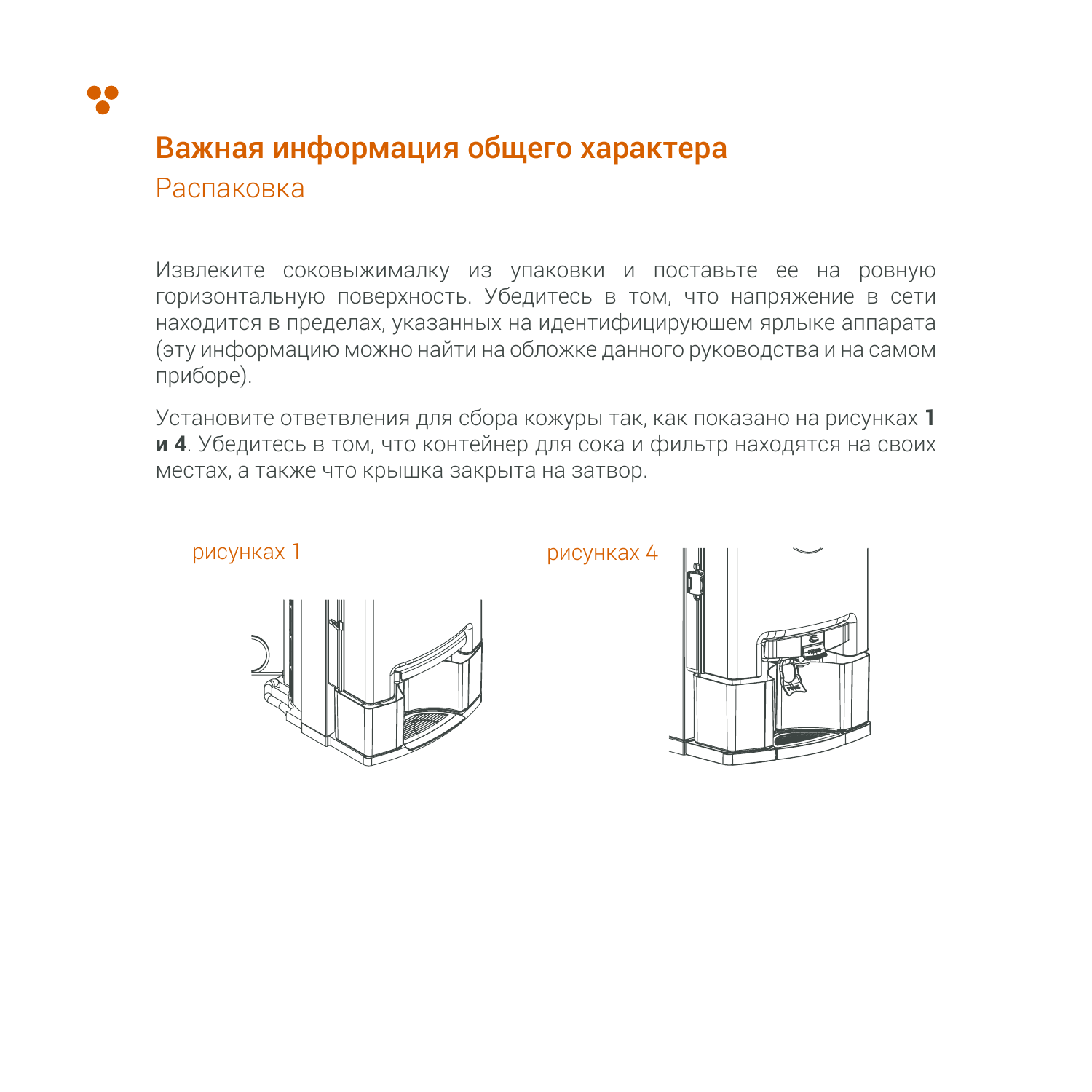## Включение и ввод в эксплуатацию

После того, как вы выполнили предыдущие действия, включите сетевой шнур в стандартную розетку с заземлением. Нажмите на кнопку (•) чтобы включить устройство. При первом запуске оборудования появится сообщение «Выберите язык». Вам следует выбрать язык для работы с оборудованием. Это можно сделать с помощью стрелок, после чего нажать на кнопку ON. Теперь устройство готово к работе в режиме самообслуживания или безналичной оплаты.

### Режим работы с безналичной оплатой

#### **Доступ и конфигурация**

Нажмите кнопку «МЕНЮ» и удерживайте в течение нескольких секунд, чтобы перейти в режим настройки. Выберите опцию «РЕЖИМ РАБОТЫ» с помошью курсора  $\blacktriangle\blacktriangledown$  и нажмите ON, чтобы подтвердить ваш выбор. Выберите безналичный режим.



В безналичном режиме соковыжималка включается после того, как платежный автомат подтвердил транзакцию. В безналичном режиме учитывается количество фруктов для отжима.

#### БЕЗОПАСНОСТЬ Для работы требуется пароль. Его можно установить по следующему адресу:

МЕНЮ/Настройка пароля/пин-код/пин-код?/ввести новый пин-код



RU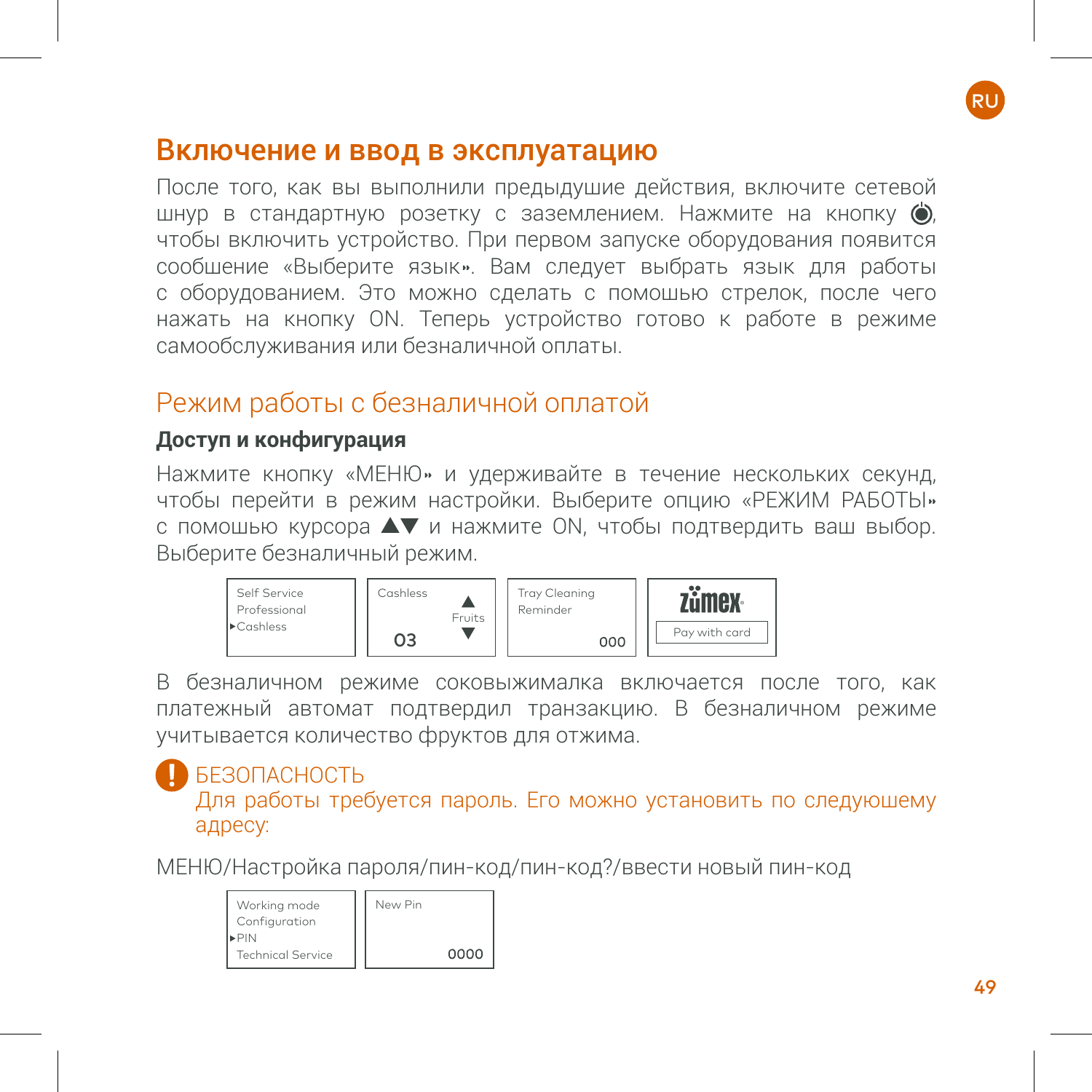**В безналичном режиме** оборудование может работать в общественных местах, где пользователи могут иметь доступ к панели управления. По этой причине соковыжималка снабжена передвижной пластиной, предотвращающей доступ неавторизованных лиц к настройке оборудования.



Пользователи могут видеть только информацию о ходе процесса отжима, от 0% до 100%. Для доступа к панели управления нужно снять передвижную пластину.

#### Количество апельсинов и оповещения по оплате и очистке

С помошью  $\blacktriangle$  курсоров вы можете выбрать количество апельсинов (до 20 штук) для отжима во время каждого цикла. После этого на экране появится сообщение «Напоминание об очистке поддона». В этом разделе вы можете настроить время напоминания о необходимости очистки поддона. При нажатии кнопки ON и удерживании ее в течение 5 секунд значок капли исчезает.

Процесс отжима запускается нажатием на кран и заканчивается после того, как достигнуты 100%.

Процесс оплаты включает следующие шаги (отображаемые на панели):

#### **1. Проведите карту**

#### **2. Нажмите на кран**

Соковыжималка начинает работать и отжимать сок. При этом на экране отображается процент выполнения задачи.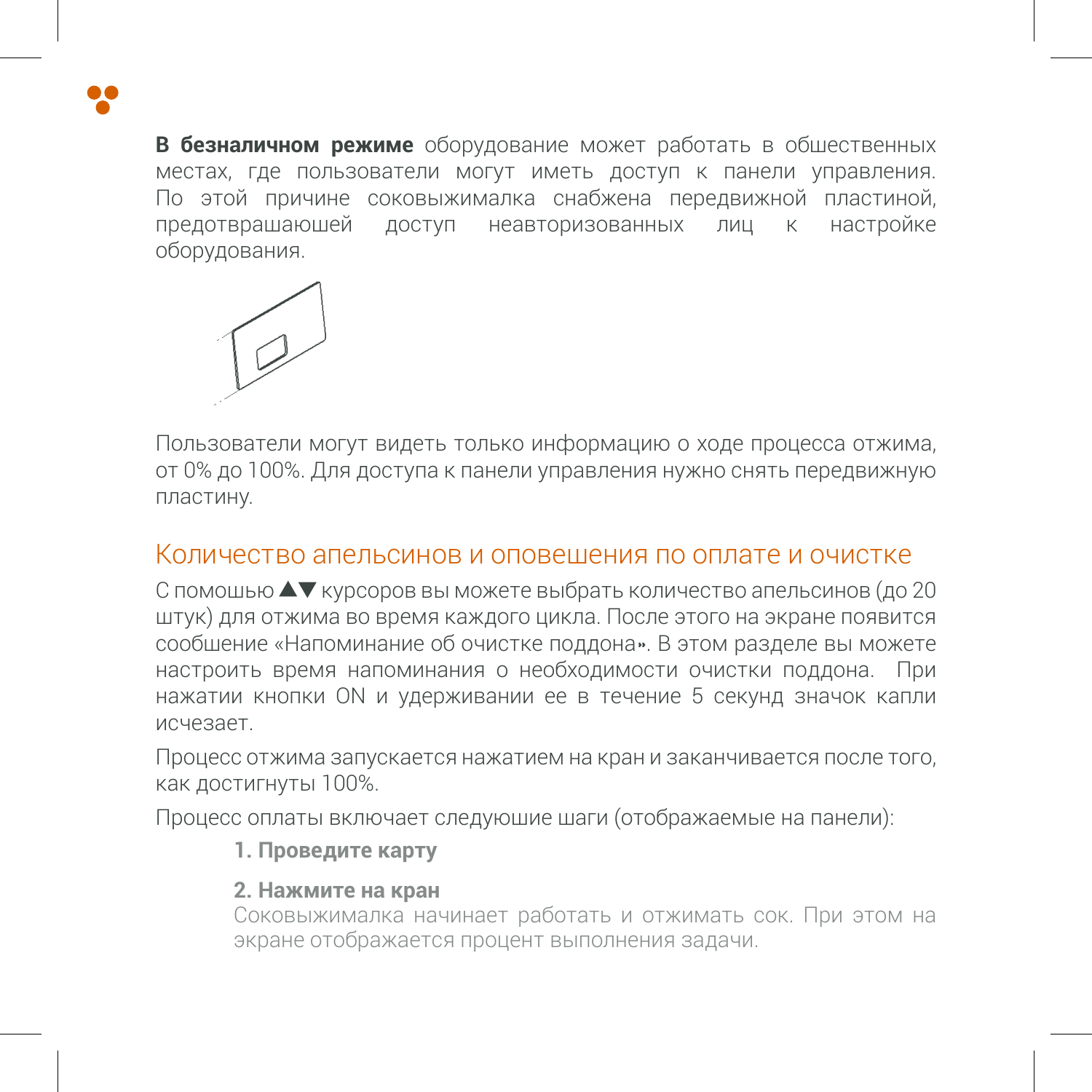#### **3. Когда отжим окончен, появляется сообщение «Сок готов».**

Стакан с соком можно забрать в течение 1 минуты. После этого соковыжималка перезапускается. По завершении шагов 1, 2 и 3 соковыжималка готова к следующему покупателю.

**Блокировка процесса отжима.** После трех попыток снять кран или крышку устройство блокируется. При этом процесс отжима завершается при повторном нажатии на кран.

Однако, после более чем трех попыток снять переднюю панель или контейнер для сока в процессе отжима, из соображений безопасности процесс приготовления сока останавливается.

По всем вопросам, связанным с активацией устройства оплаты, банковскими комиссионными и обслуживанием панели платежного аппарата обращайтесь в службу технической поддержки платежного устройства.

Вам потребуется запросить формуляр с данными клиента и отправить его нам, чтобы мы могли обратиться в компанию Nayax.

После этого вы получаете доступ ко всем соковыжималкам в вашем распоряжении.

**Установка платежного устройства.** Соковыжималка поставляется с уже установленным платежным устройством. Перед любым вмешательством в работу устройства обратитесь в службу технической поддержки по адресу: **zumex@service.com**, указав номер оборудования и номер платежного устройства.

**Инструкции по очистке.** Пожалуйста, внимательно следуйте указаниям по очистке оборудования.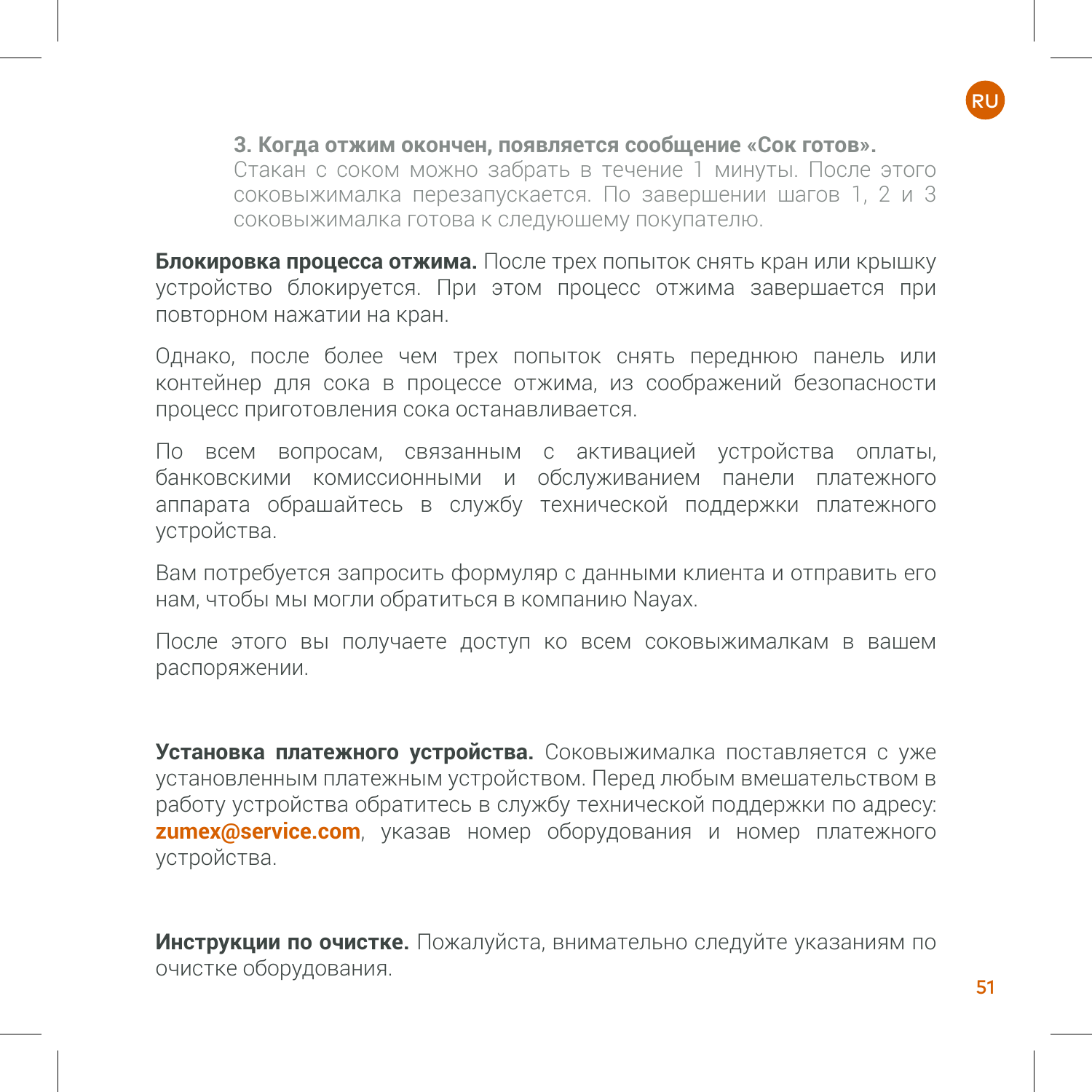# Обнаружение неисправностей

# Сообщения на экране

| Ошибка или сбой                                                                                                      | Причина                                                                                     | Решение                                                                                                                                |
|----------------------------------------------------------------------------------------------------------------------|---------------------------------------------------------------------------------------------|----------------------------------------------------------------------------------------------------------------------------------------|
| Сообщение на сканере карты:<br>«Активируйте SIM-карту»                                                               | Компания Nayax не<br>активировала SIM-карту                                                 | Соковыжималка не работает,<br>так как не активированы<br>устройства оплаты. Свяжитесь<br>с компанией Nayax для<br>активации устройств. |
| Сообщение на сканере карты:<br>«Начало отжима»                                                                       | Это сообшение отображается<br>на экране сканера в процессе<br>отжима или работы.            | Соковыжималка находится<br>в работе, так что нужно<br>дождаться окончания отжима<br>сока.                                              |
| Сообщение на сканере карты:<br>"VISA**MASTERCARD***                                                                  | Платежное устройство готово<br>к работе.                                                    | Это стандартное сообшение,<br>подтверждающее<br>оперативность устройства.                                                              |
| Сообщение на сканере карты:<br>«Начало отжима», при этом<br>соковыжималка не работает<br>даже после нажатия на кран. | Отсутствует связь между<br>системой оплаты и<br>устройством Zumex.                          | Уполномоченные специалисты<br>должны проверить внутреннее<br>подключение.                                                              |
| Соковыжималка включена,<br>но платежное устройство не<br>работает.                                                   | Убедитесь, что активирован<br>режим работы. Если это не так,<br>то сканер карт не работает. | Перейдите в центральное<br>меню, затем выберите<br>безналичный режим работы<br>для активации платежного<br>устройства.                 |
| Сообщение на экране<br>соковыжималки Versatile<br>Cashless:<br>«Очистите датчик»                                     | Это указывает на наличие<br>препятствий для считывания<br>информации.                       | Очистите подающее<br>устройство. Извлеките<br>отжимной блок и промойте<br>водой датчик, расположенный<br>в верхней части.              |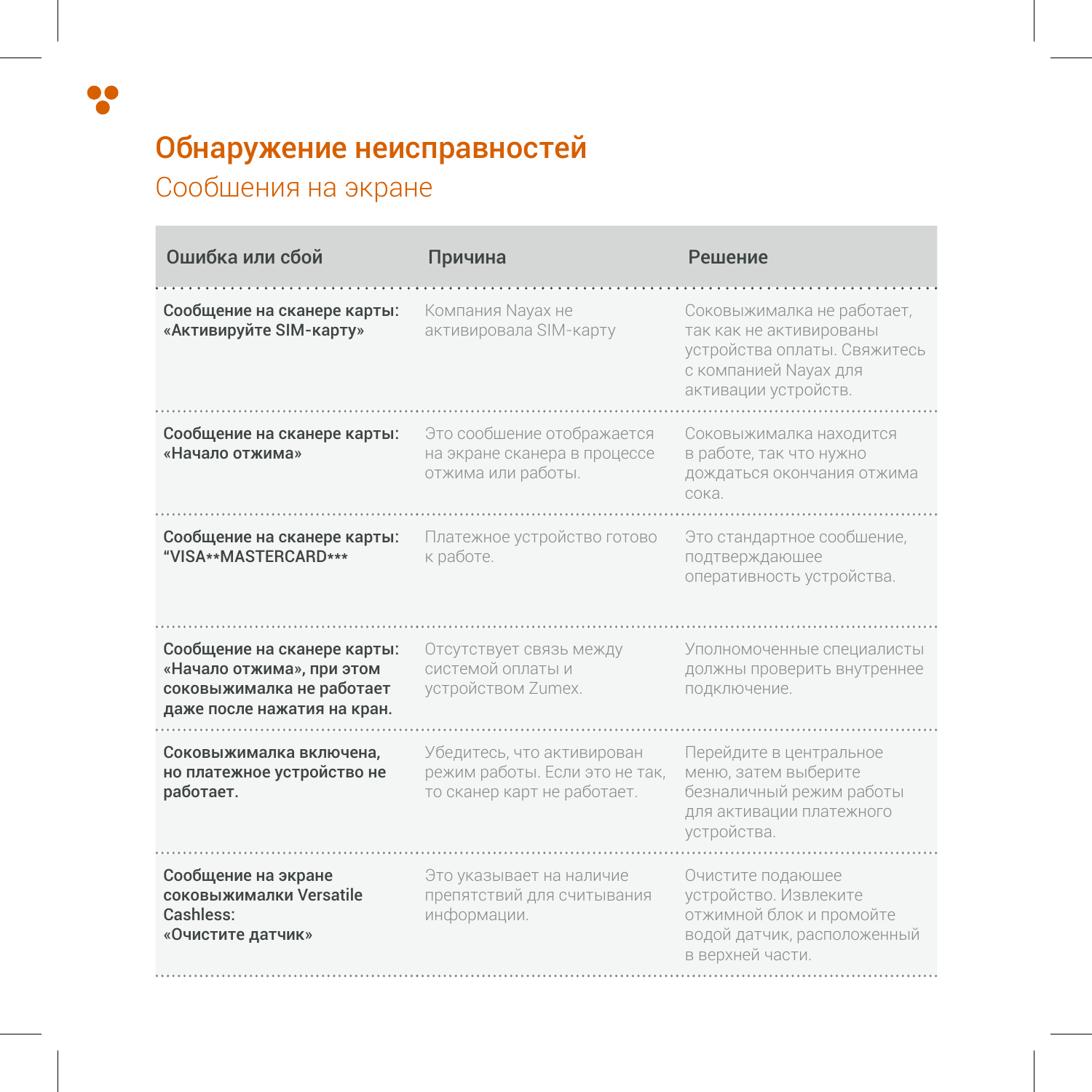| Ошибка или сбой                                                                                                                                                                                                             | Причина                                                                                                                    | Решение                                                                                                                                                                                                     |
|-----------------------------------------------------------------------------------------------------------------------------------------------------------------------------------------------------------------------------|----------------------------------------------------------------------------------------------------------------------------|-------------------------------------------------------------------------------------------------------------------------------------------------------------------------------------------------------------|
| Сообщение на сканере карты:<br>**VISA**MASTERCARD***.<br>Сканер находится в процессе<br>обработки оплаты и ждет<br>подтверждения из банка.                                                                                  | Оборудование готово к работе.<br>Если проблема не исчезает, то<br>это сбой коммуникации.                                   | Сообшите покупателю о<br>наличии проблемы связи<br>между двумя устройствами.<br>Проверьте исправность связи<br>и обратите внимание на<br>сообшения на экране сканера<br>и активацию безналичного<br>режима. |
| Сообщение на сканере NAYAX:<br>Инициализация Ethernet,<br>инициализация, подключение<br>к модему                                                                                                                            | Специалисты Nayax находятся<br>в процессе активации<br>устройства. Дождитесь, пока<br>оно будет готово к приему<br>оплаты. | Специалисты Nayax<br>находятся в процессе<br>активации устройства.<br>Дождитесь сообшения "VISA<br>** MASTERCARD ** MONYX **<br>7477239 *                                                                   |
| Пользователь не помнит<br>пароль                                                                                                                                                                                            | Для сброса пароля нужно<br>перейти в SAT                                                                                   | Нажмите одновременно<br>кнопки «МЕНЮ» и ОЕЕ, Затем<br>введите ПИН-код и измените<br>пароль.                                                                                                                 |
| Покупатель запрашивает<br>возврат. На экране устройства<br>безналичной оплаты<br>отображается статичное<br>сообщение или надпись<br>«Начало отжима», а на экране<br>соковыжималки отображается<br>сообщение «Оплата картой» | Соковыжималка Zumex готова<br>к работе, но не получила<br>подтверждение оплаты.                                            | Для оформления возврата<br>перейдите по ссылке:<br>https://www.nayax.com/get-<br>a-refund/                                                                                                                  |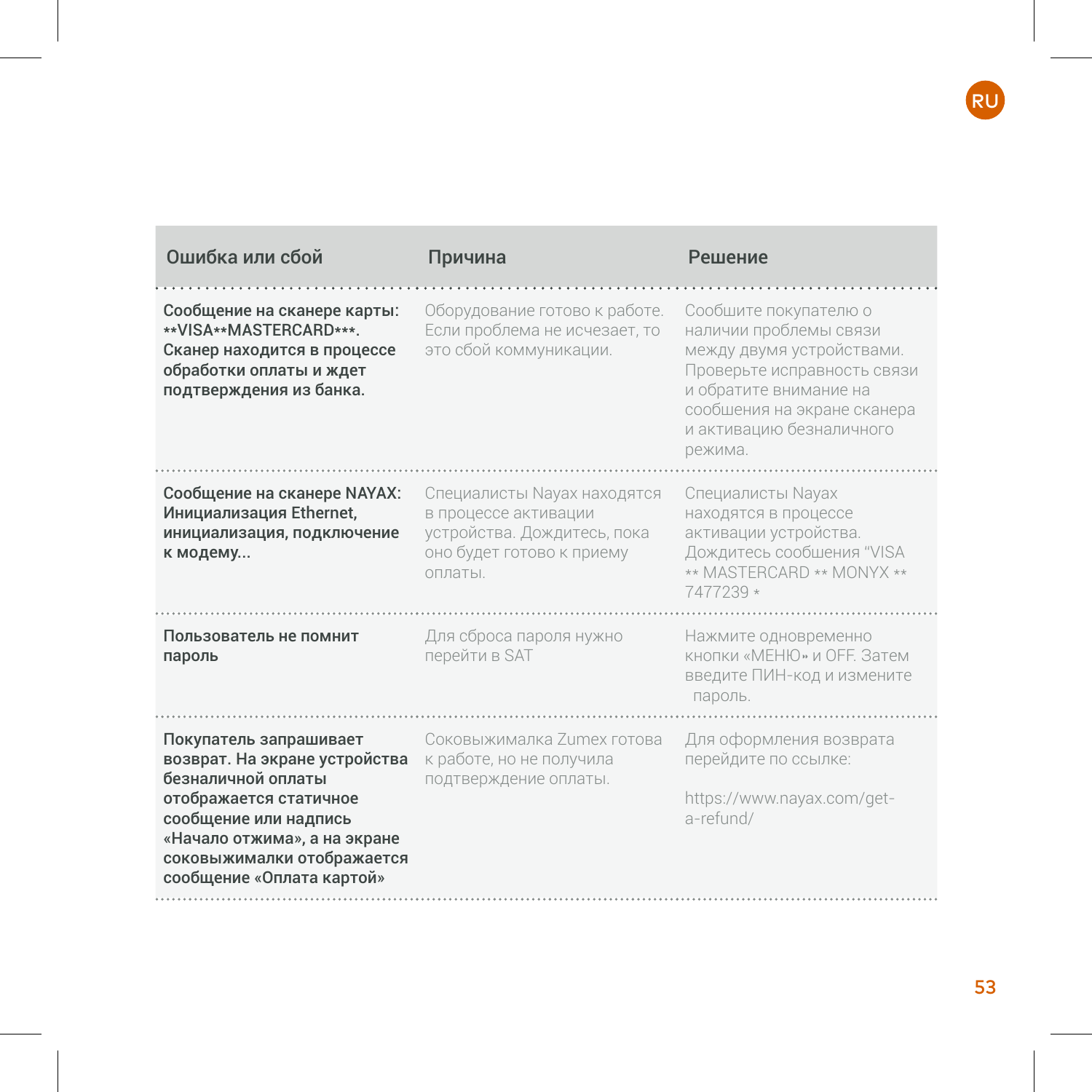EU Declaration of Conformity Declaración UE de conformidad Déclaration de conformité EU EG-konformitätserklärung Dichiarazione EU di conformità Декларация соответствия ЕС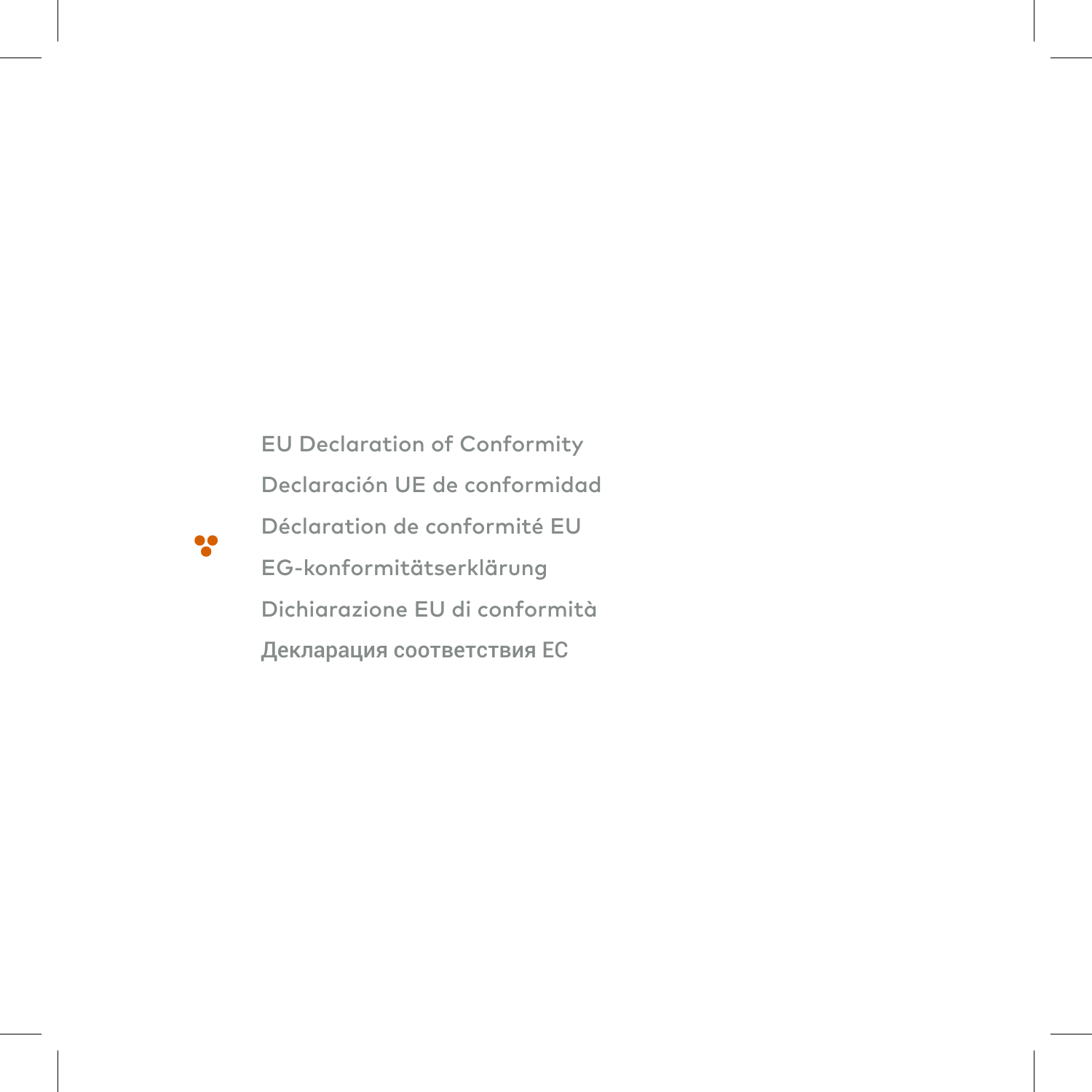## EU Declaration of Conformity

ZUMEX GROUP S.A., whose registered offices are situated at Polígono Industrial de Moncada III, C/ Molí, 2 – 46113 - Moncada, Valencia (Spain) does hereby declare, under its sole responsibility, that the Versatile Pro Cashless and Versatile Pro All-in-One Cashless juicer machines are in compliance with the provisions of the European Directives detailed below:

| 2006/42/EU            | Security on machinery                                                                                     |
|-----------------------|-----------------------------------------------------------------------------------------------------------|
| 2014/35/EU            | Electrical equipment designed for use within certain<br>voltage limits                                    |
| 2014/30/EU            | Electromagnetic compatibility (EMC)                                                                       |
| REG.(EC) Nº 1935/2004 | Materials and articles intended to come into<br>contact with food                                         |
| REG.(EC) Nº 10/2011   | Plastic materials and articles intended to come into<br>contact with food                                 |
| REG.(EC) Nº 2023/2006 | Good manufacturing practice for materials and<br>articles intended to come into contact with food         |
| 2011/65/EU            | Restriction of the use of certain hazardous<br>substances in electrical and electronic equipment<br>ROHS) |
| 2012/19/EU            | Waste electrical and electronic equipment (WEEE)                                                          |

EN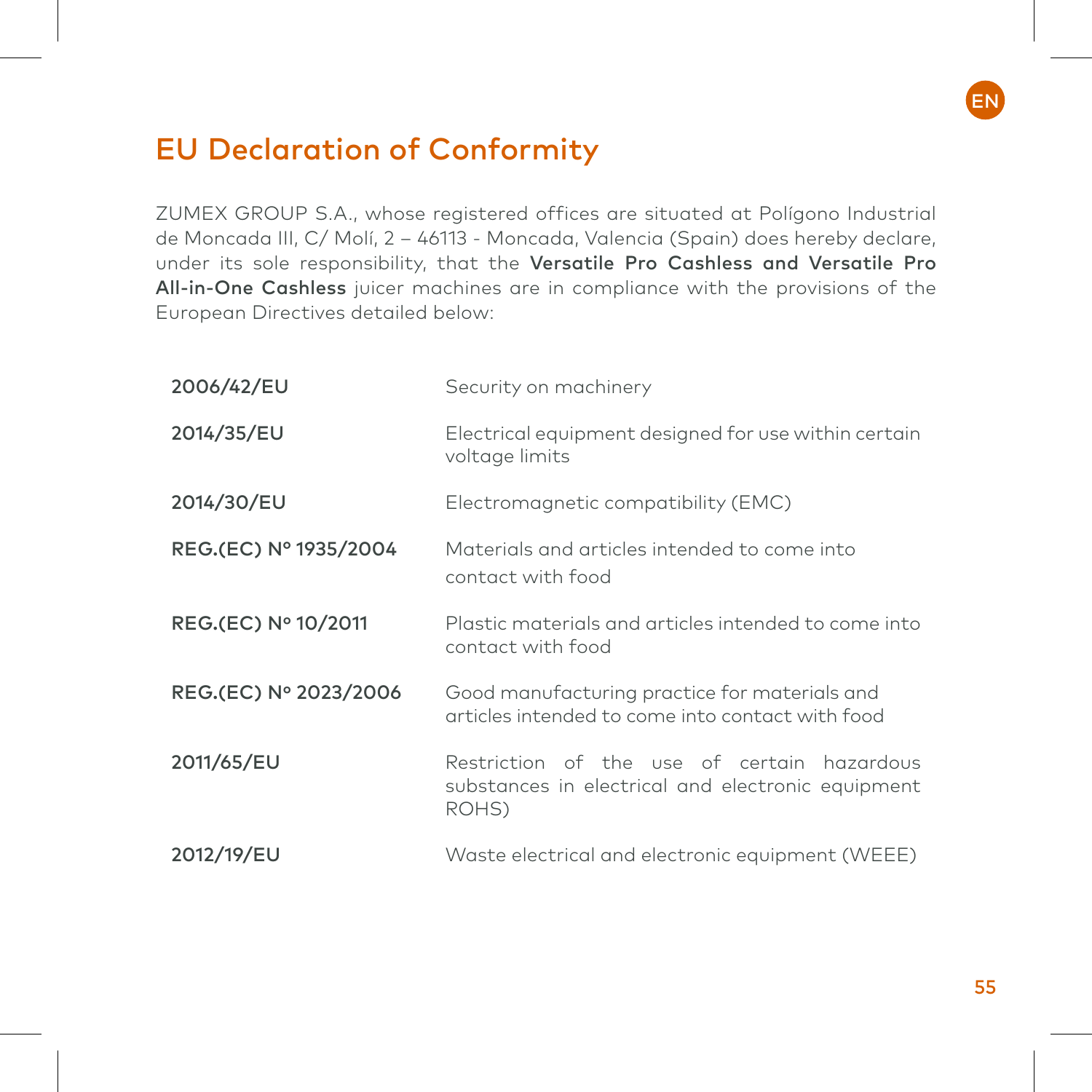To ensure such conformity, the above-mentioned model complies with the following harmonized standards and/or regulations:

| IEC 60335-1                        | 2010                 | Safety of household electrical appliances and<br>similar. Part 1: General requirements                                                                                                                                                                                |
|------------------------------------|----------------------|-----------------------------------------------------------------------------------------------------------------------------------------------------------------------------------------------------------------------------------------------------------------------|
| IEC 60335-2-14<br>$+ A1$<br>$+ A2$ | 2006<br>2008<br>2012 | Household and similar electrical appliances. Safety.<br>Part 2-14: Particular requirements for kitchen<br>machines                                                                                                                                                    |
| EN 62233                           | 2008                 | Measurement methods for electromagnetic fields<br>of household appliances and similar apparatus<br>with regard to human exposure                                                                                                                                      |
| EN 55014-1                         | 2006                 | Electromagnetic compatibility. Requirements for<br>household appliances, electric tools and similar<br>apparatus. Part 1: Emission                                                                                                                                    |
| EN 55014-2<br>$+ A1$               | 1977<br>2001         | Electromagnetic compatibility. Requirements for<br>household appliances, electric tools and similar<br>apparatus. Part 2: Immunity. Product family<br>standard                                                                                                        |
| EN 61000-3-2                       | 2006                 | Electromagnetic compatibility (EMC). Part 3-2:<br>Limits. Limits for harmonic current emissions<br>(equipment input current <= 16 A per phase)                                                                                                                        |
| EN 61000-3-3<br>$+ A1$<br>$+ A2$   | 1995<br>2001<br>2005 | Electromagnetic compatibility (EMC). Part 3-3:<br>Limits. Limitation of voltage changes, voltage<br>fluctuations and flicker in public low-voltage supply<br>systems, for equipment with rated current <= 16 A<br>per phase and not subject to conditional connection |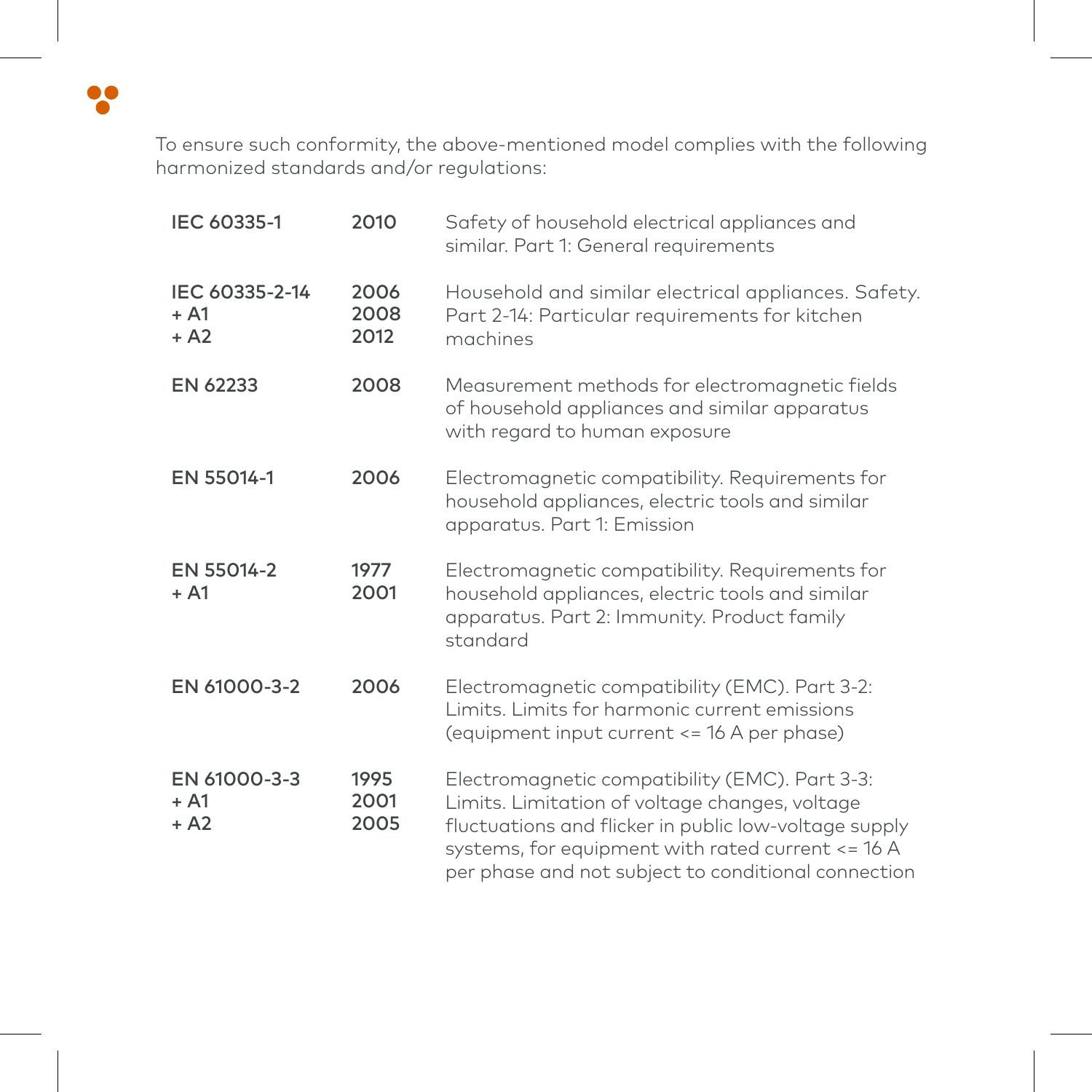NSF/ANSI 8 2012 National Sanitation Foundation. Commercial powered food preparation equipment NSF/ANSI 51 2014 National Sanitation Foundation. Food equipment materials

Moncada, February 06th, 2019

 $C \in$ 



Francisco Serrano Operations Manager

EN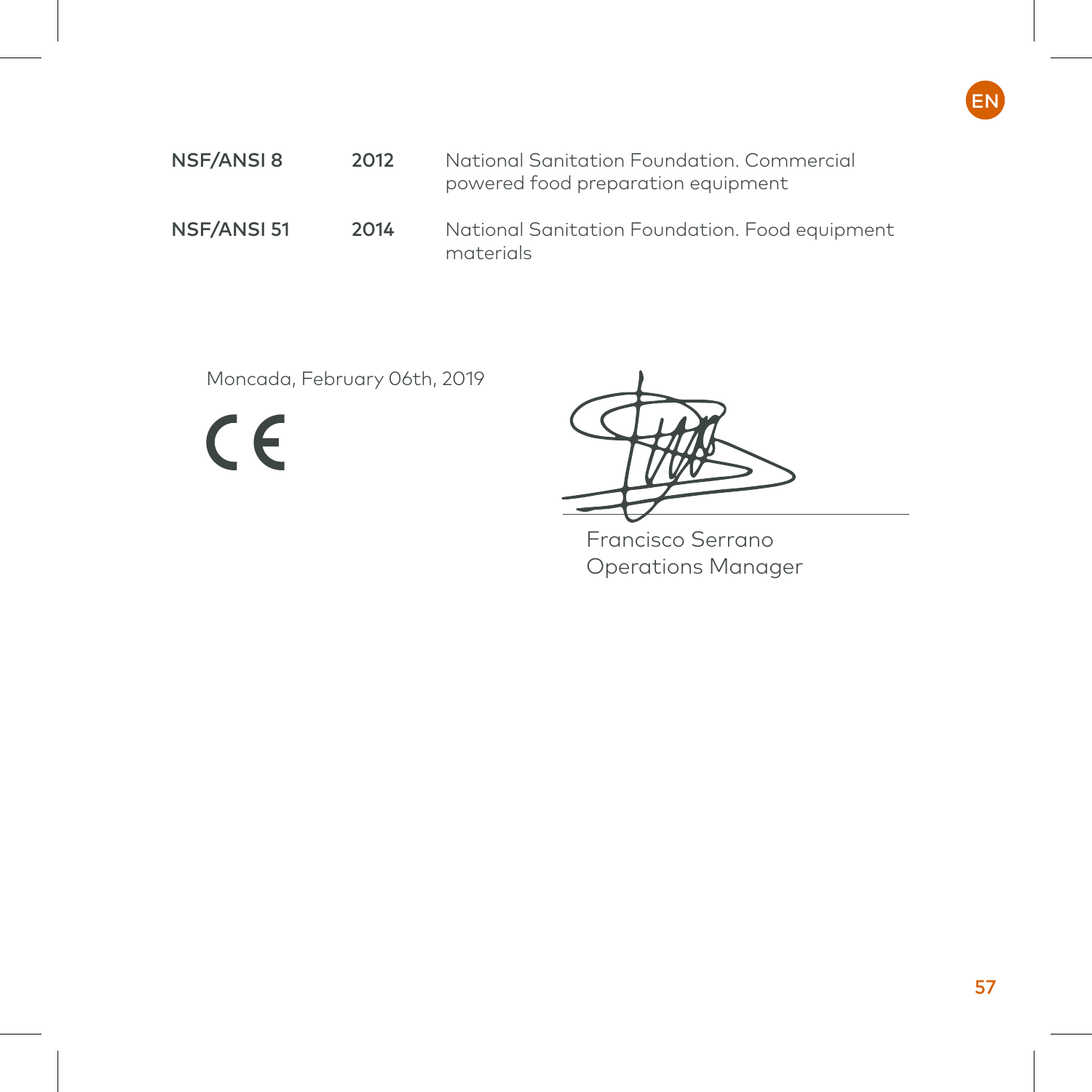#### **WARRANTY**

SCOPE OF THE WARRANTY: The unit has a two-year warranty against defects and construction problems that could harm the correct operation, provided that the inner parts or mechanisms have not been manipulated. The following are excluded from the warranty.

EXCLUSIONS: Labor, trips, transport, parts that have become deteriorated due to natural wear as a consequence of use, as well as any damage resulting from the incorrect usage or installation of the unit and faults caused as a result of force majeure.

Any incorrect handling of the ID Label will make the Warranty void. Likewise, the warranty will also be void if other persons handle the unit, since only the Official Technical Support Service is qualified and authorized to do so.

Always provide the SERIAL Nr. on the ID Label when contacting the Technical Support Service.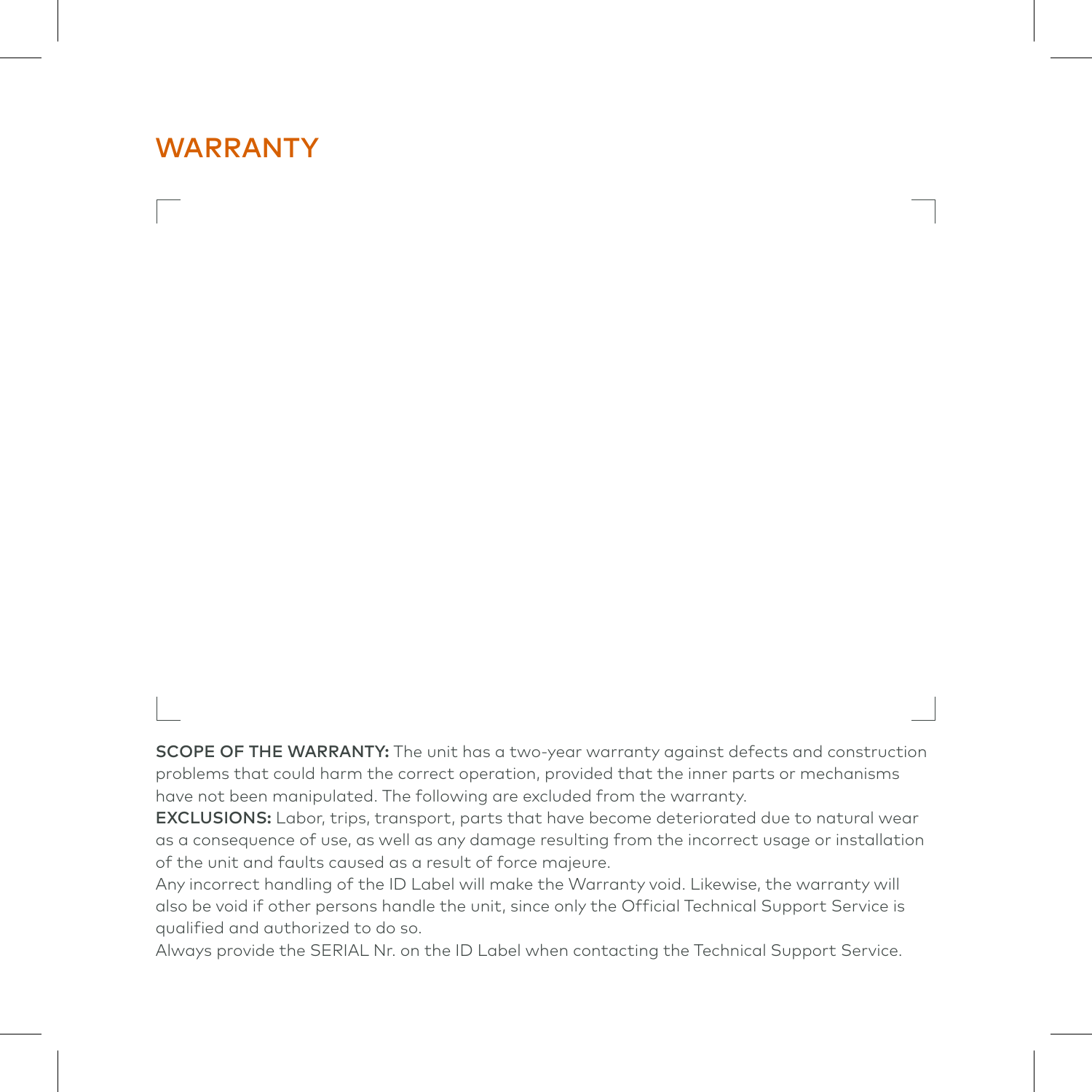zumex.com